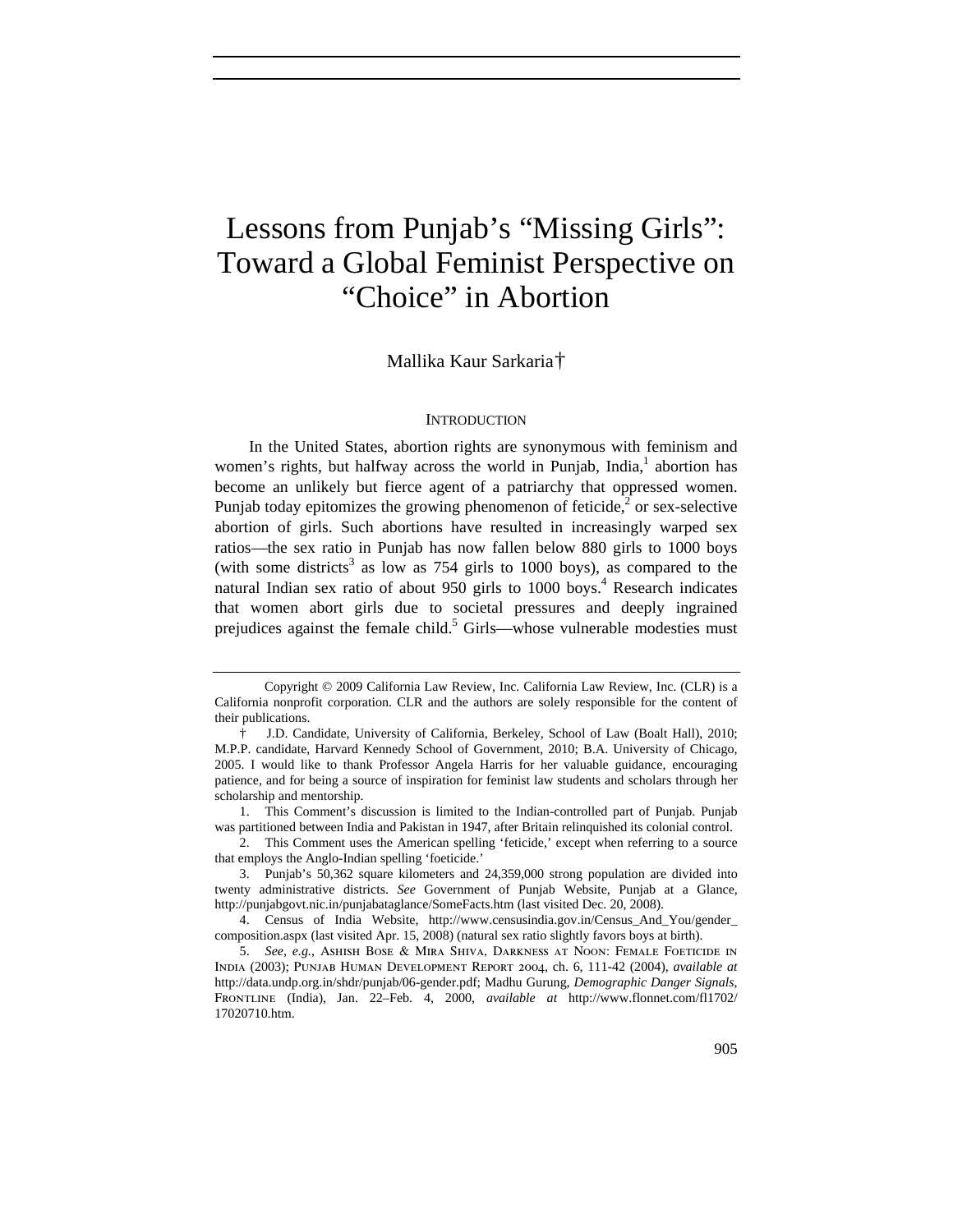be protected, wedding dowries must be paid, and socio-economic positions are insufficient to ensure parents' economic stability or security—are seen as burdens and liabilities for their families. The selective abortion of females both represents and reinforces this devaluation of girls and further entrenches gender prejudices.

Abortions are legal both in the United States and India. In India, the abortion issue neither decides presidential elections nor triggers even a fraction of the spirited or spiritual debates that exist in the United States. Rather, the trend of "missing baby girls" has brought abortion under scrutiny in India. Over the last decade, this has led to the criminalization of sex-selective abortions under Indian law. However, the practice continues unabated, the law largely disregarded.<sup>6</sup> The responses to this problem vary. One approach is to enforce the law more strictly by implementing harsher penalties and anti-corruption measures. Many remain skeptical, however, that law alone can solve social problems. For instance, the failure of regulations outlawing dowries to achieve meaningful change in India suggests that law alone cannot solve social problems.<sup>7</sup> Nevertheless, as Punjabi feminists employ various tools to counter sex-selective abortions, they continue to look to legal avenues for potential solutions.

This Comment adopts a feminist lens to analyze laws and policies surrounding sex-selective abortions. I define the feminist legal approach as one that not only studies how regulations affect women, but also aims at improving women's status in society. In other words, the very process of feminist theorizing is goal-oriented in that it seeks to highlight the interaction between women and regulations in order to prompt changes that make this interaction more equitable for all. This Comment studies whether anti-sex-selection laws created as a reaction to government embarrassment over census figures, feminist advocacy, and some moral outrage—help or detract from the struggle against Punjabi patriarchal norms. Next, this Comment explores non-legal responses to sex-selection, including education campaigns, vigils, teach-ins, religious edicts, and even social policing. Notably, the increased attention to the issue––a Google search of "sex-selection, Punjab" reveals 33,100 results––has not meant an increased birth rate of girls.<sup>8</sup> Research demonstrates that

<sup>6.</sup> *See* Bose & Shiva, *supra* note 5.

<sup>7.</sup> *See, e.g.*, Amanda Hitchcock, *Rising Number of Dowry Deaths in India*, World Socialist Website, July 4, 2001, http://www.wsws.org/articles/2001/jul2001/ind-j04.shtml (giving several accounts of dowry murders, discussing various statistics offered by both the Indian government and NGOs in recent years, and maintaining that while exact statistics are difficult to obtain, the National Crimes Bureau of the Government of India reported a 170% increase in dowry deaths in the decade 1987-97); Sahil Makkar, *Every Four Hours, One Indian Woman Ends Life Over Dowry*, Indo-Asian News Serv., Dec. 24, 2007, *available at* http://www.hindustantimes.com/ storypage/storypage.aspx?id=1777b6e8-95c8-48c4-85f9-4feda2a6fd53&&Headline=Every+four+ hrs%2C+1+woman+ends+life+over+dowry.

<sup>8.</sup> Bose & Shiva, *supra* note 5.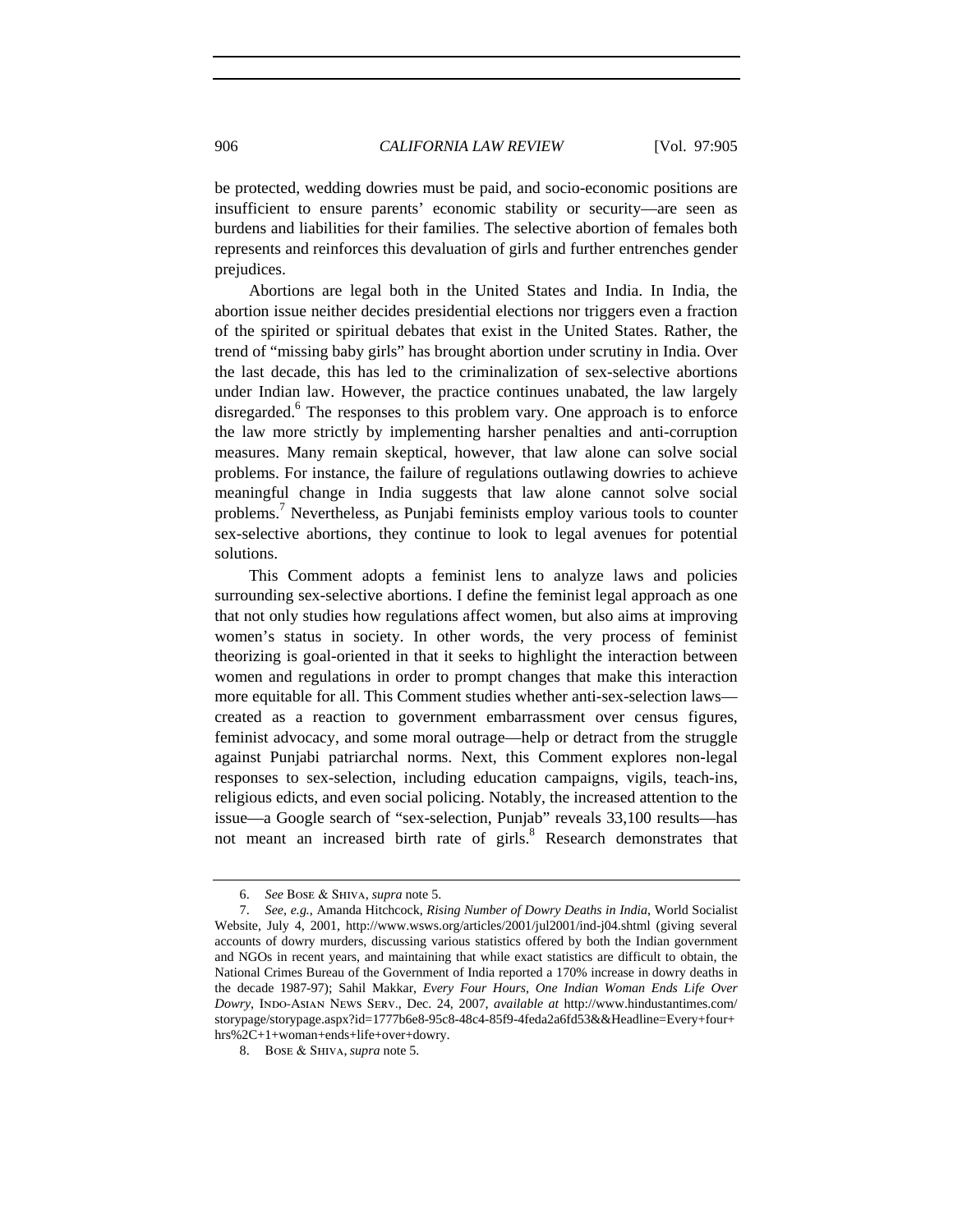educational campaigns are not a solution in and of themselves.

Punjabi feminists face many challenges in working to combat sexselective abortion. Unlike dowry or child marriage, abortion—the new agent of patriarchy—is not itself an anti-feminist activity. This Comment proposes that in order to combat this practice, Punjabi feminists must attack all forms of patriarchy instead of simply locking horns with sex selection. To this end, Punjabi feminists need increased support from other feminists and Punjabi society alike. It is generally accepted that Punjab, like the majority of India, has always been patriarchal—structured around men as heads of households, in economically, culturally, and socially superior positions to women. Punjabi historical narratives are replete with child marriage, bigamy, dowry, and infanticide.<sup>9</sup> Though Punjab has seen crucial advances in women's rights over the last few decades, combating patriarchy is no easy task for Punjabi feminists. The solution lies in fighting against deeply ingrained societal prejudices to achieve true reproductive "choice." *That* is the fight that law and society should be supporting at each level. *That* is the harder fight. *That* is the fight that will help us find our "missing" girls, our missing balance and equality.

I have chosen to focus on the state of Punjab for several reasons. First, India is a unique conglomeration of diverse cultures and peoples. While the state of Punjab is not homogenous, this Comment's analysis can be more thorough by concentrating on one state alone. Second, the political climate in Punjab is ripe for presenting suggestions for positive change. The problem of feticide in Punjab has received much negative press in recent years, and in response, the state has implemented many initiatives that are now underway. Third, Punjab has historically been seen as one of India's more prosperous and developed states,  $^{10}$  and its warped sex ratios raise a contradictory flag of failure in the midst of success. Finally, I am most familiar with this state and culture, having grown up in Punjab myself.

Part I defines the binary notion of choice prevalent in U.S. feminist thought and the multiple notions of choice advanced by this Comment. Part II describes the ways in which gender stereotypes intersect with political and economic factors to fuel the problem of sex-selective abortion in Punjab. Through this description, Part II provides an international case study that challenges the binary notion of "choice" in U.S. feminist discourse on abortion. Part III provides an overview of the law prohibiting female feticide and its apparent weaknesses. Drawing an analogy between legal responses to sex selection and legal efforts to combat prostitution, this Comment argues that there is no true feminist legal solution to this phenomenon. Part IV discusses non-legal responses to sex selection and questions the desirability of these responses from a feminist perspective. Part V synthesizes the legal and non-

 <sup>9.</sup> *See* Bose & Shiva, *supra* note 5; Gurung, *supra* note 5.

<sup>10.</sup> Punjab Human Development Report 2004, *supra* note 5.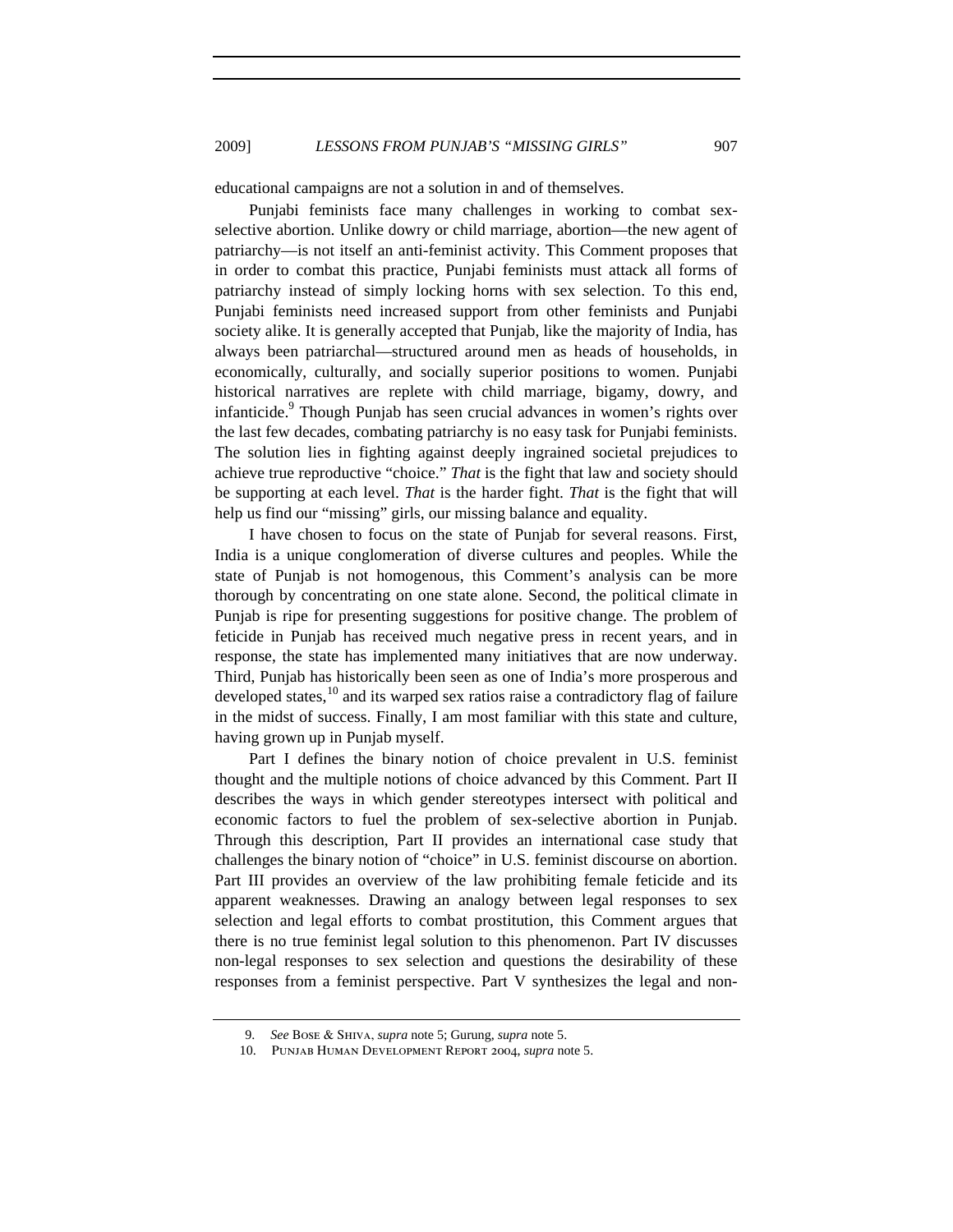legal aspects of the case study to explore how "choice" factors in sex-selective abortions. In doing so, I explore whether there is a way to be pro-choice and anti-sex-selective abortions, and conclude that the answer is an expanded concept of choice. This expanded concept of choice creates a global feminist approach to abortion that transcends the borders of this country and applies to women in Punjab. This re-imagined global feminist perspective also challenges American feminists to think of abortion rights in this country in a manner that is more inclusive and compatible with the reality of many women's lives.

I

#### UNDERSTANDING CHOICE

This Comment concludes that the Western binary concept of "choice" must be re-evaluated with a global feminist perspective to encompass the case of Punjab's "missing girls." The binary notion sees "choice" as the decision between having and not having an abortion. A multiple notion of "choice" acknowledges a more complicated mental calculus rather than an individualistic decision on abortion alone. As such, "choice" accounts for and reflects a range of social and cultural variables.

Viewed within the binary framework of "choice" in Western feminist abortion discourse, women aborting female fetuses in Punjab are "pro-choice." However, this label does not have the same implications in the Punjabi context of sex-selective abortion as it does in American society. This case study of sex selection in Punjab seeks to effectively problematize "choice," not to weaken the abortion rights movement, but rather to strengthen it by making it more nuanced and globally applicable.

Given today's societal norms and pressures, a contemporary Punjabi woman will choose abortion if the choice is between abortion and no abortion. When multiple choices are placed on the table—the choice to raise a daughter without dowry; the choice to have a daughter support her in old age without ridicule; the choice to have a daughter carry forth the family name without shame; the choice to raise a daughter without fear that violence will be inflicted on her—the same Punjabi woman might not choose to abort her female fetus. Or she might. There might still be women who, even in a gender-balanced world, only wish to raise sons. But using Joan Williams's effective analogy, a true choice exists only when a woman picks one thing over the other in the same spirit as "some people choose Mars Bars over Baby Ruths."<sup>11</sup>

When the choice is between abuse and honor; ridicule and prestige; vulnerability and security; women will choose honor, prestige, and security—

<sup>11.</sup> Joan Williams, UnBending Gender: Why Family and Work Conflict and WHAT TO DO ABOUT IT 15 (2000). Williams employs this analogy—of preferences between Mars Bars and Baby Ruth Bars, both chocolate candies—when discussing women's "marginalization" in the workplace.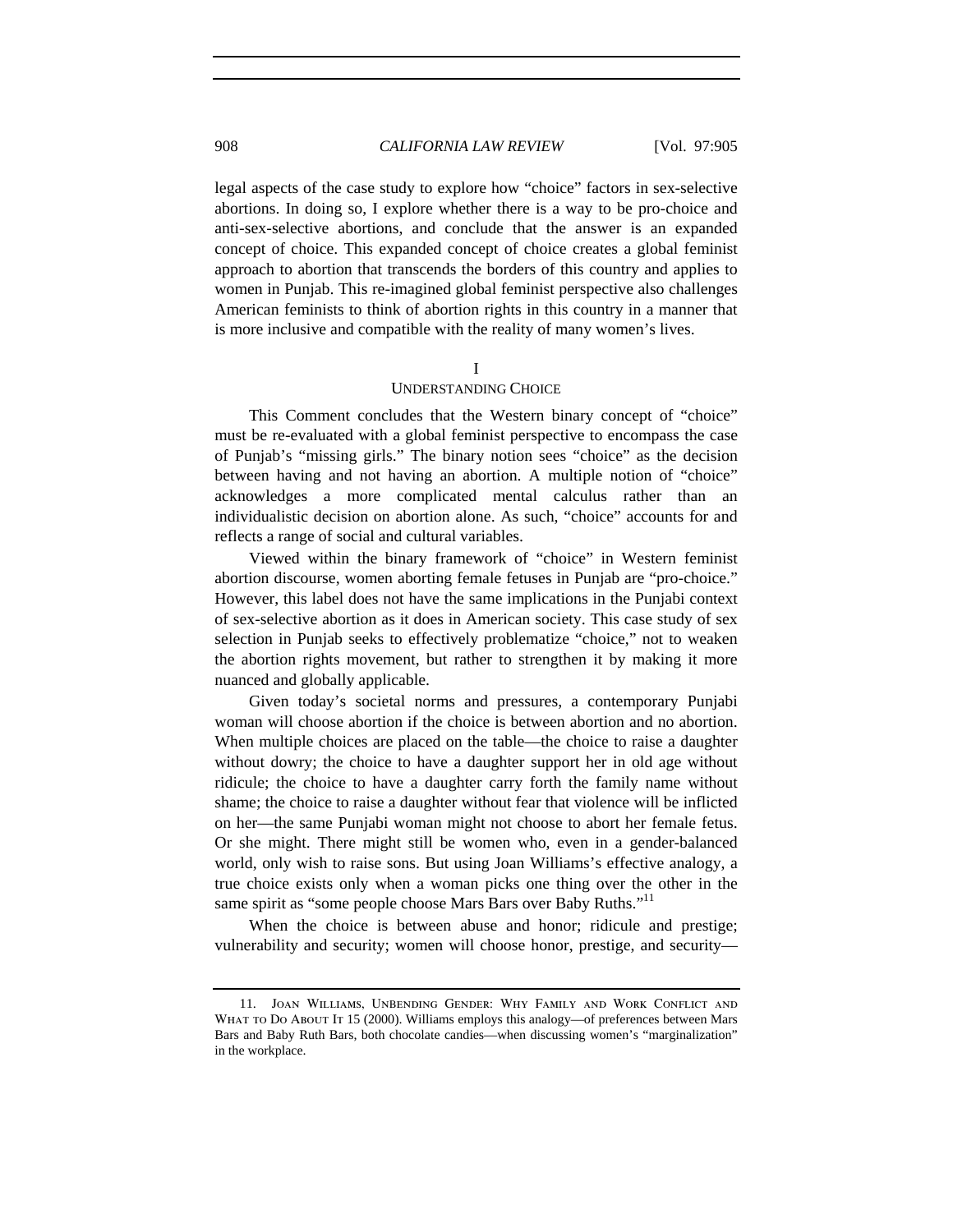and Punjabi women will have sons. This Comment embraces this reality. Punjabi women must be supported in bringing about societal change, rather than punished for finding a survival mechanism for themselves and not wishing their predicament on their daughters. Without assuring women security, honor, and prestige regardless of the choice (son or daughter) they make, any law or campaign attacking sex selection will not only be unsuccessful, but also unfair.

II

# SEX-SELECTIVE ABORTIONS IN PUNJAB: CHANN CHARIYAA BAAP DE VEHRE, VIR GHAR PUTT JAMIYAA!

# (*The moon has risen over my father's courtyard, My brother's house has been blessed with a son!*)

The seemingly innocuous congratulatory couplet from a Punjabi folk song reproduced above is extremely troubling in the present day context of Punjab. The couplet recognizes three generations of men in a family while celebrating the birth of another male heir. Here, congratulations are in order not only because a boy is born, but also because a girl is not. Was the boy's birth the happy result of probability? Or did the proud parents take steps to ensure a zero probability of having a female child?

According to the 2001 Census of India, $^{12}$  seven of the ten districts with the worst sex ratios in India are in Punjab.<sup>13</sup> The sex ratio in India as a whole is 933 females per  $1,000$  males.<sup>14</sup> However, the sex ratios of four Indian states, including Punjab, have fallen below 880 girls per  $1,000$  boys.<sup>15</sup> The population of Punjab in 2001 was 24,289,296: 11,325,934 females and 12,963,362 males.<sup>16</sup> The sex ratio was 874 females per 1,000 males.<sup>17</sup>

Like most Indian women, Punjabi women have lower social standing than men.<sup>18</sup> Despite this, Punjab is one of the most prosperous states in India.<sup>19</sup> The high rate of feticide in a relatively prosperous state may seem counterintuitive. To shed light on this phenomenon, this Part of the Comment first examines the patriarchal system that characterizes much of India. It then explores two Punjab-specific phenomena which, when coupled with prevalent gender stereotyping, may help explain why people in this rather "prosperous" state are desperate to have sons.

<sup>12.</sup> The Indian Government publishes a census report once every decade. The most recent census was taken in 2001.

<sup>13.</sup> Punjab Human Development Report, *supra* note 5, at 121, tbl. 6.8.

<sup>14.</sup> *Id.* at 118.

<sup>15.</sup> *Id.*

<sup>16.</sup> Inder Jit Singh, Indian Admin. Serv., Census of India 2001: Provisional POPULATION TOTALS, SERIES-4, PUNJAB (2001).

<sup>17.</sup> *Id.*

<sup>18.</sup> Madhu Gurung, *Punjab: A Village Panchayat Fights Foeticide*, DAILY EXCELSIOR (Jammu, India), Jan. 12, 2000, *available at* http://www.dailyexcelsior.com/00jan12/edit.htm#5.

<sup>19.</sup> Punjab Human Development Report 2004, *supra* note 5.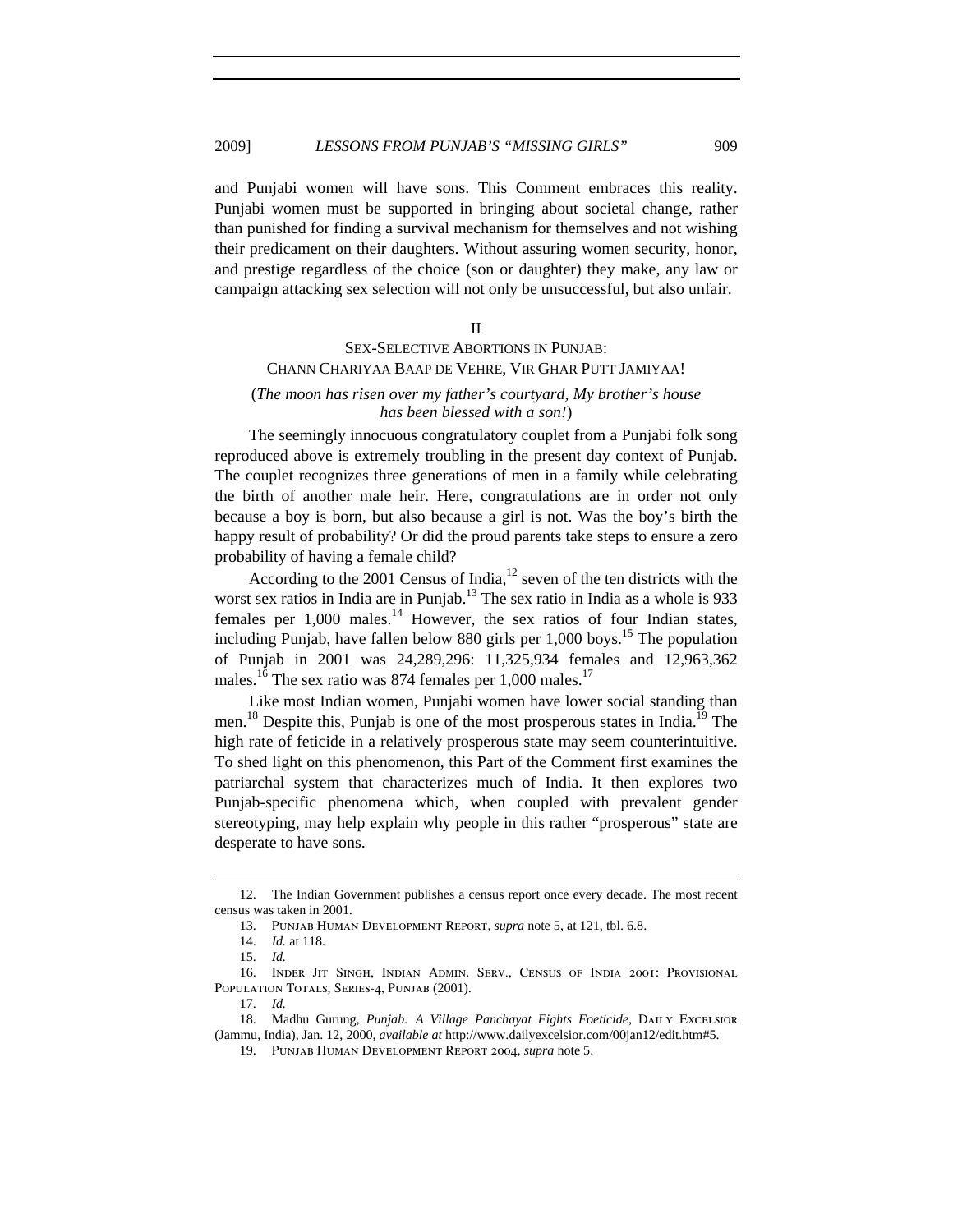#### *A. Son Preference in Traditional Indian Culture and in Punjab*

Punjabi social scientists documenting sex-selective abortion trends in Punjab report deeply ingrained prejudice against girls.<sup>20</sup> Dominant Indian culture that favors male children exists in Punjabi society as well, and some commentators suggest that patriarchic trends are stronger in Punjab than in other Indian states.<sup>21</sup> There are, of course, many exceptions to these trends in present-day Punjab, but the following analysis aims to discuss the reported general trends.

Punjabis see daughters as social and economic burdens.<sup>22</sup> Parents must worry about the chastity of their daughters and about arranging suitable marriages for them.<sup>23</sup> Weddings impose serious economic strain on a bride's parents, who traditionally have to pay for the wedding and arrange for a hefty dowry.<sup>24</sup> Also, traditionally, daughters do not contribute economically to the household or to their parents' care in old age.<sup>25</sup> On the other hand, people equate sons with security. In the patriarchic system, only sons are rightful heirs and inherit the family name and property.<sup>26</sup> Further, parents see sons as sources of support in their old age, since culture dictates that parents live in a joint family with their sons and daughters-in-law, not with their married daughters.<sup>27</sup> The high premium on sons and low demand for daughters explains the high demand for sex-selective abortions.

Daughters' weddings impose a heavy financial burden on families because of the practice of dowry. Dowry constitutes the giving of money and other goods by a bride's family to a groom's family. The practice is socially justified as the "last expense" a girl's parents must bear—after her marriage the girl becomes the "responsibility" of her husband's family. A bride's parents traditionally have little bargaining power, and typically arrange the wedding in accordance with all of the groom's family's demands. This places them under extreme emotional, economic and social pressure.<sup>28</sup>

Often cloaked as "gift-giving," dowry demands have only grown greater in recent years.29 Dowry is not a fixed, flat rate for all. It varies and increases

<sup>20.</sup> *See* Bose & Shiva, *supra* note 5; Gurung, *supra* note 5.

<sup>21.</sup> *See, e.g.*, Monica Das Gupta, *Selective Discrimination Against Female Children in Rural Punjab, India*, 13 Population & Dev. Rev. 77, 96 (1987); Gurung, *supra* note 18.

<sup>22.</sup> In some cases, the perceived "burden" of having daughters drives parents to take extremely troubling steps, such as suicide and even murder. *See, e.g.*, *Mother Kills 2 Girls, Ends*  Life, H.T. CHANDIGARH LIVE, May 3, 2007 (depression from having three girls believed to be the reason behind this 32-year-old mother's actions).

<sup>23.</sup> *See* Bose & Shiva, *supra* note 5; Gurung, *supra* note 5.

<sup>24.</sup> Punjab Human Development Report 2004, *supra* note 5, at 114.

<sup>25.</sup> Veena Talwar Oldenburg, Dowry Murder: The Imperial Origins of a Cultural Crime 24-25 (2002).

<sup>26.</sup> Bose & Shiva, *supra* note 5.

<sup>27.</sup> *Id.*

<sup>28.</sup> OLDENBURG, *supra* note 25.

<sup>29.</sup> Punjab Human Development Report 2004, *supra* note 5, at 114.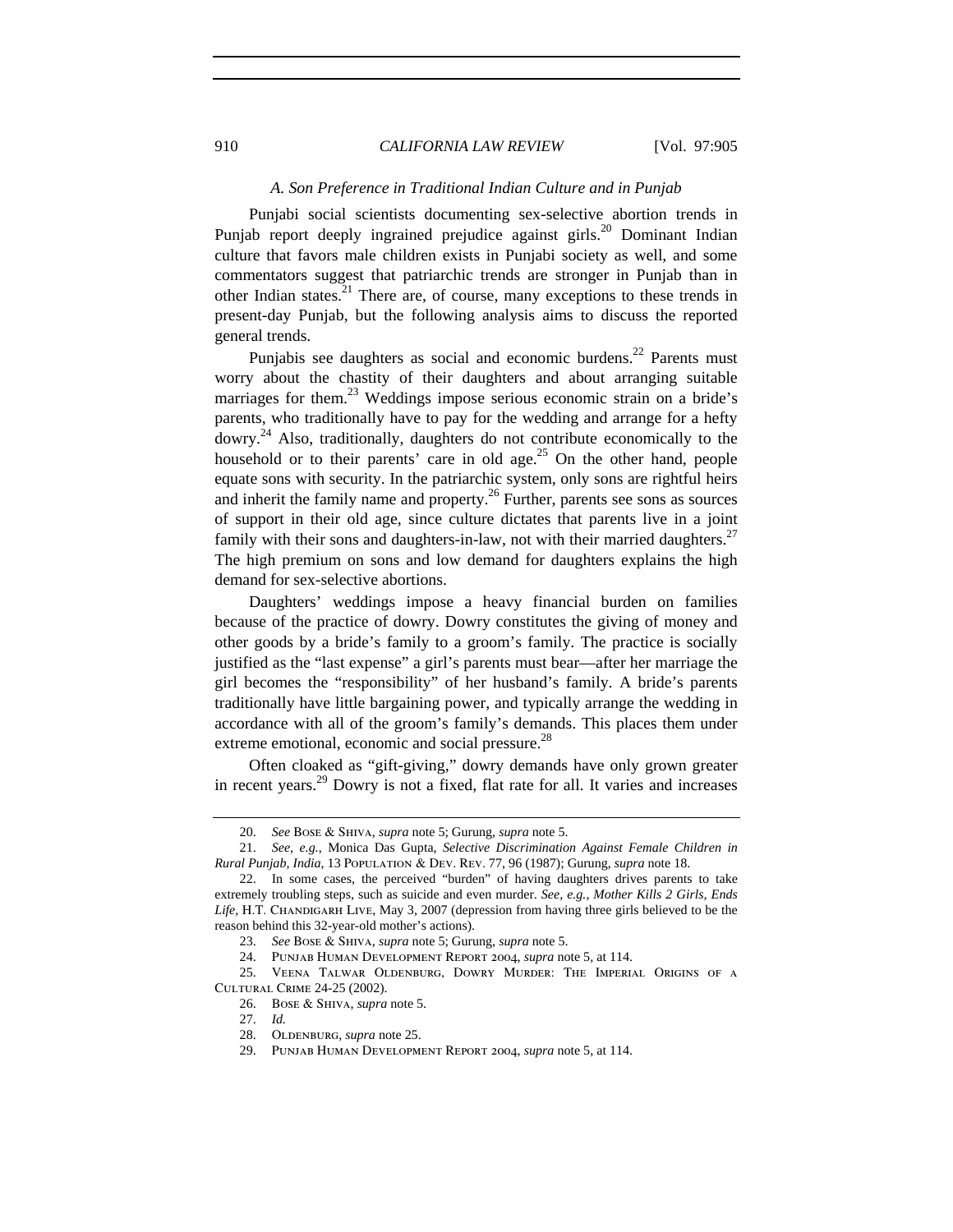depending on a family's economic status. The practice thus successfully places a substantial burden on most girls' families, whether rich or poor.<sup>30</sup> Poor, rural Punjabi farmers unable to re-pay large loans taken for their daughters' weddings have committed suicide.<sup>31</sup> Urban families do not fare much better; many are forced into large debts. $^{32}$ 

The Dowry Prohibition Act of 1961, strengthened through amendments in 1984 and 1986, legally eliminated dowry.<sup>33</sup> Yet numerous media reports and studies indicate that both the practice of dowry and dowry-related crimes continue to thrive across India, including Punjab.<sup>34</sup> Dowry crimes include threats to the bride's family and post-nuptial harassment of the bride to extract more money from her family.<sup>35</sup> However, prosecutions for these crimes are rare, even when the harassment results in the tragic deaths of young brides.<sup>36</sup> The law has failed to provide an appropriate solution in the face of general societal sanction of the practice of dowry.<sup>37</sup>

Dowry persists unabated for the large part, contributing to the persistent belief that girls are a burden.<sup>38</sup> This explains a popular advertisement for clinics that offer sex-determinative tests: "Spend Rs. 500 now, save Rs. 50,000 later."<sup>39</sup> Since daughters continue to be viewed as a financial burden, dowry is reportedly one of the leading reasons for son preference by women who undergo sex-selective abortions.<sup>40</sup>

Women are generally not seen as financially independent actors, a consideration that promotes sex-selective abortions in a time of rising costs of

34. Bose & Shiva, *supra* note 5. *See also*, *e.g.*, Hitchcock, *supra* note 7 and accompanying text; Kanchan Vasdev, Poisoned for Dowry, Woman Battles for Life, TRIBUNE (Chandigarh, India), Sept. 10, 2003, *available at* http://www.tribuneindia.com/2003/20030910/ldh1.htm; *Husband Gets 7-Year Term in Dowry Death Case*, TRIBUNE (Chandigarh, India), Sept. 10, 2003, *available at* http://www.tribune india.com/2000/ 20001226/ldh1.htm.

35. Bose & Shiva, *supra* note 5.

36. Bose & Shiva, *supra* note 5; *see also* Laurel Remers Pardee, *The Dilemma of Dowry Deaths: Domestic Disgrace or International Human Rights Catastrophe?*, 13 ARIZ. J. INT'L & Comp. L. 491, 493-96 (1996) (discussing forms of dowry violence including bride-burning, sati, female-child murders, etc.).

37. *See, e.g.*, Bose & Shiva, *supra* note 5.

38. *See, e.g., OLDENBURG, supra note 25; Tim Sullivan, The World: Mothers of India Cry for Joy to Learn It's a Boy*, L.A. Times, Nov. 17, 2002, at 3.

39. Ravindra Rukmini Pandharinath, *Fighting Female Foeticide – A Long Way To Go*, Lawyers Collective, Aug. 1991, at 5.

40. Bose & Shiva, *supra* note 5; Manmeet Kaur, *Female Foeticide – A Sociological Perspective*, 39 J. Fam. Welfare 1, 40-43 (1993); Gurung, *supra* note 5.

<sup>30.</sup> *See, e.g.*, Gurung, *supra* note 5.

<sup>31.</sup> *Id.*

<sup>32.</sup> *Id.*

<sup>33. &</sup>quot;[T]wo other amendments to the Dowry Prohibition Act of 1961, enacted in 1984 and 1986, made dowry giving and receiving a cognizable offense." Mandhu Kishwar, *India's New Abuse Laws Still Miss the Mark*, MANUSHI: A JOURNAL ABOUT WOMEN & SOCIETY (New Delhi), *as reprinted in* Hinduism Today Mag., Sept.–Oct. 2001, *available at*  http://www.hinduismtoday.com/archives/2001/9-10/44-47\_dowry.shtml. *See also* Bose & Shiva, *supra* note 5.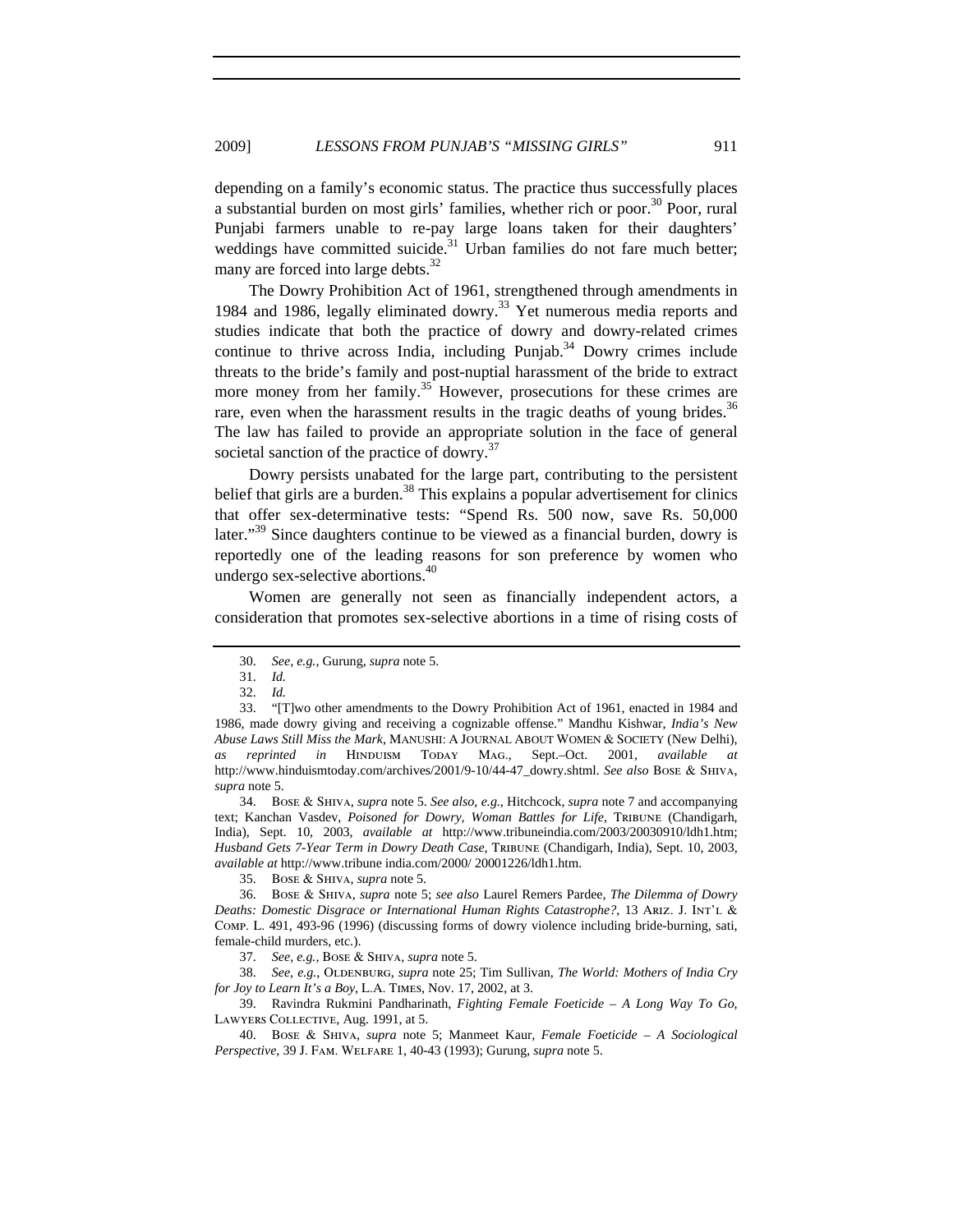living.41 Though many women in Punjabi cities and towns are leaving the domestic realm and contributing economically to their families, the domestic sphere continues to be considered a woman's rightful place.<sup>42</sup> In wealthier families, women often stay at home because not working outside the home is seen as a symbol of social status and economic prosperity.<sup>43</sup> Of the total male population in Punjab, 54.1% were recorded as part of the workforce, while of the total female population only 18.7% participated.<sup>44</sup> The women who do enter the workforce generally earn much less than their male counterparts.<sup>45</sup> Further, workplace harassment serves as a barrier to women entering the professional realm.<sup>46</sup>

Women are not seen as qualified workers. The huge literacy gap between men and women, which results from a lack of emphasis on girls' education, serves as a disadvantage in the job market. $47$  As of the last census, the female literacy rate in rural Punjabi populations was 57.91%, compared to male literacy rate of  $71.70\%$ .<sup>48</sup> In urban sections of Punjab the female and male literacy rates were  $74.63\%$  and  $82.97\%$  respectively.<sup>49</sup>

In Punjabi families, women traditionally do not inherit property.<sup>50</sup> Though the law now allows daughters to receive their share, it is uncommon and frowned upon for daughters to inherit property.<sup>51</sup> Some argue that legal developments designed to ensure a girl's share in family property have backfired.<sup>52</sup> Parents now fear that the daughter's husband will try to gain control of their property unless he is paid a hefty dowry as a substitute for the daughter's share of inheritance.<sup>53</sup> This fear of ancestral property being usurped by another family (the daughter's in-laws) further increases prejudice against

53. *Id.*

<sup>41.</sup> Bose & Shiva, *supra* note 5.

<sup>42.</sup> Punjab Human Development Report 2004, *supra* note 5, at 130-31.

<sup>43.</sup> *Id.* at 113.

<sup>44.</sup> SINGH, *supra* note 16.<br>45. PUNJAB HUMAN DEVE

<sup>45.</sup> Punjab Human Development Report 2004, *supra* note 5.

<sup>46.</sup> On prevalence of sexual harassment in India, see generally Kerry Segrave, The Sexual Harassment of Women in the Workplace, 1600 to 1993 (1994) (detailing the history of sexual harassment in the workplace and reporting the great degree of sexual harassment suffered by professional Indian women); Shobha A. Menon & Suresh Kanekar, *Attitudes Toward*  Sexual Harassment of Women in India, 22 J. APPLIED Soc. Psychol. 1940 (1992); Namita Bhandare et al., *Gender Law: Workplace Victory*, INDIA TODAY MAG., Sept. 1, 1997, at 66 (quoting survey concerning sexual harassment in Indian workplace); Martha Nussbaum, *Women*  and Work - The Capabilities Approach, THE LITTLE MAG. (ONLINE ED.), May 2000, http://www.littlemag.com/martha.htm (explaining the cultural forces contributing to sexual harassment of Indian women).

<sup>47.</sup> Singh, *supra* note 16; Punjab Human Development Report 2004, *supra* note 5, at 129-30.

<sup>48.</sup> *Id.*

<sup>49.</sup> *Id.*

<sup>50.</sup> *Id.* at 113-14.

<sup>51.</sup> Gurung, *supra* note 5.

<sup>52.</sup> *Id.*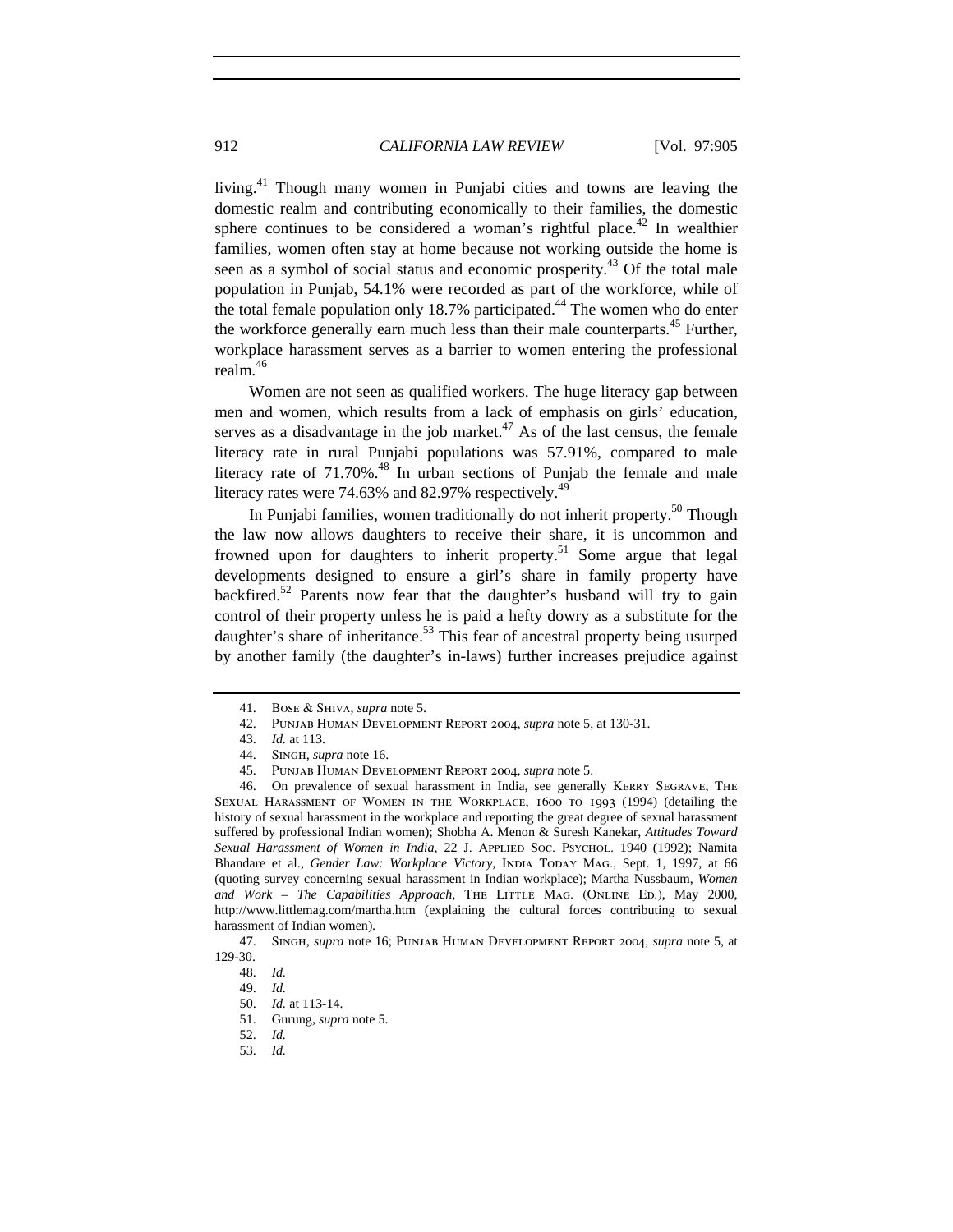daughters and drives the desire for sons.<sup>54</sup>

Domestic violence is yet another reason why people perceive having a daughter as a liability and source of angst. Domestic violence is a common phenomenon in Indian and Punjabi marriages.<sup>55</sup> As discussed above, oftendeadly violence against women is perpetrated in dowry-related conflicts.<sup>56</sup> Similar to other societies, domestic violence is believed to be under-reported in India and Punjab. When it is reported, police often ignore the issue and rarely enforce the laws against domestic violence.<sup>57</sup> This, coupled with concerns about family harmony and social status, results in "family, in-laws, friends, and even neighbors" being reluctant to come to the aid of a woman who is suffering domestic violence.<sup>58</sup> Girls' parents consider this very real threat of violence in their daughters' marriages not only with natural parental concern for a child's welfare but also as a potential source of dishonor and burden.

The Indian government's population-control campaigns over the last fifty years have further exacerbated son preference by preaching the merits of a small family.<sup>59</sup> The merits of planning for small families and a two-child family norm are instilled into the public's psyche through the popular government slogans like "Hum Do, Humare Do" (We are Two, and We will have Two).  $60^{\circ}$ The Government is now attempting to promote the idea of a one-child family through messages such as "Have fun with One, Control Population," highlighted on the website for the Department of Family Welfare.<sup>61</sup> Families generally want at least one male child, if not two.<sup>62</sup> Since they aim for a twochild family, women only have two chances at producing a male child. As a result, the sex-determinative tests and sex-selective abortions become all the more important. Studies show that women whose first child is a girl display higher son preference than women who have had one boy.<sup>63</sup>

Finally, son preference and sex-selective abortions are not limited to the

60. *Id.*

<sup>54.</sup> *Id.*

<sup>55.</sup> *See, e.g.*, *Woman Commits Suicide*, Tribune (Online Ed.) (Chandigarh, India), Mar.

<sup>11, 2006,</sup> http://www.tribuneindia.com/2006/20060312/punjab1.htm#27. ("A case of suicide by a housewife on account of her alleged regular beating by her drunkard husband was reported in the city police station here yesterday.").

<sup>56.</sup> *See, e.g.*, Makkar, *supra* note 7.

<sup>57.</sup> Martha Nussbaum, *India: Implementing Sex Equality Through Law*, 2 Chi. J. Int'l L. 35, 35 (2001).

<sup>58.</sup> Judith G. Greenberg, *Criminalizing Dowry Deaths: The Indian Experience*, 11 Am. U. J. Gender Soc. Pol'y & L. 801, 811-12 (2003).

<sup>59.</sup> Bose & Shiva, *supra* note 5.

<sup>61.</sup> Department of Family Welfare Website, Government of India, http://mohfw.nic.in/ dofw%20website/national%20population%20policy/npp.htm (last visited Apr. 15, 2008) [hereinafter Family Welfare Website].

<sup>62.</sup> *See* Bose & Shiva, *supra* note 5; Anurag Agarwal, Female Foeticide: Myth and Reality (2003).

<sup>63.</sup> S. Puri et al., *Gender Preference and Awareness Regarding Sex Determination Among Married Women in Slums of Chandigarh*, 32 Indian J. Community Med. 60, 62 (2007).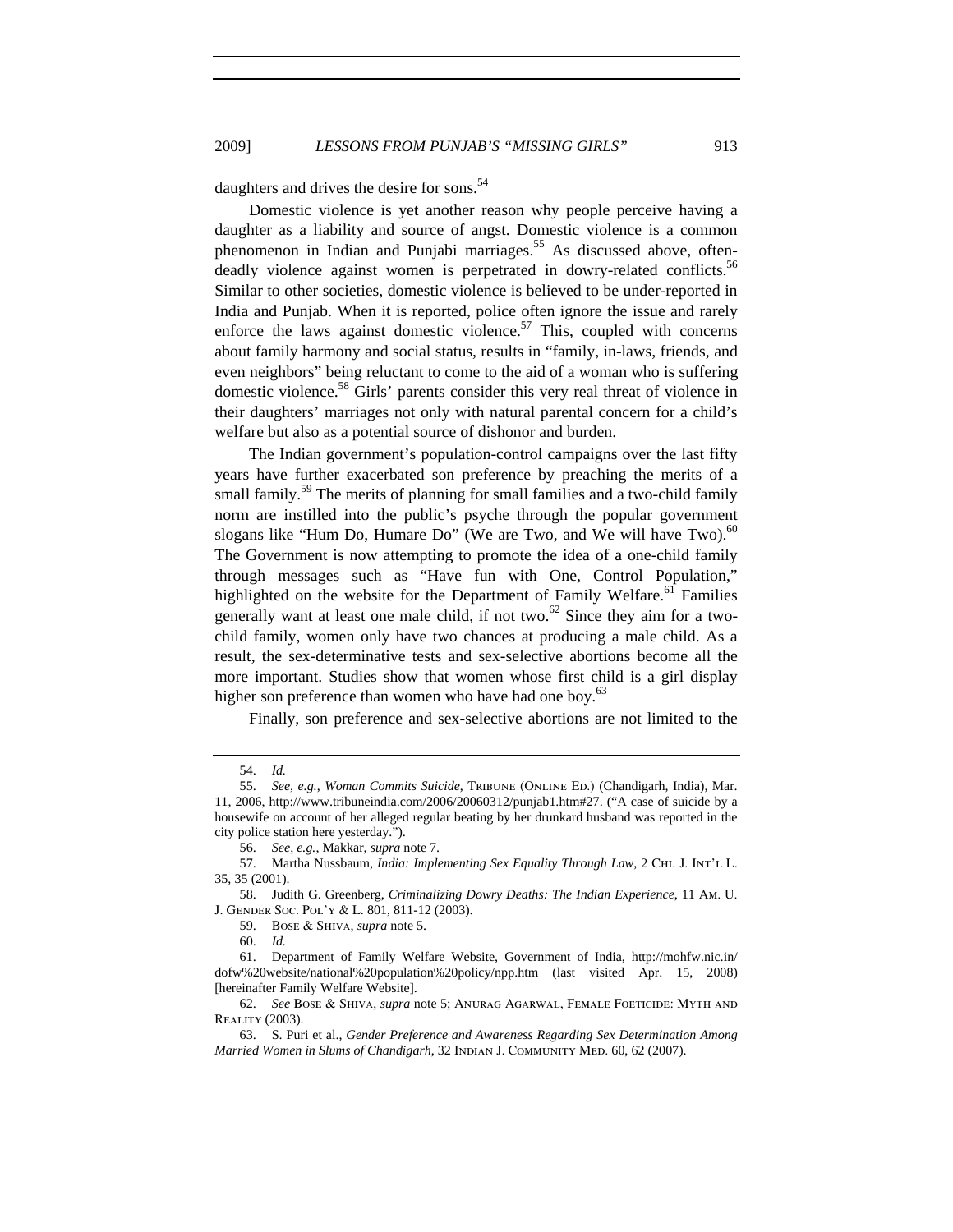illiterate, rural, and poor populations. Some Punjabi districts with the highest female literacy rates, such as Ludhiana and Fatehgarh Sahib, also have the worst sex ratios in the country.<sup>64</sup> While Ludhiana is the industrial center of the state, Fatehgarh Sahib is semi-rural.<sup>65</sup> The son preference cuts across class lines and plagues various strata of society. Though more educated, the urban elite also have easier access and greater financial resources for sex-determinative tests and abortions.<sup>66</sup> In fact, sex ratios are the worst in urban areas. While rural areas recorded 887 females per 1000 males in 2001, urban areas recorded 848 females per  $1000$  males.<sup>67</sup>

#### *B. Punjab's Relative Prosperity and the Green Revolution*

Punjab is generally seen as a prosperous Indian state that has experienced high levels of economic development. In 2001, the Human Development Index (HDI) for India was 0.472, compared to Punjab's HDI of  $0.537.^{68}$ Unfortunately, this development does not alleviate son preference, as discussed above. The relative economic prosperity does, however, raise some questions about the financial motivations associated with the practice of sex-selective abortions in Punjab. Shouldn't the relatively wealthy Punjabis be better able to support the economic burden of having daughters?

Part of the answer is that over time son preference has become entrenched as an accepted and rationalized part of Punjabi culture. Daughters are more than an economic burden—people see them as a social liability, their chastity and honor a matter of family concern. Further, it has been argued that despite its economic prosperity, Punjab's recent history has caused more feelings of discontent and instability in this state than in many others in India. Shiva, writing an acerbic review of the Green Revolution in Punjab, explains that this discontent results from "a sense of having been exploited and treated with discrimination."<sup>69</sup>

Many consider the advent of Punjab's relative economic prosperity synonymous with the "Green Revolution." The Green Revolution refers to the development initiatives undertaken in the late 1960s and 1970s by developed countries to aid developing counties in increasing their crop yield.<sup>70</sup> During this period, foreign developed seeds and equipment were introduced to Punjab's

<sup>64.</sup> Punjab Human Development Report 2004, *supra* note 5, at 121.

<sup>65.</sup> *Id.*

<sup>66.</sup> *See* Scott Baldauf, *India's 'Girl Deficit' Deepest Among Educated*, Christian Sci. Monitor, Jan. 13, 2006, *available at* http://www.csmonitor.com/2006/0113/p01s04-wosc.htm.

<sup>67.</sup> Singh, *supra* note 16.

<sup>68.</sup> The Human Development Index (HDI) is a comparative measure of standard of living. Bose & Shiva, *supra* note 5.

<sup>69.</sup> Vandana Shiva, The Violence of the Green Revolution: Third World Agriculture, Ecology and Politics 13 (1991).

<sup>70.</sup> Punjab Human Development Report 2004, *supra* note 5, at 114.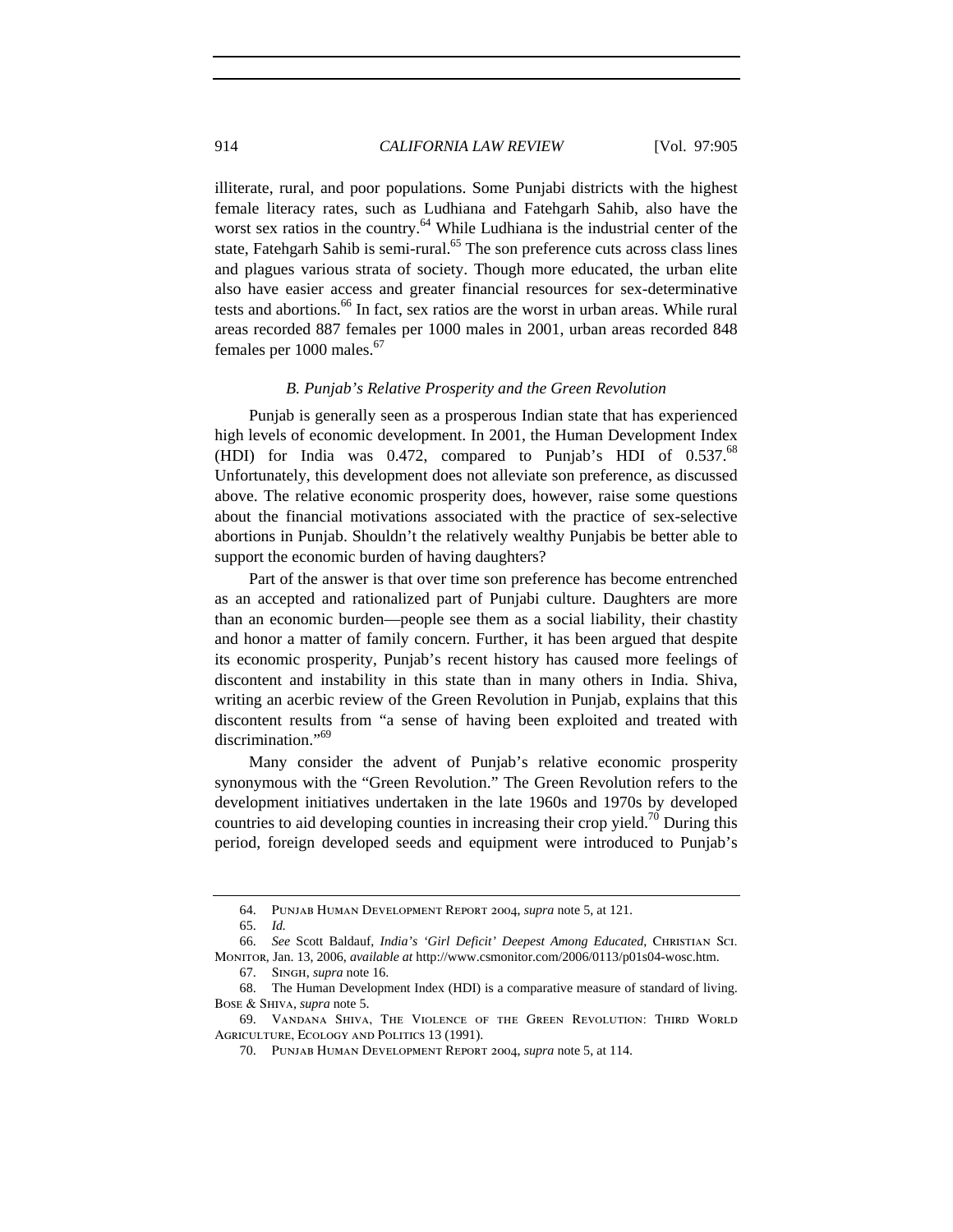agriculture.<sup>71</sup> Foreign agencies, such as the International Monetary Fund and the World Bank, and the Indian Government considered these new initiatives a miracle.<sup>72</sup> The Green Revolution brought quick results and agricultural prosperity, but critics allege that return on crops began to decline quickly thereafter: "[a]fter an early experience of prosperity, Punjab farmers were rapidly disillusioned. In 1971-72, the returns on wheat cultivation were 27% on investment. By 1977-78 cultivators complained that their returns had fallen to less than two percent of their investment. $1.73$  There is general agreement that this "Revolution" deeply affected the Punjabi agrarian society just as it did agrarian societies in other developing countries.<sup>74</sup>

The social impact of the Green Revolution affected Punjabi women intimately. Small landholdings became inefficient and poorer farmers could no longer sustain themselves off their land.<sup>75</sup> New technologies generally replaced unskilled labor, which many women had contributed to the agrarian system.<sup>76</sup> With the increased economic prosperity, larger land-owners quickly pulled women back into the domestic realm as a sign of increased social standing.<sup>77</sup> The Green Revolution also heralded the advent of consumerism and dowry demands increased.78 Thus, the source of prosperity for the state also caused discontent for the poor, heightened the demand on natural resources, and most relevant for the purposes of this Comment, decreased the "economic worth" of women in agrarian families while increasing their "economic liability."

#### *C. Militancy and Counter-Insurgency in Punjab*

Some commentators posit that the decade of militancy in Punjab beginning in the late 1980s further fueled son preference. The Punjab insurgency stemmed from economic frustrations, demands for greater

- 77. *Id.*
- 78. *Id.*

<sup>71.</sup> *See generally* Cary Fowler & Pat Mooney, Shattering: Food, Politics and the Loss of GENETIC DIVERSITY 56-60, 63-81 (1990) (describing the Green Revolution's promotion of uniform high-yielding seeds in order to increase food production and the subsequent word-wide loss of crop diversity).

<sup>72.</sup> *See, e.g.*, Prime Minister Manmohan Singh, Remarks at the Foundation Stone Laying Ceremony of IISER (Sept. 27, 2006), *available at* http://pmindia.nic.in/speech/content.asp? id=399.

<sup>73.</sup> Shiva, *supra* note 69, at 174.

<sup>74.</sup> One review of over 300 published reports on the Green Revolution concluded that 80% of these reports found that the Green Revolution aggravated rural poverty and inequality in developing countries. *See, e.g.*, Donald K. Freebairn, *Did the Green Revolution Concentrate*  Incomes?: A Quantitative Study of Research Reports, 23 World Dev. 265 (1995). A minority of studies concluded that the Revolution's overall social impact was positive. *See, e.g.*, Rita Sharma & Thomas T. Poleman, The New Economics of India's Green Revolution 16-18, 239-44 (1994); Murray J. Leaf, Song of Hope: The Green Revolution in a Panjab Village 46-58, 64, 94-95, 104-05, 131-33, 140-41 (1984).

<sup>75.</sup> Shiva, *supra* note 69.

<sup>76.</sup> Punjab Human Development Report 2004, *supra* note 5, at 131.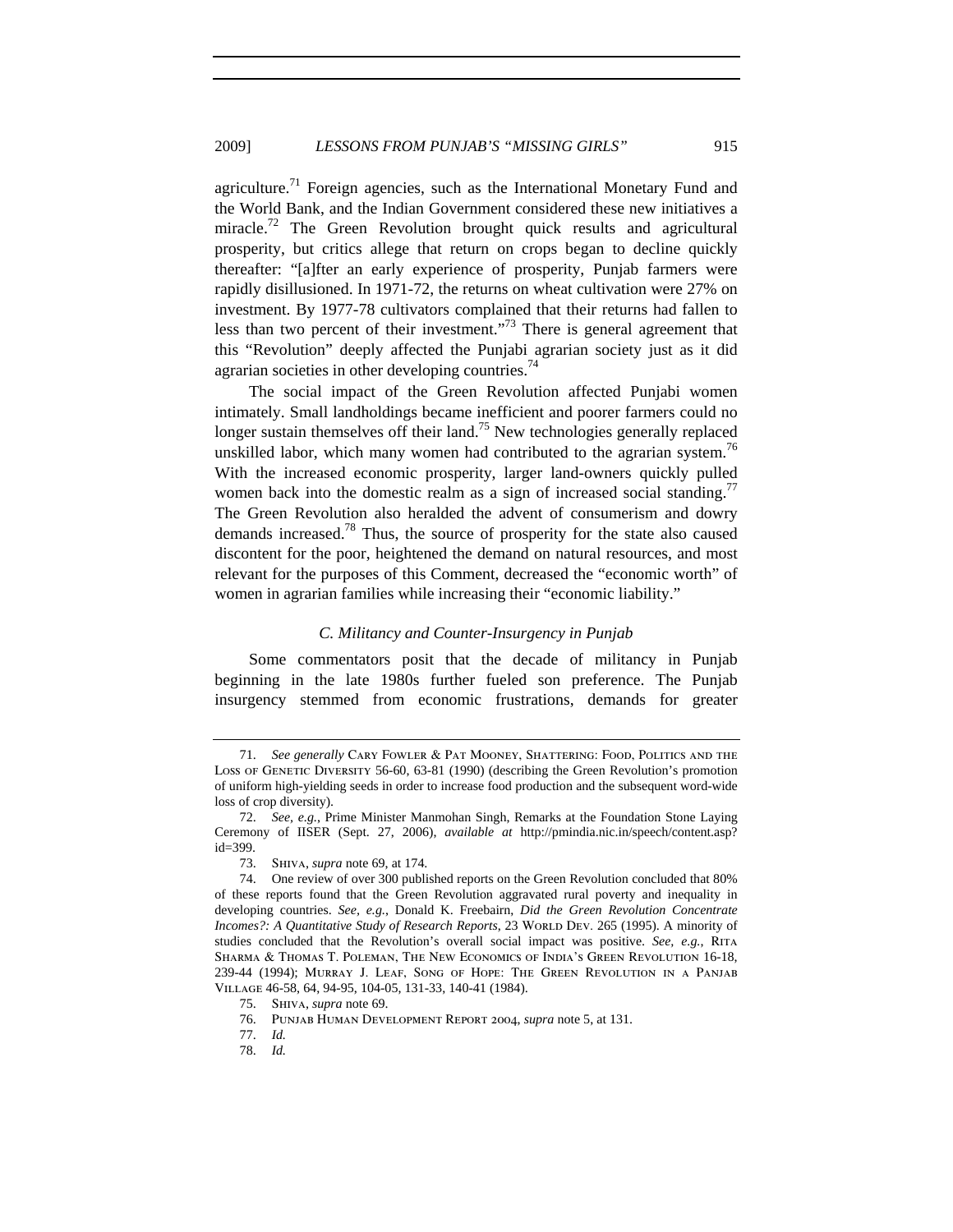autonomy from the Central government, and human rights grievances.<sup>79</sup> Economic discontent in Punjab grew when the Center decreased its investment in Punjab, instituted what some considered unfair economic policies, and imposed a limit on the percentage of Sikhs who could serve in the military.<sup>80</sup> In the mid-1980s, farmers organized several protests in Chandigarh, the capital of Punjab.<sup>81</sup> In May of 1984, under the organization of the Akali Dal, the Sikh political party, farmers agitated and tried to use their strongest bargaining chips—they blocked transportation of Punjabi wheat and withheld taxes from the Indian government.<sup>82</sup> The government, under the orders of then Prime Minister Indira Gandhi, responded by deploying 100,000 troops in Punjab.<sup>83</sup>

On June 3, 1984, the Indian army attacked the Darbar Sahib, which is the most significant religious site for the Sikh community. The attack took place on a religious holiday that drew large quantities of pilgrims. $84$  The army simultaneously attacked forty-one Sikh gurdwaras (religious and communal centers).<sup>85</sup> According to eyewitnesses, anywhere from  $4,000$  to  $8,000$  people, mostly pilgrims, died in this attack in the Darbar Sahib alone.<sup>86</sup> However, official government figures cited the deaths of 493 "terrorists" and eighty-three "army personnel."<sup>87</sup> What followed in Punjab was a long period of militancy that was met with a fierce counter-insurgency campaign by the Indian state.<sup>88</sup> As a result, thousands of Sikhs, mostly young men, were killed in this decade, though official numbers are still being investigated.<sup>89</sup>

Women were often the direct and indirect targets of abuse during this period of turmoil. $90$  As a result of the state's counter-measures, several women were left without husbands or sons, and became destitute.<sup>91</sup> It is reasonable to infer that this amplified ideas of women's inherent "weakness." This period of militancy thus might have further increased the desire for the coveted son. One further suggestion is that militancy heightened desire for sons since it promoted

85. Kaur, *supra* note 79, at 271.

<sup>79.</sup> Jaskaran Kaur, *A Judicial Blackout: Judicial Impunity for Disappearances in Punjab, India*, 15 HARV. HUM. RTS. J. 269, 270 (2002).

<sup>80.</sup> *Id.*; Shiva, *supra* note 69, at 14 (documenting farmers' frustrations, Vandana Shiva asserts that the Green Revolution was a "techno-political strategy" that in fact caused the violent tension between the people of Punjab and the Central Government). Historically, since the colonial British Indian army, military service had been the source of livelihood for a significant number of Sikhs, second only to agriculture.

<sup>81.</sup> Shiva, *supra* note 69, at 14.

<sup>82.</sup> Kaur, *supra* note 79, at 270-71.

<sup>83.</sup> *Id.* at 271.

<sup>84.</sup> Shiva, *supra* note 69, at 14.

<sup>86.</sup> *Id.*

<sup>87.</sup> *Id.*

<sup>88.</sup> *See generally*, Ram Narayan Kumar, Amrik Singh and Jaskarn Kaur, Reduced to Ashes—The Insurgency and Human Rights in Punjab (2003).

<sup>89.</sup> *Id.*

<sup>90.</sup> Punjab Human Development Report 2004, *supra* note 5, at 135.

<sup>91.</sup> *Id.*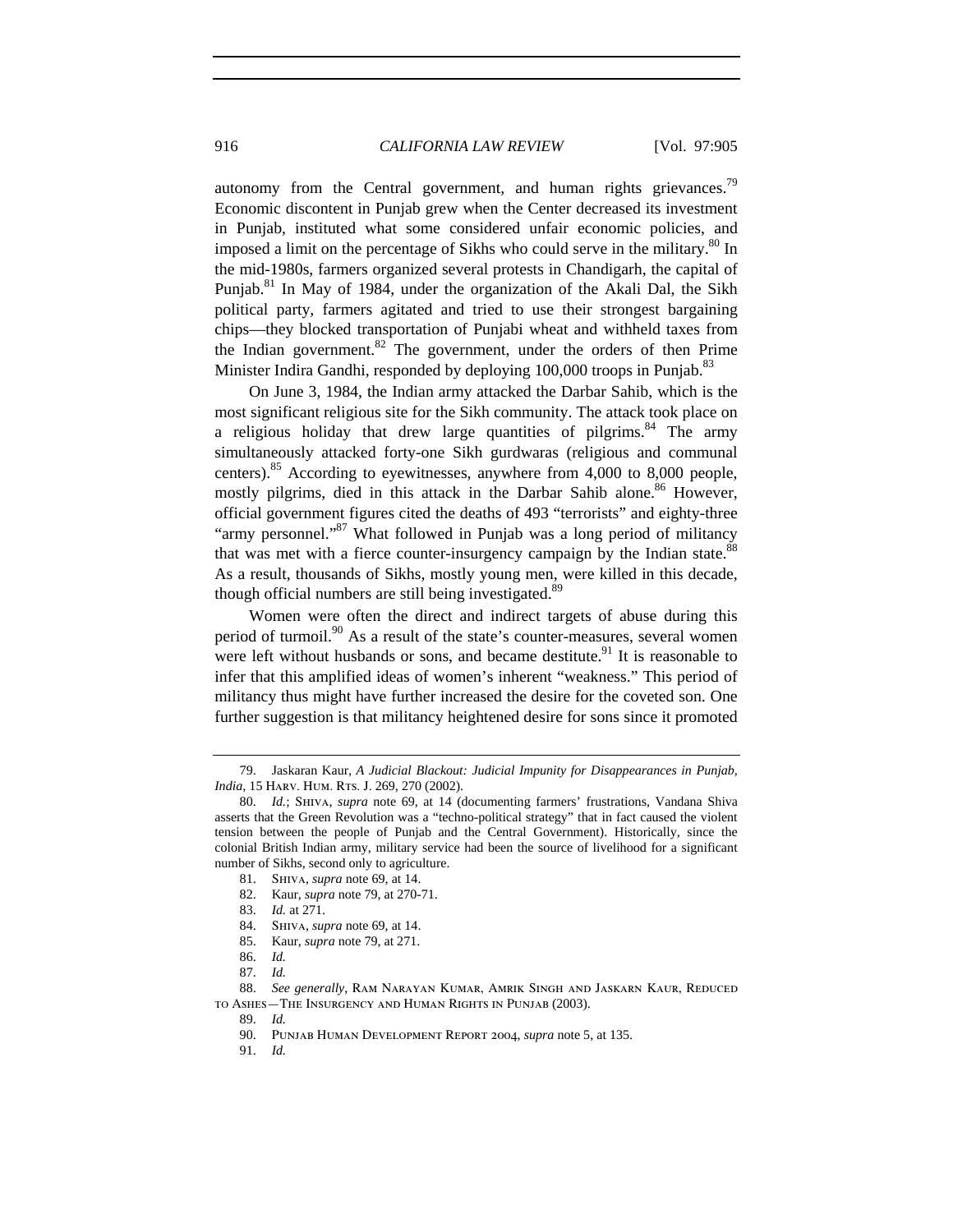casting men in the "traditional military mould."<sup>92</sup> Another commentator goes on to generalize that the Sikhs have always preferred sons since they are a "martial race."<sup>93</sup> Though this latter generalization is inaccurate in light of Sikh history and religious tenets, $94$  the former raises a plausible argument—that militancy promoted hyper-masculinity, strengthening traditional gender roles.<sup>95</sup> Further, it is worth noting that Punjabi militancy was male dominated and as a result of state counter-insurgency, many Punjabi men from rural families lost their lives. A missing generation of men was created in several villages, as young men "disappeared" in large numbers.<sup>96</sup> We might thus be witnessing one effect of the strife of the late 1980s and early 1990s in the form of an increased desire for males in the next generation. It is reasonable to suggest that the gendered economic, social, and cultural effects of Green Revolution and militancy in Punjab at best left unaffected, but more likely somewhat strengthened, the deeply ingrained son preference in Punjab.

#### III

#### LEGAL RESPONSES TO SEX-SELECTIVE ABORTIONS

In general, the law responds to undesirable social practices in one of three ways: criminalization, decriminalization, or regulation. This Part first describes the Indian laws criminalizing sex selection. It then discusses the relative advantages and pitfalls of each of the three options when viewed from a feminist perspective.<sup>97</sup> I analogize sex selection in Punjab to prostitution in the United States, because the latter has evoked extensive discussion about how the law can best address a gendered social phenomenon. Beginning with the assumption that the law is not the only solution to such practices, I ultimately conclude that the law might not, in fact, be a solution at all.

#### *A. Laws Criminalizing Sex Selection in India*

Although India legalized abortion in 1972, the legislature took up the issue once again when sex-selective abortions began to receive attention. In 1994, the Indian government passed the Pre-Natal Diagnostic Techniques (Regulation and Prevention of Misuse) Act (hereinafter "PNDT Act").<sup>98</sup> For the

96. *Id.*

<sup>92.</sup> Gurung, *supra* note 5.

<sup>93.</sup> Agarwal, *supra* note 62, at 6.

<sup>94.</sup> Punjab Human Development Report 2004, *supra* note 5, at 122.

<sup>95.</sup> However, commentaries on the nature of militants and the effects of militancy in Punjab should also be read in light of the political sensitivity of the topic and the fact that the Indian state quelled the militancy and the militants are now cast as 'terrorists.' *See generally* Kaur, *supra* note 79.

<sup>97.</sup> A feminist legal perspective is one that studies how a chosen regulation affects women, with ultimate goal of improving women's status in society.

<sup>98.</sup> Pre-Natal Diagnostic Techniques (Regulation and Prevention of Misuse) Act, No. 57 of 1994; India Code (1994), *available at* http://mohfw.nic.in/dofw%20website/acts%20&%20rules/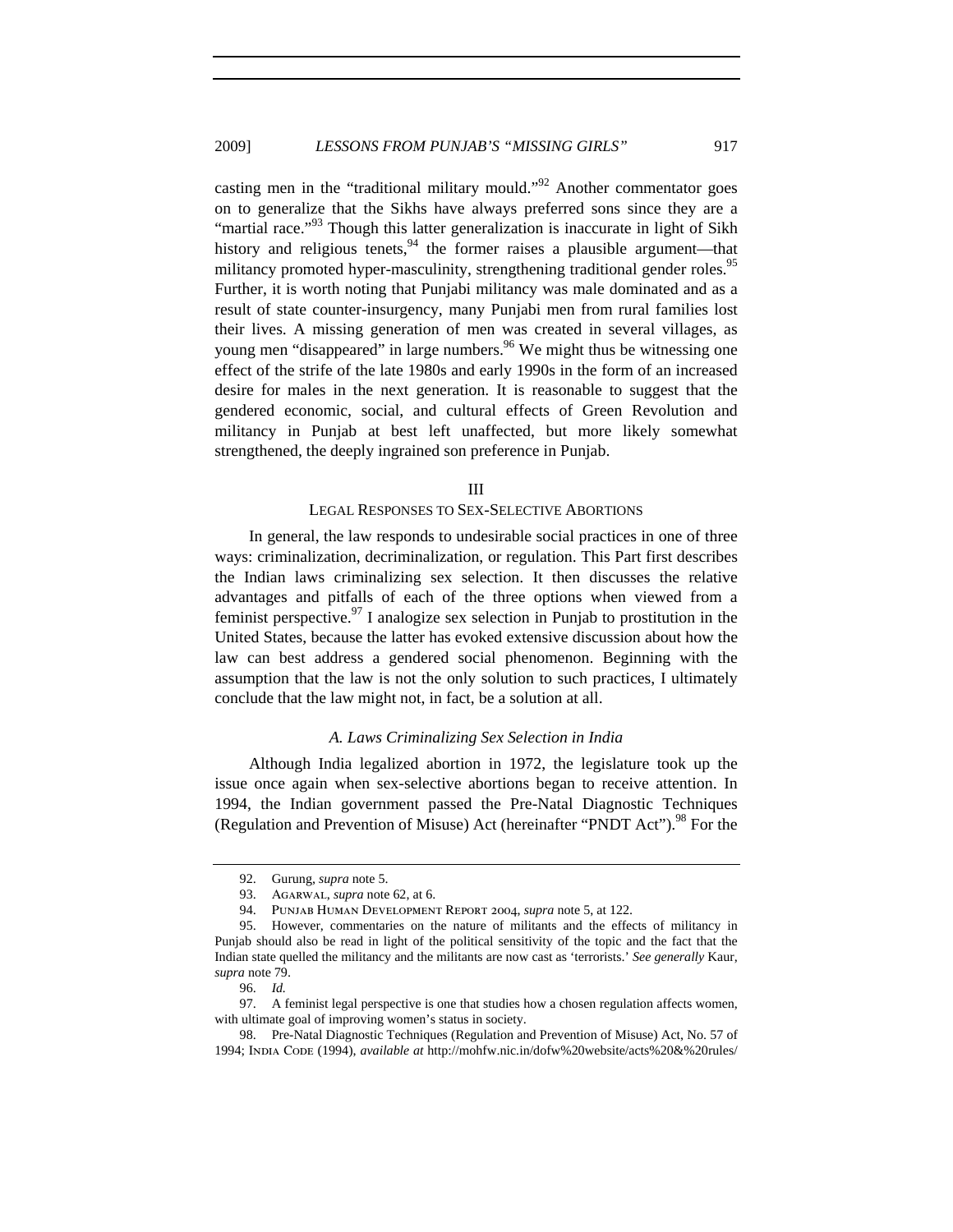next decade, as sex-selective abortions increased rather than decreased, observers criticized the PNDT Act for lack of enforcement mechanisms and other loopholes. The Act was amended in 2003, and its title was accordingly changed to "Pre-Conception and Pre-Natal Diagnostic Techniques (Prohibition of Sex Selection)."99 As the following historical discussion reveals, the legacy of abortion law in India would have been rather bare and unchallenged were it not for the issue of sex-selection.

#### *1. The Medical Termination of Pregnancy Act*

In India, abortion is not a constitutional right, but is legalized by a statute, the Medical Termination of Pregnancy Act (hereinafter "MTP Act"). $^{100}$ However, this right to abortion is limited, and the MTP Act only guarantees the right when the pregnancy is less than twenty weeks.<sup>101</sup> Further, a doctor's assent is required for every abortion.<sup>102</sup> If the pregnancy is between twelve and twenty weeks, two medical practitioners must assent to the abortion.<sup>103</sup> The medical practitioner(s) must conclude that "(i) the continuance of the pregnancy would involve a risk to the life of the pregnant woman or of grave injury to her physical or mental health; or (ii) there is a substantial risk that if the child were born, it would suffer from such physical or mental abnormalities to be seriously handicapped." $104$  The Act provides two examples of "grave injury" to mental health: pregnancy as the result of rape and pregnancy that "occurs as a result of failure of any device or method used by any married woman or her husband for the purpose of limiting the number of children."<sup>105</sup> Abortion on any grounds other than those specified in the MTP Act is an offense punishable under the Indian Penal Code.

# *2. The Pre-Natal Diagnostic Techniques (Regulation and Prevention of Misuse) Act of 1994*

The PNDT Act, passed by the Indian Parliament in 1994, was the first national law prohibiting sex determination. It limits the use of prenatal tests for diagnosing possible genetic conditions in fetuses and bans employing these tests for sex determination. The Act requires that all genetic counseling centers

PNDT-1994.htm [hereinafter PNDT Act].

<sup>99.</sup> Pre-Natal Diagnostic Techniques (Regulation and Prevention of Misuse) Amendment Act, No. 14 of 2003; INDIA CODE (2003), *available at http://mohfw.nic.in/The%20PNDT%20* (AMENDMENT%20RULES),%202003.htm [hereinafter PNDT Amendment Act].

<sup>100.</sup> Medical Termination of Pregnancy Act, No. 34 of 1971, INDIA CODE (1971), *available at* http://mohfw.nic.in/MTP%20Act%201971.htm [hereinafter Termination of Pregnancy Act].

<sup>101.</sup> *Id.* at 3(2).

<sup>102.</sup> *Id.*

<sup>103.</sup> *Id.*

<sup>104.</sup> *Id.*

<sup>105.</sup> *Id.* at 3(2), explanations 1-2.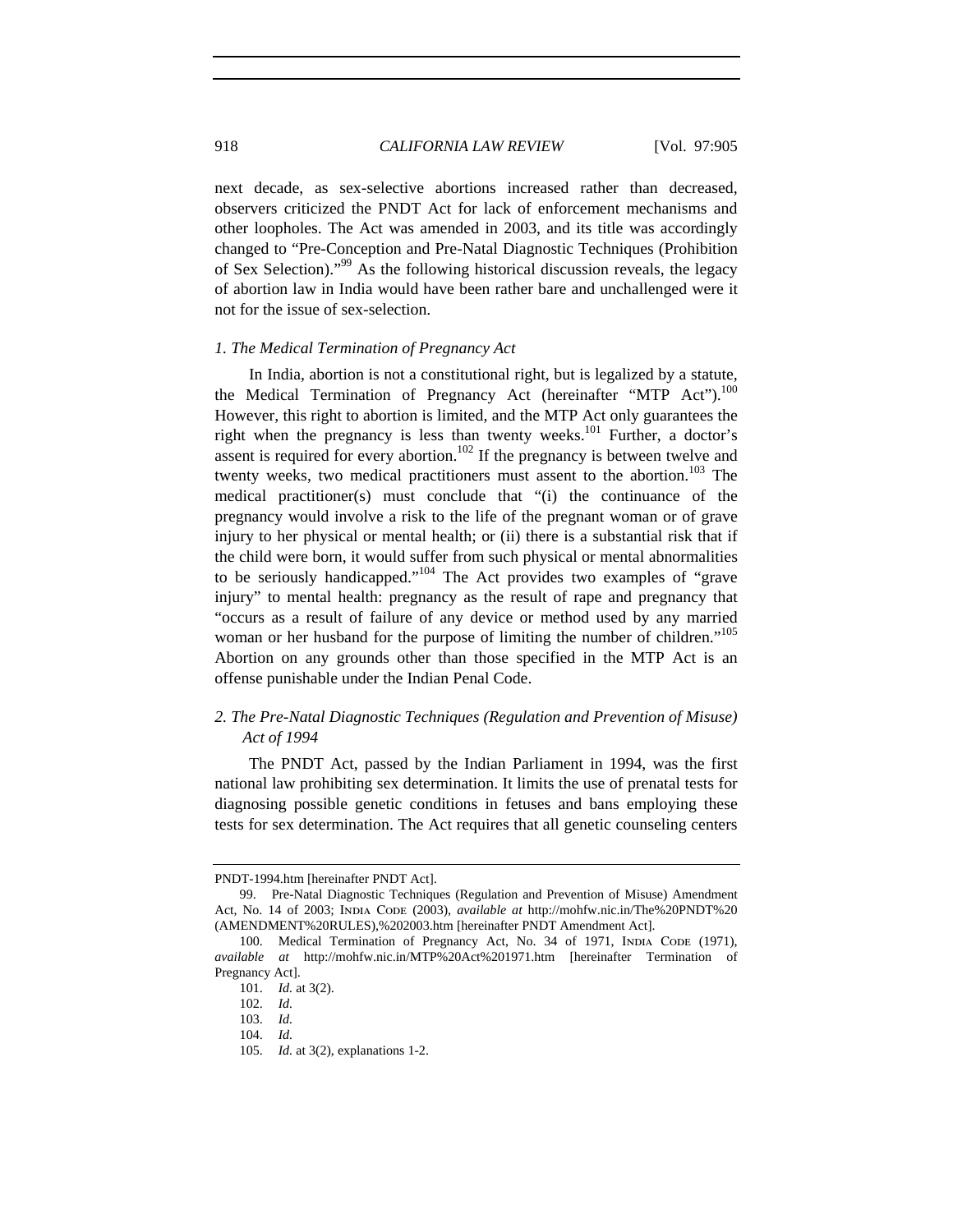register with the government<sup>106</sup> and that no center "be used or caused to be used by any person for conducting pre-natal diagnostic techniques except for the purposes specified in clause (2) and after satisfying any of the conditions specified in clause  $(3)$ ."<sup>107</sup> Clause two lists five "abnormalities" and leaves it to the discretion of the "Central Supervisory Board," which is described in detail below, to further add other genetic conditions to this  $list.^{108}$  Clause Three requires that a woman who is to be tested for genetic disorders be over the age of thirty-five, have had two or more miscarriages, have been exposed to radiation or drugs, or have a family history of "mental retardation" or "physical deformities."<sup>109</sup> This clause also allows the Central Supervisory Board to add conditions under which tests for genetic disorders may be conducted. In addition to regulating genetic counseling centers, the PNDT Act also prohibits advertisements promoting sex determination.<sup>110</sup>

The PNDT Act creates a Central Supervisory Board to oversee and report on the implementation and progress of the Act. The Central Advisory Board consists of ministers of various government departments, including health and women's welfare, and ten members appointed by the central government, including medical doctors, social scientists, and representatives from women's organizations.<sup>111</sup> The Act thoroughly details the qualifications, tenure, and administrative procedures for Board members. The expectation is that the Board will consist of mostly high-ranking government officials and some nongovernmental members elected by the central government.

The Act also lays out penalties and fines for violators.<sup>112</sup> It details the maximum sentence and fines for first time offenders and suggests harsher penalties for subsequent offenders. It indicates that medical personnel who act in contravention of the Act should be reported to their respective State Medical Council for further action. This penalties section of the Act also reflects the reality of gender relations in Indian society by delineating a rebuttable presumption that a "pregnant woman has been compelled by her husband or relative to undergo pre-natal diagnostic technique."<sup>113</sup> However, this presumption does not preclude the pregnant woman herself from liability for fines and imprisonment. Instead, it only means that when a woman is charged under the Act, some 'accomplice' to the woman must also be charged.

Though the PNDT Act clearly criminalizes sex-determinative tests, critics contend that the Act is ineffective because its criminalization does not extend

<sup>106.</sup> Pre-Natal Diagnostic Techniques (Regulation and Prevention of Misuse) Act, No. 57 of 1994, India Code (1994), ch. II(1).

<sup>107.</sup> *Id.* at ch. III(1).

<sup>108.</sup> *Id.* at ch. III(2).

<sup>109.</sup> *Id.* at ch. III(3).

<sup>110.</sup> *Id.* at ch. VII(1-2).

<sup>111.</sup> *Id.* at ch. IV.

<sup>112.</sup> *Id.* at ch. VII.

<sup>113.</sup> *Id.* at ch. VIII, 24.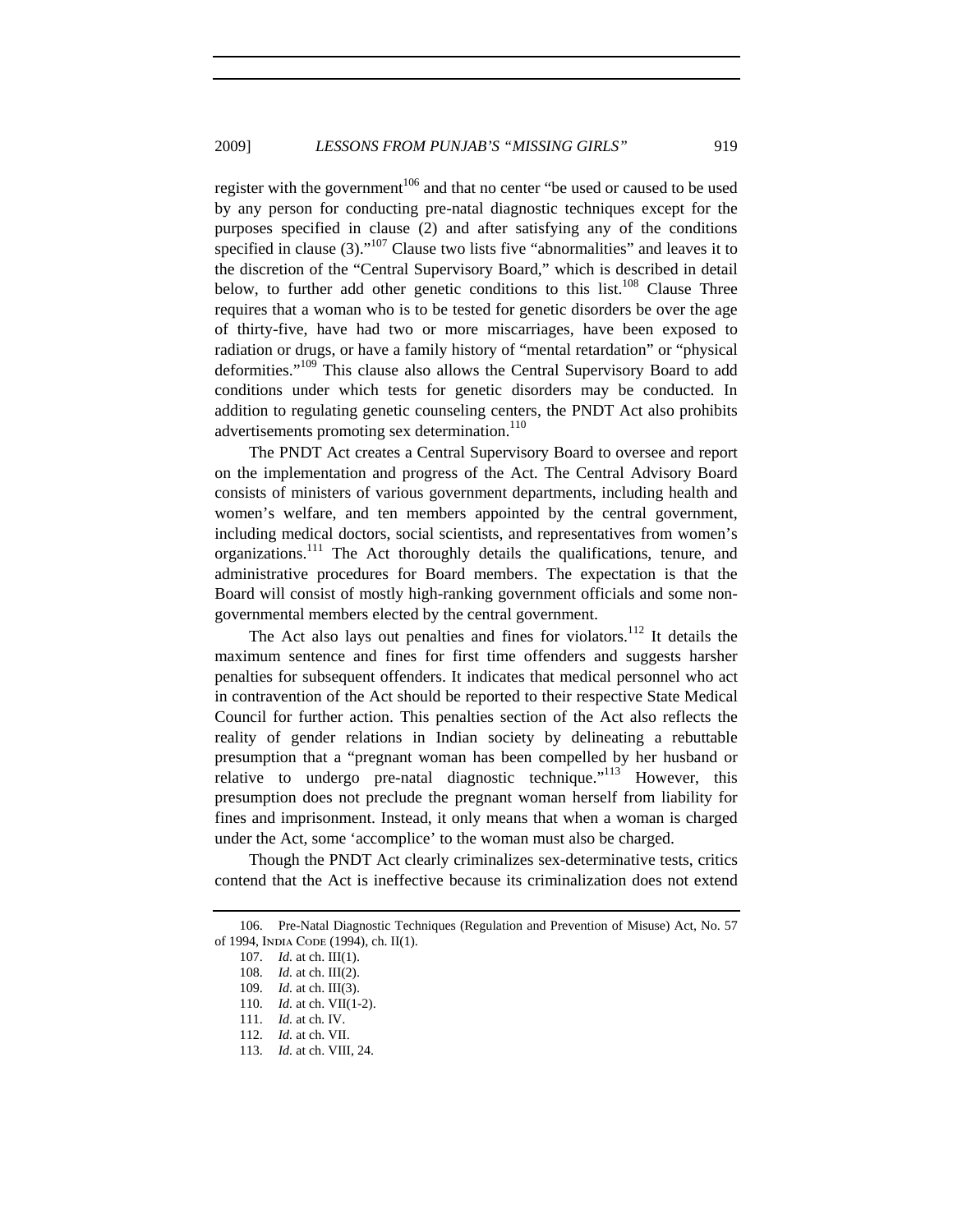far enough.<sup>114</sup> Though the Act regulates prenatal diagnostic procedures, it does not ban these procedures altogether. Critics believe this makes implementation of the Act nearly impossible.<sup>115</sup> The Act also fails to cover newly developed sex-determinative technology and does not criminalize pre-conception techniques such as sperm sorting that separates the X- from the Ychromosome.<sup>116</sup>

The Act has other enforcement problems. Doctors often choose to ignore the mandate of the law in exchange for hefty fees.<sup>117</sup> Results of sexdeterminative tests are given orally, making such communications difficult to prove. Further, ultrasound machines, which are regularly used by physicians for legitimate purposes during the second and third trimesters of pregnancy, also divulge the sex of the child. Regulation of private communications between physicians and patients during ultrasounds is extremely difficult.<sup>118</sup> It is estimated that fewer than one percent of the ultrasound machines in India are registered in the first place, and in Punjab alone, there are anywhere from  $1,000-1,500$  ultrasound centers.<sup>119</sup> Finally, some critics also contend that the Act does not sufficiently detail penalties because it specifies maximum, but not minimum, fines and prison sentences. The Act also fails to specify procedures for reporting doctors to their medical council.<sup>120</sup> For all of these reasons, the PNDT Act may be incapable of bringing about measurable change.<sup>121</sup>

#### *3. Pre-Conception & Pre-Natal Diagnostic Techniques Amendment Act of 2003*

In February 2000, advocacy groups approached the Indian Supreme Court and urged stricter implementation and enforcement of the PNDT Act. The Indian Supreme Court agreed with these advocates and ordered stricter enforcement of the PNDT Act.<sup>122</sup> The Act was most recently amended in 2003, as described below.<sup>123</sup>

Two Indian advocacy groups, Center for Enquiry into Health and Allied Themes  $(CEHAT)^{124}$  and Manabadhikar Suraksha Mancha (MASUM), $^{125}$ 

120. Chander, *supra* note 114, at 464.

124. Centre for Enquiry into Health and Allied Themes (CEHAT) Homepage, http://www.cehat.org/go (last visited Apr. 15, 2008).

<sup>114.</sup> *See* Vineet Chander, *"It's (Still) a Boy . . .": Making the Pre-natal Diagnostic Techniques Act an Effective Weapon in India's Struggle to Stamp Out Female Feticide*, 36 Geo. Wash. Int'l L. Rev. 453, 463 (2004).

<sup>115.</sup> *Id.*

<sup>116.</sup> *Id.*

<sup>117.</sup> *Id.*

<sup>118.</sup> Bose & Shiva, *supra* note 5.

<sup>119.</sup> Gurung, *supra* note 5; Gurung, *supra* note 18.

<sup>121.</sup> Bose & Shiva, *supra* note 5.

<sup>122.</sup> *Id.*

<sup>123.</sup> PNDT Amendment Act, *supra* note 99.

<sup>125.</sup> Manabadhikar Suraksha Mancha (MASUM), http://www.geocities.com/geesen/ masum.htm#m (last visited Apr. 15, 2008).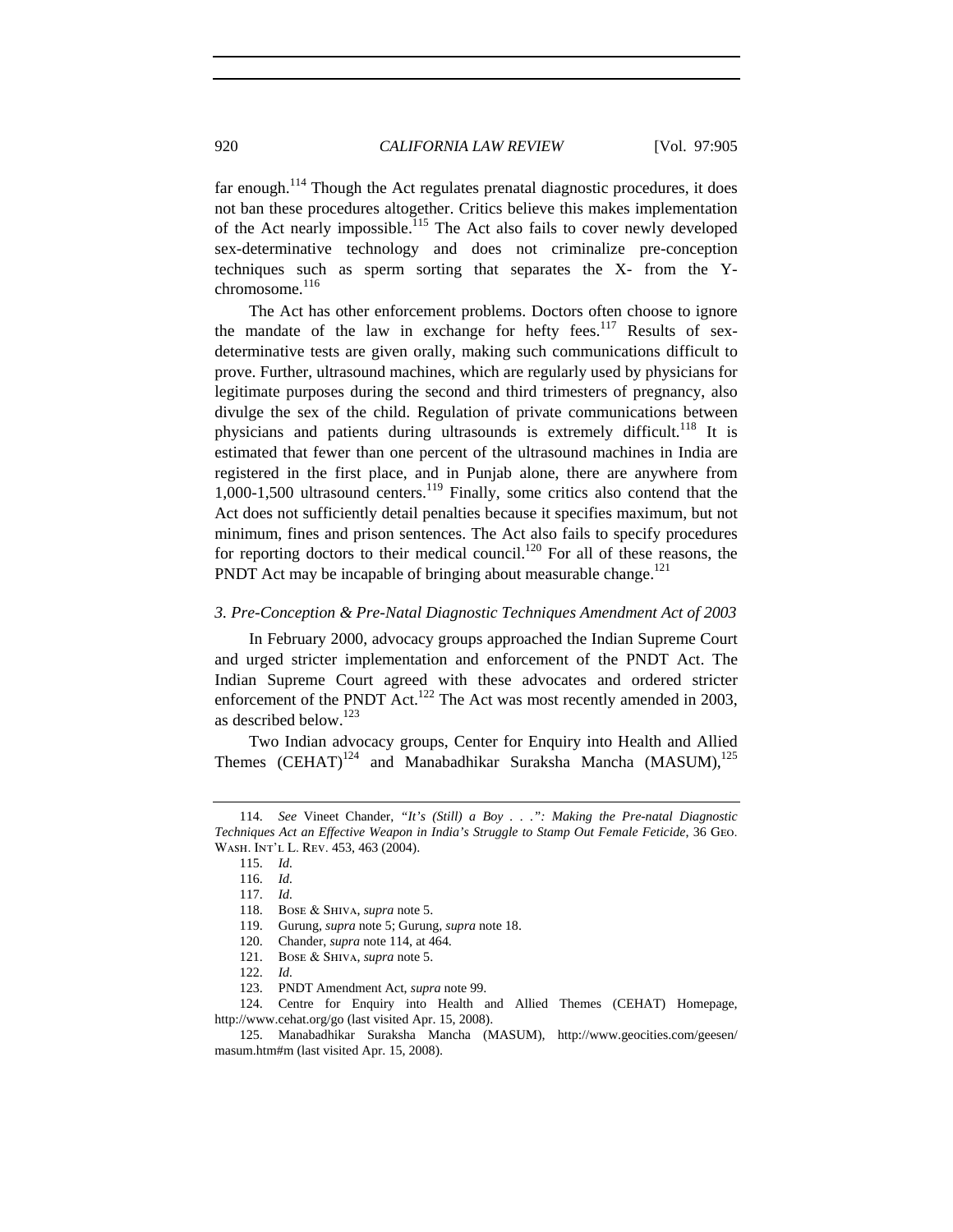together with activist Sabu George, filed a Public Interest Litigation (PIL) petition in the Indian Supreme Court. The PIL sought "To activate the central and state governments for rigorous implementation of the central legislation, and (t)o interpret the legislation and/or to demand amendments to ensure that the techniques that use pre-conception or during-conception sex selection are also brought under the purview of the Act."126 In response, the Court ordered more vigorous implementation of the Act in opinions issued in 2001 and  $2003$ <sup>127</sup>. The Court denounced the practice of sex-selective abortions as "immoral" and "unethical."<sup>128</sup> After the 2001 decision declared that "[it] is apparent that to a large extent, the PNDT Act is not implemented by the Central Government or by the State Governments,"<sup>129</sup> the Court ordered the central and state governments to report regularly on the implementation of the Act and to educate the public against sex-selective abortions through media and other campaigns.<sup>130</sup> In its 2003 decision, the Court again addressed the lack of implementation of the Act by noting that "it is unfortunate that  $[the]$  law  $\dots$  is not implemented and, therefore, Non-Governmental Organisations [*sic*] are required to approach this Court for implementation . . . which is the normal function of the Executive."<sup>131</sup> The Court recognized the "prevailing" uncontrolled dowry system despite the Dowry Prohibition Act," the Indian "mind-set" of son preference, "insufficient education," and the "tradition of women being confined to household activities" as some of the root causes of the practice of sex selection.<sup>132</sup> The Court then reiterated the necessity of education campaigns, and declared that "this process should be continued till [*sic*] there is awareness in public that there should not be any discrimination between male and female child [*sic*]."133 The Opinion also reiterated the requirement on states to report bodies that perform illegal sex-determinative tests and specifically identified those states that had to yet develop reporting and implementing procedures as per the PNDT Act.<sup>134</sup>

In 2003, the PNDT Act was amended in direct response to the Indian Supreme Court's rulings.<sup>135</sup> The amendment imposed a limitation on the use of the newest pre-conception diagnostic procedures to those situations in which

134. *Id.*

<sup>126.</sup> CEHAT, Call for a Ban on Sex Selection, http://www.cehat.org/pndt.html (last visited Apr. 15, 2008).

<sup>127.</sup> CEHAT v. Union of India, A.I.R. 2003 S.C. 3309; CEHAT v. Union of India, (2001) 3 S.C.R. 534.

<sup>128.</sup> *CEHAT* (2001) 3 S.C.R. 534.

<sup>129.</sup> *Id.* at 536.

<sup>130.</sup> *Id.*

<sup>131.</sup> *CEHAT*, A.I.R. 2003 S.C. at 3310.

<sup>132.</sup> *Id.*

<sup>133.</sup> *Id.* at 3314.

<sup>135.</sup> Kristi Lemoine & John Tanagho, *Gender Discrimination Fuels Sex-Selective Abortion: The Impact of the Indian Supreme Court on the Implementation and Enforcement of the PNDT Act*, 15 U. Miami Int'l & Comp. L. Rev. 203 (2007).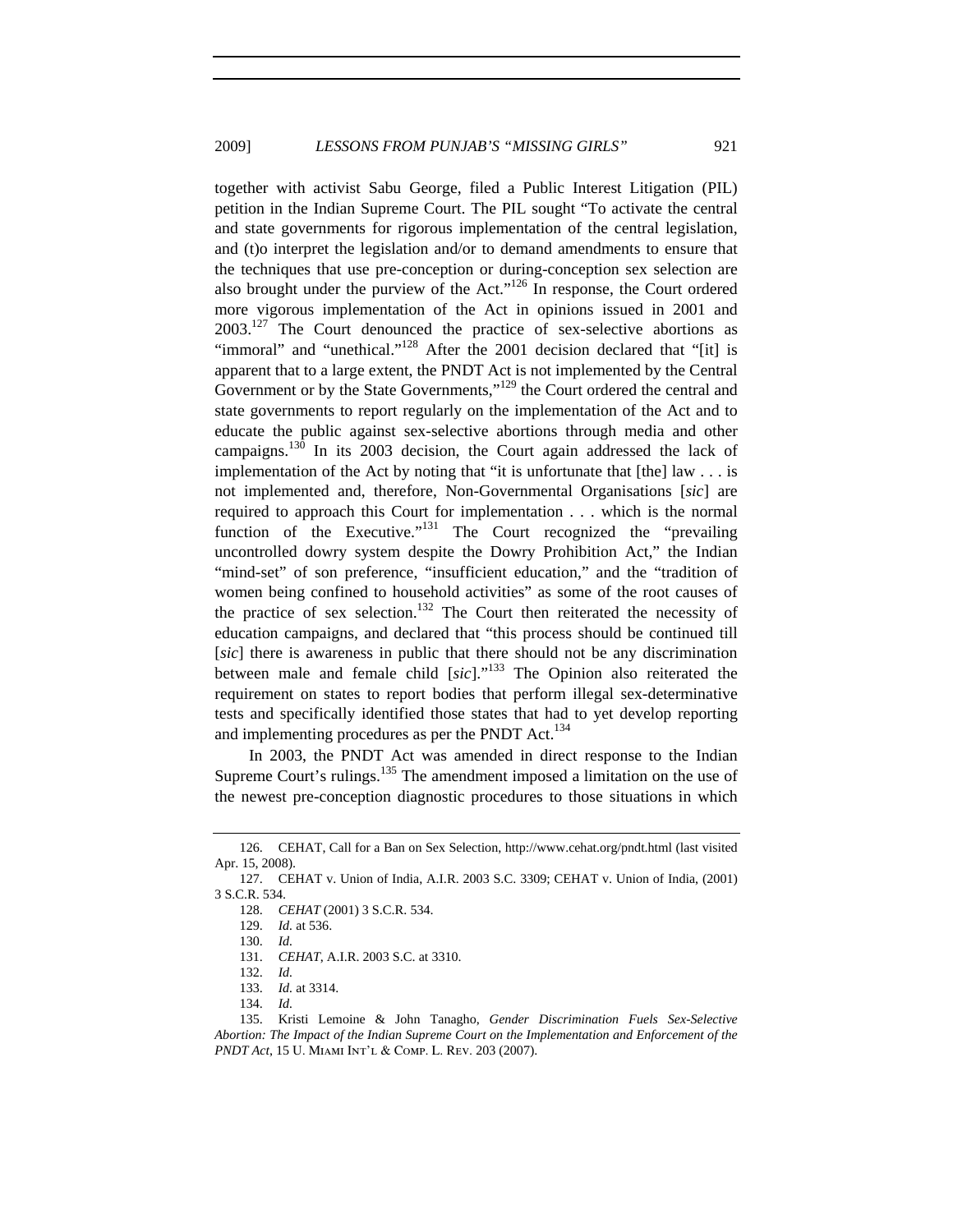their use is medically necessary. The Act's title was revised accordingly to reflect this change: "Pre-conception and Pre-natal Diagnostic Techniques (Prohibition of Sex Selection)."<sup>136</sup> The amended Act also mandated the imposition of stricter registration requirements for ultrasound providers. Additionally, the amendment addressed the criticism levied at the 1994 Act that it targeted traditional clinics but failed to sufficiently take into account the portable "clinics," or battery powered ultrasound machines set up in the back of vans. 137

Although the 2003 Act has increased penalties and further delineated the cases in which ultrasounds are permissible, sex determination and sex-selective abortions continue unabated.<sup>138</sup> An organized and protected "supply" of sexselective abortions is met with high "demand" as women continue to be pressured to produce male heirs.<sup>139</sup> Meanwhile, in the few instances where offenders are apprehended, an already over-burdened Punjab judiciary is painfully slow to respond.

#### *a. Enforcement Problems*

The complicity of the medical community and government officials contributes to the persistence of sex-selective abortions. Some government officials report experiencing significant "pressure and lobbying" from the medical community, urging them to refrain from prosecuting doctors who have been caught revealing the sex of the fetus.<sup>140</sup> Not surprisingly, this pressure often leads to cooperation between the medical community and government officials.

For example, in 2006, skeletons of fifty aborted fetuses were found in a well outside a private clinic in the town of Patran, Patiala district, Punjab.<sup>141</sup> News reports disclosed allegations of corruption and complicity of government officials, doctors, and police, all of whom allowed the practice to continue

138. Bose & Shiva, *supra* note 5.

139. *Id.*

<sup>136.</sup> PNDT Act, *supra* note 98.

<sup>137.</sup> *See, e.g.*, John F. Burns, *India Fights Abortion of Female Fetuses*, N.Y. Times, Aug. 27, 1994, at 5, *available at* http://query.nytimes.com/gst/fullpage.html?res= 9E07E3D91139F934A1575BC0A962958260&sec=&spon=&pagewanted=2 ("One criticism of the new law is that it focuses on clinics but makes no provision for registration of the ultrasound machines themselves. This means, in effect, that thousands of entrepreneurs who have set themselves up with what amount to portable clinics—ultrasound machines powered by generators or batteries, and installed in the back of vans—are outside the new law.").

<sup>140.</sup> Ganapati Mudar, *Doctors in India Prosecuted for Sex Determination, But Few Convicted*, British Med. J., Feb. 4, 2006, *available at* http://bmj.bmjjournals.com/cgi/content/ full/332/7536/257-c ("There is confidence, almost arrogance, among some doctors that they can get away with this,' said Arvind Kumar, the senior administrative officer in the southern city of Hyderabad who has prosecuted 18 doctors, the largest number of cases in a single city.").

<sup>141.</sup> Asit Jolly, *Gory Tale of Punjab's Lost Girls*, BBC News, Aug. 18, 2006, *available at*  http://news.bbc.co.uk/2/hi/south\_asia/5264174.stm.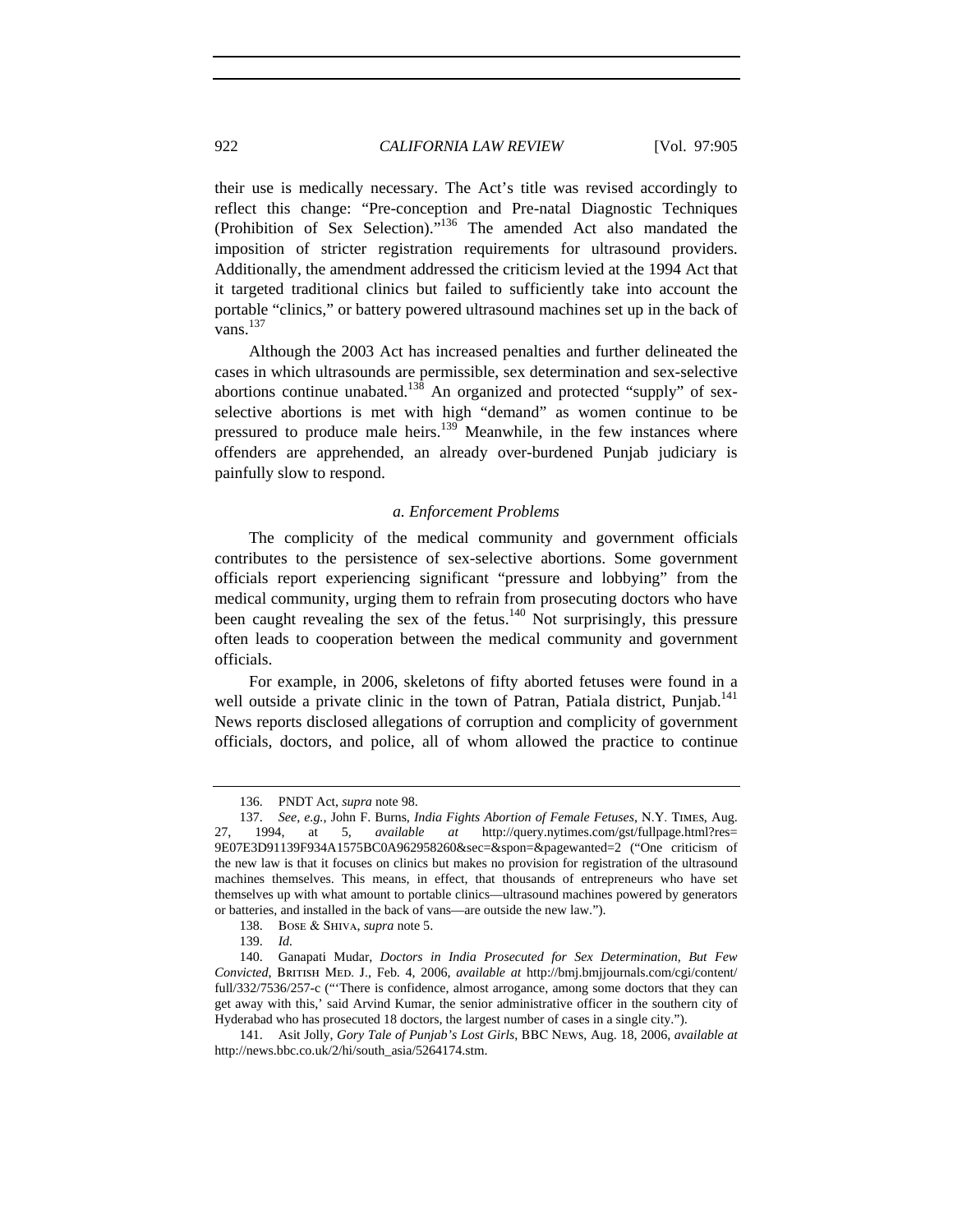unchecked.<sup>142</sup> The government health official who conducted the raid on the clinic reported that he received threatening phone calls warning him to discontinue such raids in the future, because there were "vested interests" behind the sex-determinative tests and sex-selective abortions.<sup>143</sup> Such complicity makes enforcement of the amended act especially challenging.

## *b. Judicial Problems*

Even when arrests are made, cases stagnate in courts for years due to the generally sluggish nature of the Punjab judiciary. Last year, the Chief Justice of the Punjab and Haryana High Court, the two states share a common high court, reported that judges typically maintain around 9,000 open cases, even though no judge should have more than 500 cases open at a time.<sup>144</sup> Unsurprisingly, the first conviction for sex-selective abortions in India was handed down in August 2006, when a doctor from Punjab's neighboring state of Harayana was sentenced to two years in jail.<sup>145</sup> Officials estimate that over 300 doctors throughout India have been prosecuted for violating the law, but only a handful of them have actually been convicted.<sup>146</sup>

Doctors have not been the only targets of prosecution. In other cases, clinics have been charged with failing to comply with the PNDT Act's guidelines regarding clinics, rather than for complicity in sex-selective abortions.<sup>147</sup> Finally, efforts have been made to prosecute manufacturers of ultrasound machines. In April 2007, Indian prosecutors brought charges against General Electric (GE), the largest manufacturer of ultrasound machines, alleging that GE knowingly supplied ultrasound machines to unregistered clinics that were performing illegal sex-selection tests.<sup>148</sup>

#### *c. Effects on Women*

While the PNDT Act's lack of enforcement is a serious problem in the campaign against sex-selective abortions, $149$  the successful implementation of the PNDT Act also poses troubling issues for the women involved. Despite their weaker position and lower influence in society, women who undergo sexselective abortions face penalization under the Act. The Act acknowledges this reality by providing that: "the court shall presume, unless the contrary is

<sup>142.</sup> *Id.*

<sup>143.</sup> *Id.*

<sup>144.</sup> *Foundation Stone for Judicial Complex Laid*, TRIBUNE (ONLINE ED.) (Chandigarh, India), Mar. 24, 2007, http://www.tribuneindia.com/2007/20070325/punjab1.htm.

<sup>145.</sup> *India Sex Selection Doctor Jailed*, BBC News, Mar. 29, 2006, *available at*  http://news.bbc.co.uk/2/hi/south\_asia/4855682.stm.

<sup>146.</sup> Mudar, *supra* note 140.

<sup>147.</sup> Lemoine & Tanagho, *supra* note 135.

<sup>148.</sup> Peter Wonacott, *India's Skewed Sex Ratio Puts GE Sales in Spotlight*, WALL ST. J., Apr. 18, 2007, at A1.

<sup>149.</sup> *See, e.g.*, Bose & Shiva, *supra* note 5; Chander, *supra* note 114.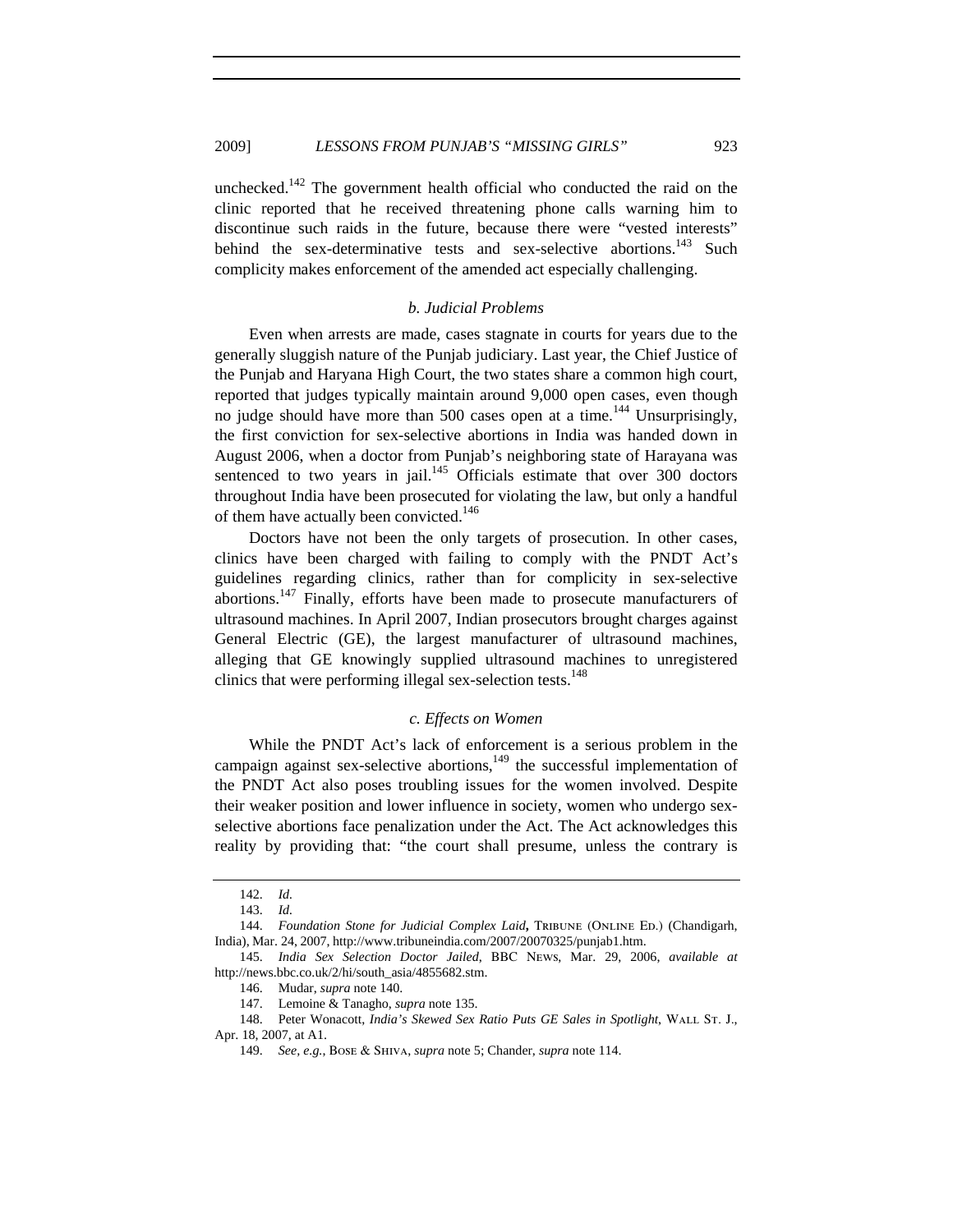proved, that the pregnant woman has been compelled by her husband or relative" to have the sex-selective abortion.<sup>150</sup> This provision holds the husband or relative in question guilty of abetment.<sup>151</sup> However, in light of the factors discussed in Part I, son preference is ingrained in and expected of women living in a society that considers girls a burden. While the Act makes an exception for cases of 'compulsion,' this might be hard to prove in all but the obvious of cases.

Women are thus in a double bind—on one hand, their families pressure them to produce sons; on the other hand, the law threatens them if they undergo sex-determinative tests or sex-selective abortions. This punitive feature of the Act is very troubling. Indeed, the first arrest for female feticide in Punjab in 2002 was of a woman who had had a sex-selective abortion.<sup>152</sup> Given that women are pressured not to birth girls, punishing women who undergo sexselective abortions is punishing the very victims of the double bind.

#### *B. Legal Alternatives Compared*

A feminist legal perspective calls for an evaluation of the law from the perspective of the women involved. As explained in the preceding Part, the Indian legislature, supported and prodded by the Indian Supreme Court, has clearly criminalized sex selection. Even though enforcement of the law criminalizing the practice is currently weak, criminalization threatens the victims of a sex-selective culture. In search for different legal alternatives, this Part explores legal responses to the practice of prostitution in the United States and analogizes these to possible alternative legal responses to sex selection in India. Since different legal responses—criminalization and regulation—to prostitution are already in force in the United States, these responses allow us to study specific tactics instead of theorizing about them.

Although the prostitution analogy might not seem like an obvious choice the analogy is apt for several reasons.<sup>153</sup> First, both involve activities in which women, rather than men, primarily engage due to factors beyond their control. Prostitution may involve a "choice" to engage in an undesirable calling due to financial concerns, while sex-selective abortion is often undertaken due to family pressures. Second, both involve activities that perpetuate certain cultural norms—prostitution subjects women to male domination while sex-selective

<sup>150.</sup> PNDT Act, *supra* note 98, ch. VII (23).

<sup>151.</sup> *Id.* ch. VII (24).

<sup>152.</sup> *War Against Female Foeticide Begins with Two Arrests: First Case Registered in Punjab; Foetus Dug Out*, Tribune (Online Ed.) (Chandigarh, India), Mar. 9, 2002, http://72.14.235.104/search?q=cache:3WpBCd-4D58J:www.tribuneindia.com/2002/2.

<sup>153.</sup> While the actual practice of sex-selective abortions includes discrimination and injustice toward unborn females, this Comment has approached the issue from the perspective that the fate of unborn females is but a symptom of the social status of Punjabi women, and that addressing sex selection will address gender discrimination—including the bias reflected in reproductive choices—in Punjabi society.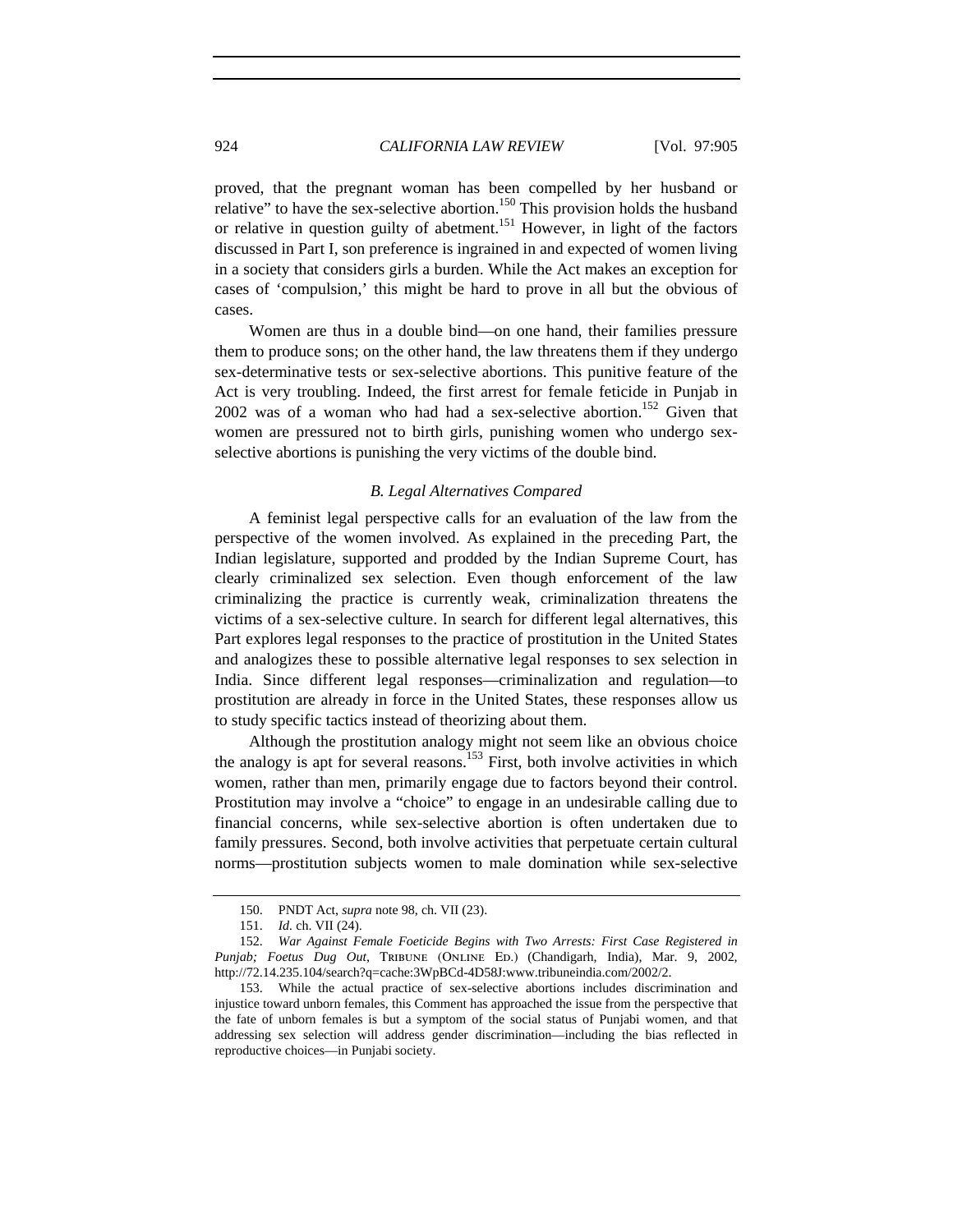abortion reinforces preference for males in Punjabi society. Third, the assumption in both cases is that the law can and must provide an answer. Thus, both activities have been subjected to official regulation, while facing judgment from society.

#### *1. Criminalization*

Criminalization of prostitution is in effect in most of the United States, and involves outlawing the exchange of sex for money and other related acts such as solicitation and the transportation of women. Feminist commentators, however, critique such criminalization as a "prop to patriarchy."<sup>154</sup> Because the overwhelming majority of prostitutes are women,<sup>155</sup> criminalizing the practice largely affects women. It "removes prostitutes from the protection of wage and hour laws, social security, insurance and pension laws, safety and health protections and collective bargaining rights."<sup>156</sup> Further, because of their "criminal status," prostitutes are susceptible to victimization by corrupt police and other people in positions of power.<sup>157</sup> The criminalization of prostitution has also led to an increased number of female prisoners.<sup>158</sup>

While it is difficult to argue that criminalization is positive for individual women, criminalization may be desirable on a macro level because it deters women from entering prostitution in the first place. However, the statistical proof of the effectiveness of criminalization is debated. Though scholars note certain downward statistical trends—for example, from 1987 to 1996, the numbers of arrests for prostitution and related crimes fell from 85,588 to 76,754159—these numbers only account for street prostitution and do not reflect the prevalence of the practice in general, which includes massage parlors, escort or call services, and hotel workers.<sup>160</sup> While 85-90% of those arrested for prostitution work on the street, street work accounts for approximately 20% of prostitution.<sup>161</sup> Experts also estimate that for every prostitute, there are ten

<sup>154.</sup> Carlin Meyer, *Decriminalizing Prostitution: Liberation or Dehumanization?*, 1 Cardozo Women's L.J. 105, 105 (1993).

<sup>155.</sup> John F. Decker, Prostitution: Regulation and Control 16-17 (1979).

<sup>156.</sup> Meyer, *supra* note 154, at 106.

<sup>157.</sup> Susan E. Thompson, *Prostitution – A Choice Ignored*, 21 WOMEN's RTs. L. REP. 217, 231 (2000).

<sup>158.</sup> Charles H. Whitebread, *Freeing Ourselves from the Prohibition Idea in the Twenty-First Century*, 33 Suffolk U. L. Rev. 235, 244 (2000).

<sup>159.</sup> *See* Bureau of Justice Statistics, U.S. Dep't of Justice, Sourcebook of Criminal Justice Statistics-1997 324, tbl. 4.1 (Kathleen Maguire & Ann L. Pastore eds., 1998).

<sup>160.</sup> *See* Priscilla Alexander, *Prostitution: Still a Difficult Issue for Feminists, in* Sex Work: Writings by Women in the Sex Industry 184, 189 (Frédérique Delacoste & Priscilla Alexander eds., 2d ed. 1998).

<sup>161.</sup> Prostitutes' Education Network, Prostitution in the United States – The Statistics, http://www.bayswan.org/stats.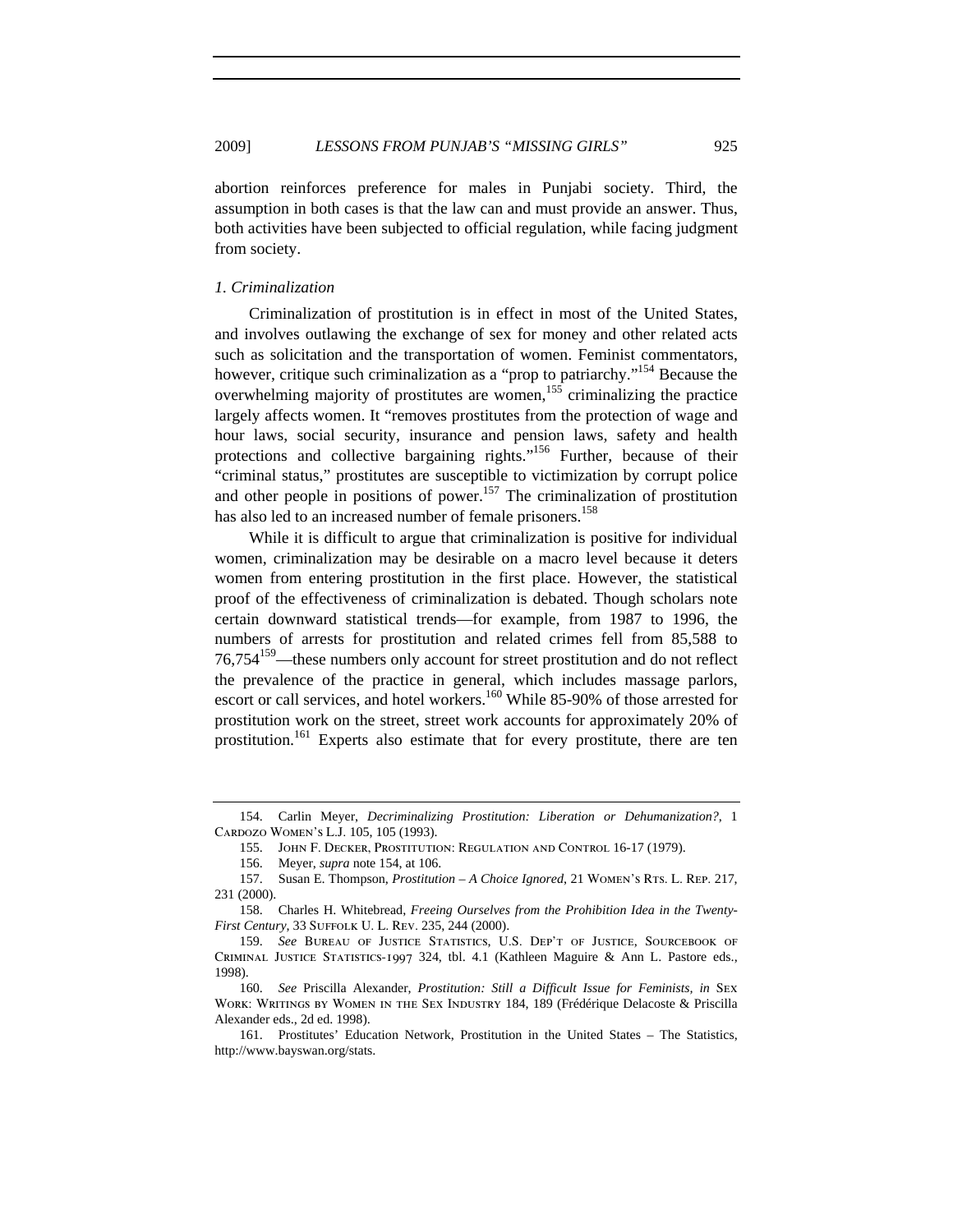times as many customers.<sup>162</sup> State governments, for their part, spend millions of dollars and thousands of hours attempting to enforce the prohibition of prostitution.<sup>163</sup> Thus, although quantifying prostitution and the deterrence effect of criminalization is difficult, it is safe to say that the "world's oldest profession" persists in the United States today.

Despite criminalization's adverse effects on prostitutes, this approach remains the predominant legal response to prostitution for several reasons. First, criminalization placates conservative moralists; commercialization of sex has long been viewed as a danger to the social fabric, particularly by American Christians.164 Second, criminalization is thought to protect the public health and thwart the increase of sexually transmitted diseases (STDs), despite the lack of empirical data suggesting the relationship between prostitution and  $STDs$ <sup>165</sup> Third, criminalization of prostitution is presented as a means to eliminate other related crimes.<sup>166</sup> Finally, criminalization allows local officials to "assure their constituency that they are 'tough on crime.'"<sup>167</sup>

Some contend that criminalization of prostitution supports the feminist agenda by sending a clear message that women cannot and should not be commodified.<sup>168</sup> But the threats that criminalization poses to women's health, safety, and well-being decrease the desirability of employing the criminal justice system to send such a message. And, of course, there are other means to send this message, including positive imagery of women in media, gender education, and campaigns that attack the "demand" side of prostitution. More importantly, the survival of the "world's oldest profession" in the face of antiprostitution laws and enforcement perhaps sends the contrary message—that the commodification of women is, in fact, unstoppable.

Criminalization of sex-selective abortions poses similar problems. While criminalization seeks to discourage the practice and raise public awareness, the rampant disregard of the law actually sends the opposite message by illustrating that nothing can stop society's deeply entrenched desire for sons. Furthermore, the threat of criminal liability might push the practice of sex-selective abortions "underground" and away from licensed health care providers and sanitary

<sup>162.</sup> *See* Kathleen Barry, Female Sexual Slavery 107 (1979).

<sup>163.</sup> Jessica N. Drexler, *Governments' Role in Turning Tricks: The World's Oldest Profession in the Netherlands and the United States*, 15 DICK. J. INT'L L. 201 (1996).

<sup>164.</sup> Thompson, *supra* note 157, at 229.

<sup>165.</sup> *Id.*

<sup>166.</sup> *Id.* at 230.

<sup>167.</sup> Whitebread, *supra* note 158, at 245.

<sup>168.</sup> *See, e.g.*, Catharine A. MacKinnon, Feminism Unmodified 61 (1987) (providing a feminist perspective of prostitution as the ultimate form of female subordination). *See also* Margaret Jane Radin, Contested Commodities: The Trouble with Trade in Sex, Children, Body Parts, and Other Things (1996); Martha Chamallas, *Consent, Equality, and the Legal Control of Sexual Conduct*, 61 S. Calif. L. Rev. 777, 828 (1988) (concluding that sexual conduct is and should be acceptable only when induced by mutual desire for intimacy and pleasure and not for economic benefit).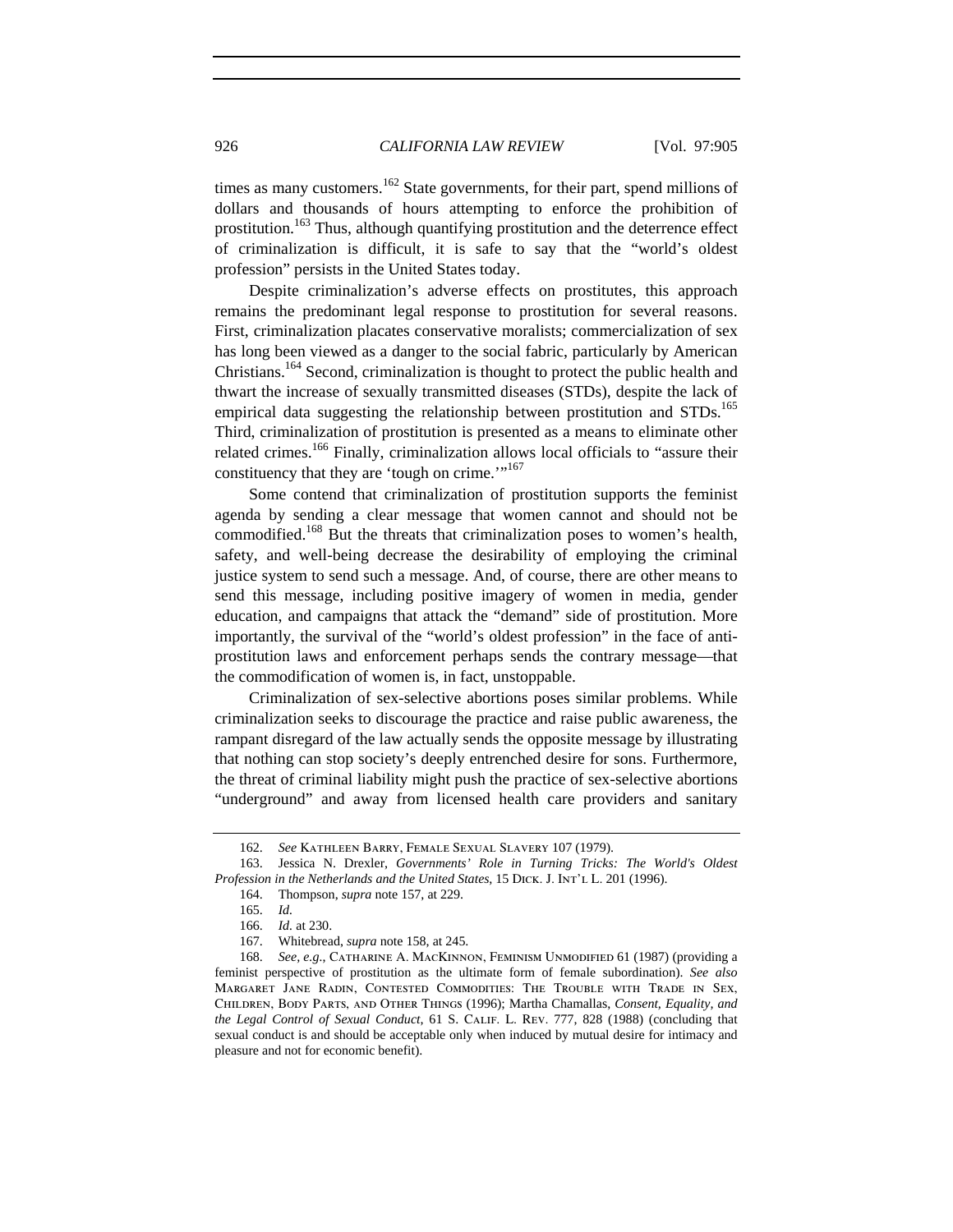facilities, which endangers the health of the women involved.

There is also evidence that the age-old practice of infanticide is resurfacing in parts of Punjab. Doctors in the Punjabi city of Patiala have reported seeing as many as three male infants to every one female infant for general check-ups and medical care. This has raised concerns that the heightened government attention to sex-determinative tests has resulted in a resurgence of infanticide.<sup>169</sup> Doctors suspect that in order to avoid criminal penalties, women are avoiding pre-natal care and deliveries in government hospitals, choosing to deliver their children at home, where they may take it upon themselves to eliminate the baby if she is a girl.<sup>170</sup> Thus, PNDT Act's provision of criminal liability may actually encourage women to resort to murder in order to escape the criminal liability threatened by the PNDT Act. The above discussion highlights that criminalization of prostitution and sexselective abortions only attacks the symptoms of the problem rather than the problem itself.

### *2. Regulation*

Regulation of prostitution involves imposing time, place, and manner restrictions on the practice of prostitution.<sup>171</sup> Legalized but regulated prostitution exists in some countries, as well as in the U.S. state of Nevada. In regulated areas, government officials closely watch and police the daily life activities of prostitutes. For example, prostitutes are often confined to their "brothels" during work hours, prohibited from living in the neighborhoods in which they work, and restricted in their movement while on the job.<sup>172</sup> Further, mandatory health check-ups are imposed to screen for STDs, and brothels face losing their licenses for lack of compliance with these regulations.<sup>173</sup>

Regulation arguably has both pros and cons. These regulatory provisions do allow women to continue working in the prostitution industry with the benefit of protection from disease and abuse.174 Further, the zoning of brothels removes the "nuisance" of prostitution from many neighborhoods by confining the practice to specific neighborhoods. At the same time, confining prostitutes' movement, policing their activity, and making their health records public should they contract a disease prompts the critique that regulation is in fact "oppressive confinement" of the women involved.<sup>175</sup> Critics claim that legalized but regulated prostitution is akin to "modern day slavery—created,

170. *Id.*

171. Meyer, *supra* note 154, at 107.

- 172. *Id.*
- 173. *Id.*
- 174. *Id.*
- 175. *Id.*

<sup>169.</sup> G.S. Nibber, *Sex Ratio Fails Hospital Maths*, HINDUSTAN TIMES (New Delhi, India), 2007, at 1.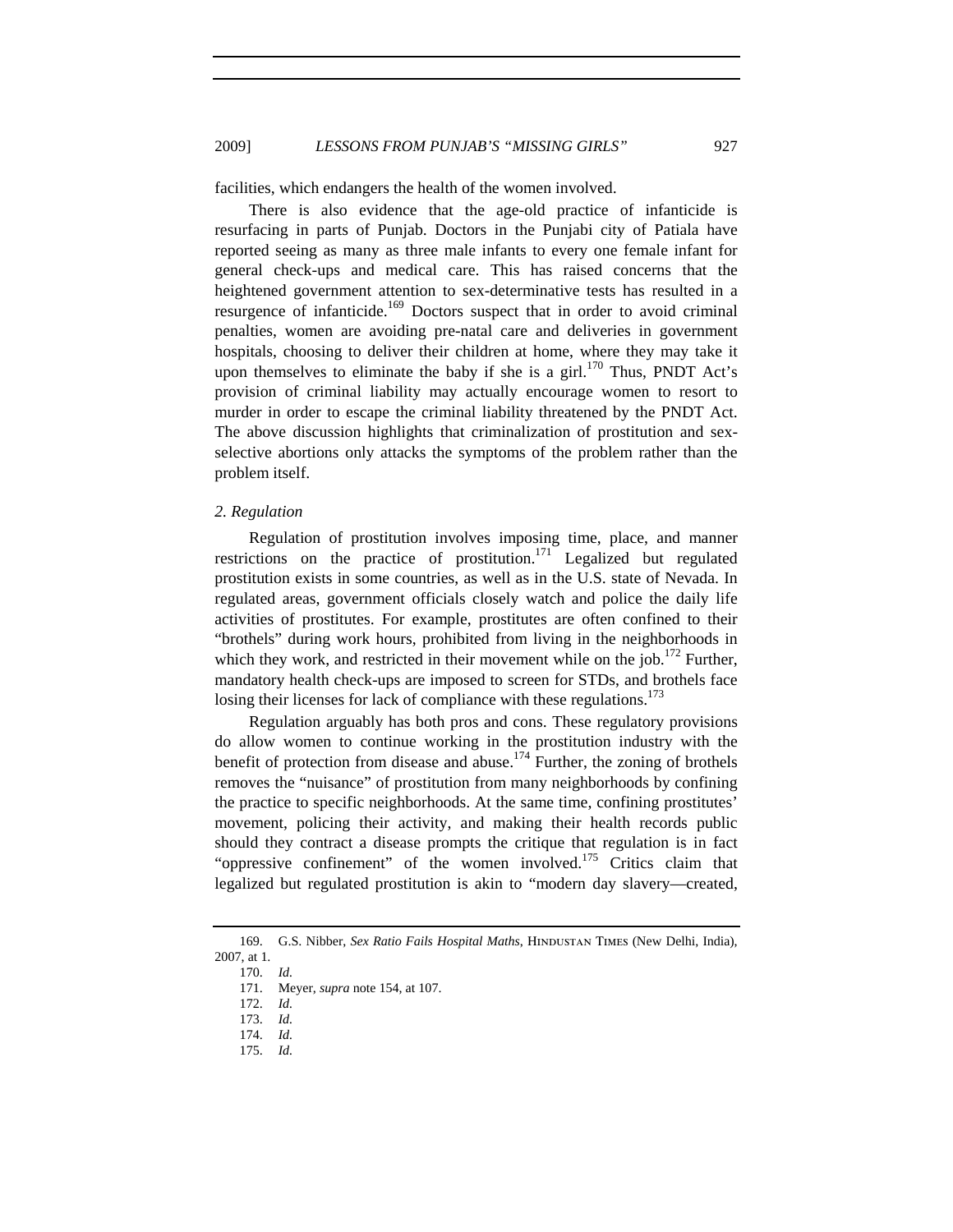operated, and condoned by the government, in order to control women's sexuality."<sup>176</sup> Policing and confining prostitutes in this way perpetuates the same stigma against prostitutes as criminalization—"those" kind of women are not equal citizens and thus their rights merit restriction.

While policy makers have not yet entertained regulation as a legal response to sex selection in Punjab, potential regulatory measures are easily imaginable. Sex-selective abortions have become an industry in Punjab, and regulations could aim at curbing this industry by checking providers and better informing the clients. For example, regulations could ban public advertisements promoting sex selection, impose mandatory medical evaluations of women seeking sex-selective tests and abortions, and require counseling for couples considering abortion. As elaborated below, however, such well-meaning regulations could also label and punish women.

Like the prohibition on advertising prostitution, the elimination of advertisements blatantly asking people to abort girls (such as, "Spend 500 Rupees now, save 50,000 Rupees later") could serve the goals of moral conservatives and those who believe that the advertisements themselves promote corrupt behavior. Also, one can imagine that young children viewing sex-selection advertisements will be socialized in the existing gender biases from a very early age. The removal of sex-selection advertisements could also serve to protect children's innocence regarding sex and abortions for a little longer. Additionally, politicians could use the elimination of advertisements from the public eye as evidence of their own positive impact on society. But, like in prostitution, the women who receive abortions are potentially hurt, rather than helped by such regulations that push the practice under the radar. Prohibiting advertisements does not remove the societal prejudice against daughters, but it could prevent women from learning about licensed abortion clinics.

Imposing mandatory medical evaluations or requiring the reporting of women who seek sex-selective tests and abortions could endanger doctorpatient confidentiality and women's privacy rights. Critics of regulation cite these same concerns.177 Abortions in India already require the assent of medical professionals,<sup>178</sup> and increasing the power of doctors could snowball into harassment and the increased likelihood of doctors demanding bribes. In any event, in India, regulation could be tantamount to decriminalization, since laws are not uniformly enforced and corruption is rampant.

The above discussion suggests that the regulation of both prostitution and sex selection is undesirable because it opens doors to gratuitous labeling and punishment of women.

<sup>176.</sup> Thompson, *supra* note 157, at 244.

<sup>177.</sup> Meyer, *supra* note 154, at 107.

<sup>178.</sup> *See supra* Part III.A.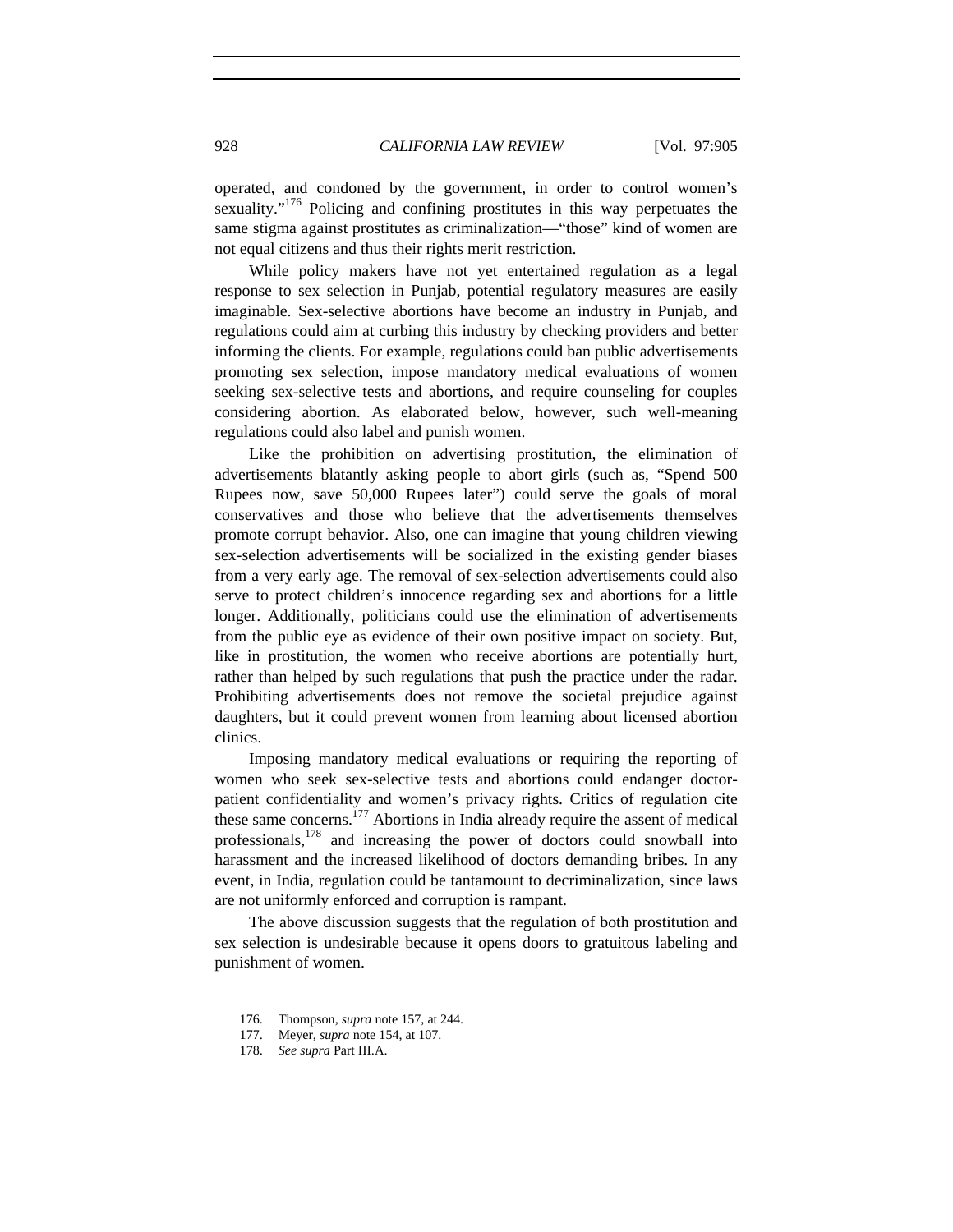#### *3. Decriminalization*

Decriminalization of prostitution would involve the elimination of all existing criminal laws and regulations regarding prostitution. In a decriminalized system, prostitution would be subject to the same laws as all other businesses.<sup>179</sup> Advocates for decriminalization believe that it would allow women to directly control their lives and work conditions.<sup>180</sup> They believe it would allow women to organize and not be left at the mercy of brothels and "johns," the middlemen.

Carlin Meyer argues that prostitution does not create, reinforce, or perpetuate gender oppression, though it does perhaps epitomize it. $^{181}$ Decriminalization of prostitution, then, does not risk increased violence against women, but rather is the best option for women who are already part of the practice.<sup>182</sup> Meyer acknowledges the danger of viewing prostitution as any other job, because, in doing so, we ignore something unique about sexuality and about women's bodies being sold for money. Although Meyer recognizes this weakness, she believes it should not stand as an impediment to decriminalization, which protects the interests of prostitutes otherwise left vulnerable to abuse under a criminalized or regulated system.<sup>183</sup>

Decriminalization of sex selection would validate social biases against the girl child and would perhaps encourage more sex-selective abortions. With respect to the women themselves, decriminalization would have mixed results. Women who oppose sex-selective abortion, despite familial and societal pressure to the contrary, currently have the law on their side. Decriminalization would eliminate this source of support. On the other hand, decriminalization would address the punitive nature of the current PNDT Act by eliminating criminal penalties for women who seek sex-selective abortions.

In sum, decriminalization might hurt women who are currently protected by the law, while simultaneously protecting those who are criminalized by the current law, even though data suggests that more women are breaking the current law than seeking protection under it. Decriminalization neither punishes women nor protects them. Coupled with the danger of validating social prejudices, decriminalization appears to be an undesirable option.

Criminalization, regulation, and decriminalization are all inadequate feminist legal responses to sex selection. Criminalization punishes women, the very victims of the double bind; threatens women's health by pushing them to illegal providers; and harbors the danger of encouraging practices like infanticide. Regulation could also endanger women's health by limiting access

<sup>179.</sup> Thompson, *supra* note 157, at 244.

<sup>180.</sup> *Id.* at 245.

<sup>181.</sup> Meyer, *supra* note 154, at 112-13.

<sup>182.</sup> *Id.*

<sup>183.</sup> *Id.* at 120.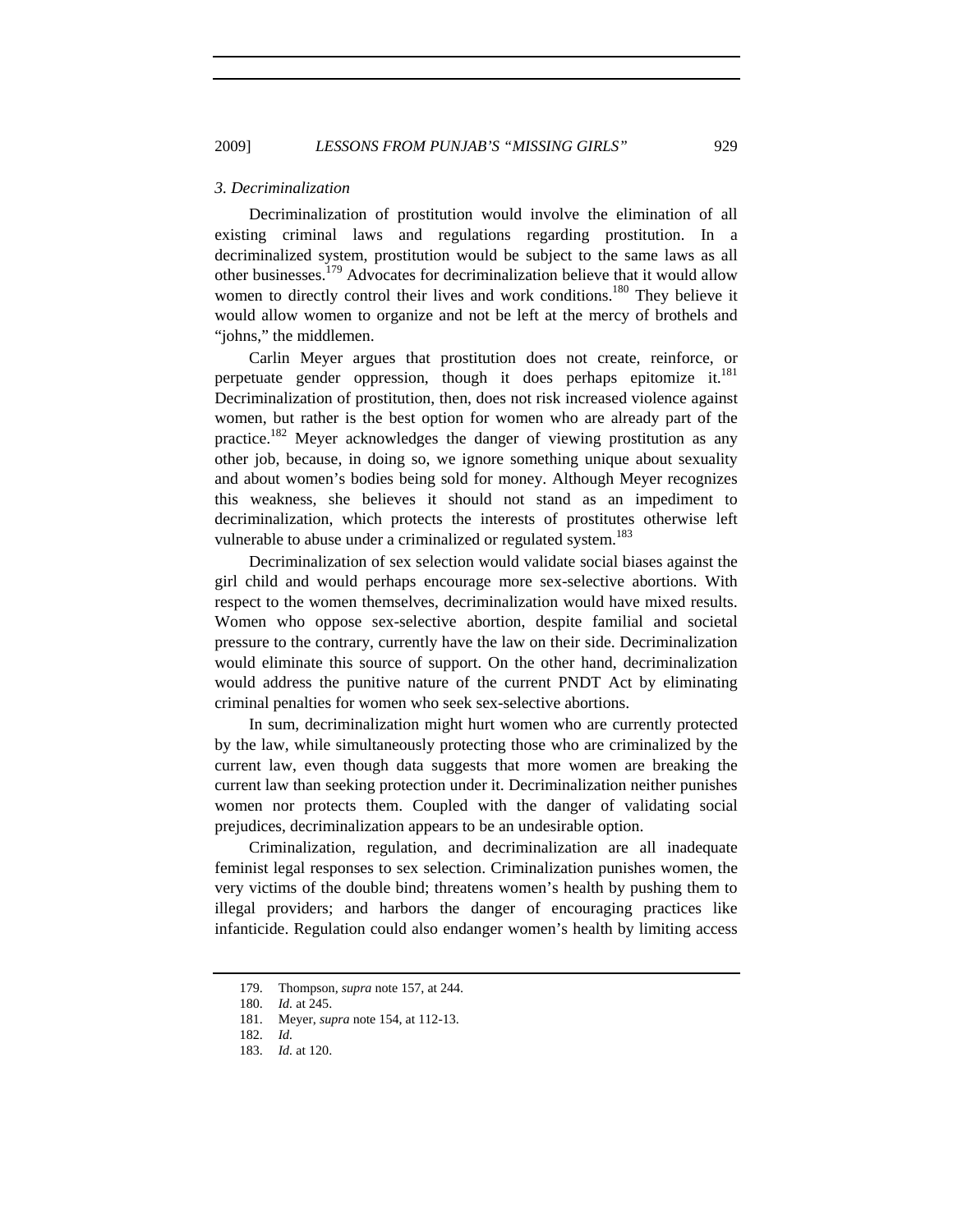to important information, threatening doctor-patient confidentiality, and opening women to harassment. Decriminalization of sex-selective abortions validates society's prejudice against the girl child and fails to provide legal protection to those women who might be coerced into sex-selective abortions by their families. Given the inadequacies of all the legal alternatives, it is wise to consider non-legal avenues that address sex-selection.

#### IV

# NON-LEGAL APPROACHES TO COMBATING SEX-SELECTIVE ABORTIONS

Punjabi activists have also employed non-legal approaches to address female feticide. The most prevalent response implemented is awareness campaigns regarding the societal worth of the female child. Other approaches have employed social embarrassment to combat sex-selective abortions with some success. This Part briefly discusses both responses, evaluating their short and long-term effectiveness from a feminist perspective.

#### *A. Awareness Campaigns*

Non-legal action in response to feticide has largely taken the form of awareness campaigns.184 In a more unconventional effort against sex-selection, the International Charity Plan, a nonprofit organization, collaborated with the Indian Government to create a soap opera to disseminate a strong message against feticide.185 The show, called *Atmajaa* ("Born from the soul"), portrays a pregnant woman whose husband forces her to have sex-determinative tests and then encourages women to resist such pressures. In fact, the protagonist in the show eventually leaves her husband.<sup>186</sup>

More conventional awareness campaigns include protests and rallies. The United Nations Children's Fund (UNICEF) and the United Nations Population Fund (UNFPA) have supported rallies by various religious groups, which march from town to town and condemn sex-selective abortion.<sup>187</sup> Additionally, New Delhi's Centre for Social Research has organized prominent protests in conjunction with a campaign known as *Meri Shakti, Meri Beti* (My daughter, my strength). Activity at the grassroots level is also prevalent. In one case, female college students created human chains at India Gate in New Delhi.<sup>188</sup> In a more dramatic protest, schoolgirls gagged themselves and sat in protest outside hospitals, urging doctors to turn away patients hoping to rid themselves

<sup>184.</sup> *See* UNICEF India: Media Centre, *UNICEF Endorses Multi-Faith Campaign Against Female Foeticide*, Nov. 15, 2005, http://www.unicef.org/india/media\_1030.htm.

<sup>185.</sup> Jane Elliott, *Soap Opera Fighting to Save Baby Girls*, BBC News, Jan. 22, 2005, *available at* http://news.bbc.co.uk/2/hi/health/4173597.stm.

<sup>186.</sup> *Id*.

<sup>187.</sup> *See* UNICEF India: Media Centre, *supra* note 184.

<sup>188.</sup> Campaign Launched Against Female Foeticide, HINDU (ONLINE ED.) (New Delhi, India), Dec. 3, 2006, http://www.hindu.com/2006/12/03/stories/2006120310400300. htm.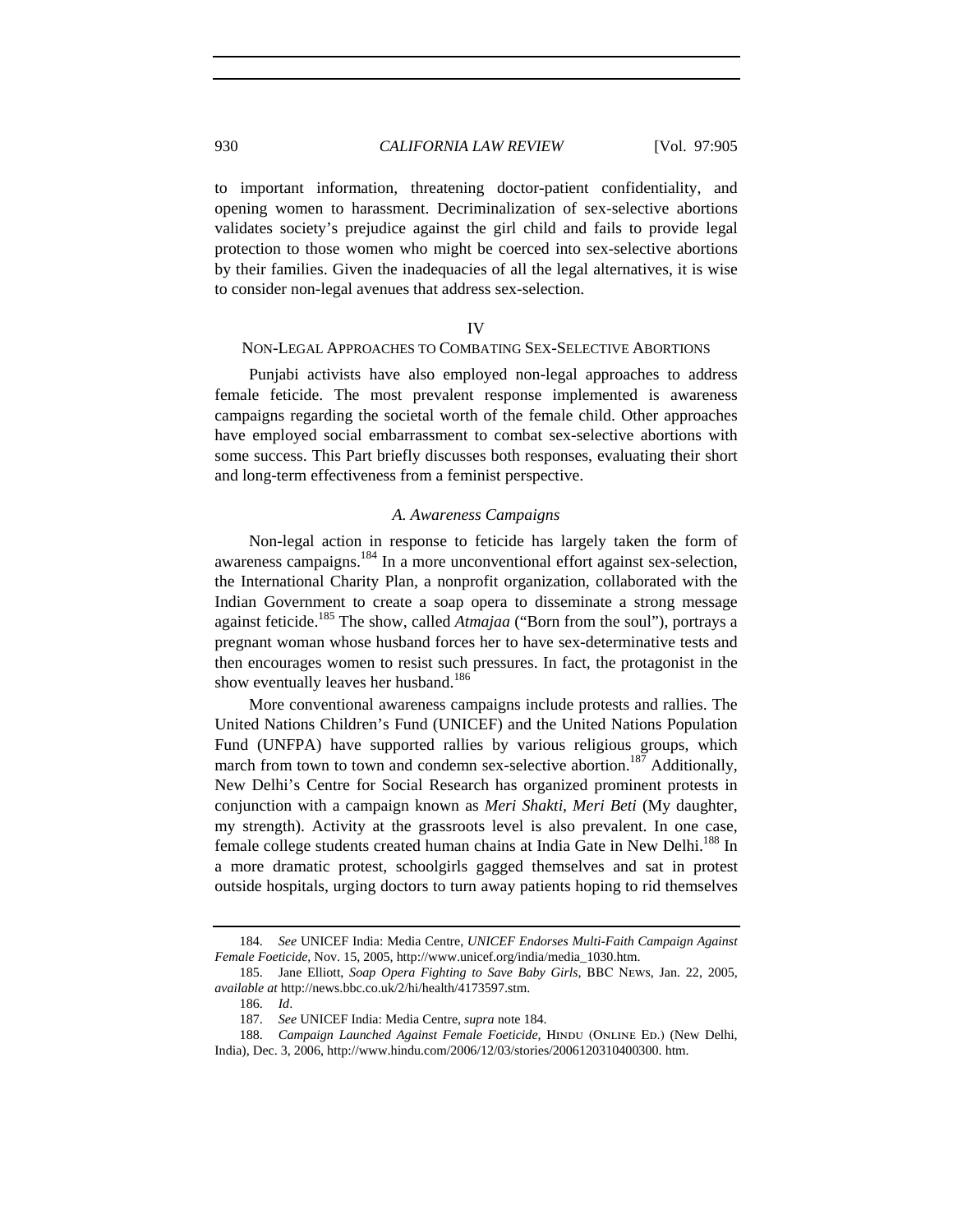of their female fetuses.<sup>189</sup>

The highest chair of Sikh religious and temporal authority, the Akal Takht, has repeatedly condemned feticide and ordered Punjabi districts to improve their gender ratios. The Sikh community responded by organizing candlelight vigils and *nagar kirtans* (Sikh community processions which include singing of religious hymns) to educate people about the equality of the sexes. 190

While such campaigns are laudable in that they involve the community in the fight against feticide, their effectiveness is debatable.<sup>191</sup> The campaigns empower those who participate in their rallies, protests, and vigils. However, as discussed in Part II, Punjabis' preference for sons is deeply entrenched in the society.<sup>192</sup> Religious condemnations and moral guilt aside, people make economic calculations and decide that daughters are burdens they cannot afford in the long run.<sup>193</sup> Punjab demographers Ashish Bose and Mira Shiva point out that in spite of numerous national and international conferences and seminar(s) on the girl child, as well as numerous projects and programmes [*sic*] funded by the government and donor agencies . . . there is very little evidence to suggest that the status of the girl child has improved substantially.  $\ldots$  [I]n fact it has worsened. . . . [P]lanners and policy-makers have not understood the grip of the son complex.<sup>194</sup>

It is thus questionable whether soap operas, posters, and songs will change deeply ingrained attitudes and make husbands realize that forcing their wives into sex selection is mentally, physically, and emotionally oppressive and unacceptable. However, the value of these awareness efforts should not be altogether lost in cynicism. These campaigns encourage dialogue and have successfully brought sex selection into the public realm, as is evidenced by numerous media reports on such campaigns.<sup>195</sup>

Given the sensitivity and complexity of the issue, excessive negative pressure and attention to sex selection by media and NGOs is potentially dangerous. The dismal 2001 census figures have attracted much negative international press. For example, a recent U.N. report that analyzed the financial detriment of gender discrimination in India. As a result of mounting pressures engendered by the 2001 census, the Indian government passed legislation like the PNDT Act and Amendment.<sup>196</sup>

<sup>189.</sup> Shailaja Chandra, *Branches Sprout New Leaves*, Pioneer (New Delhi, India), Mar. 26, 2007, *available at* http://www.dailypioneer.com/84688/Branches-sprout-new-leaves.html.

<sup>190.</sup> *Campaign Against Female Foeticide*, Tribune (Online Ed.) (Chandigarh, India), Dec. 26, 2006, http://www.tribuneindia.com/2006/20061227/punjab1.htm.

<sup>191.</sup> *See, e.g.*, Bose & Shiva, *supra* note 5.

<sup>192.</sup> *See supra* Part II.

<sup>193.</sup> *See* sources cited *supra* notes 22, 23, 24, 25.

<sup>194.</sup> Bose & Shiva, *supra* note 5.

<sup>195.</sup> *See, e.g.*, sources cited *supra* notes 184, 185, 188-191.

<sup>196.</sup> AFP, *Discrimination Costs Asia-Pacific 80 bln: UN*, April 2007, http://business.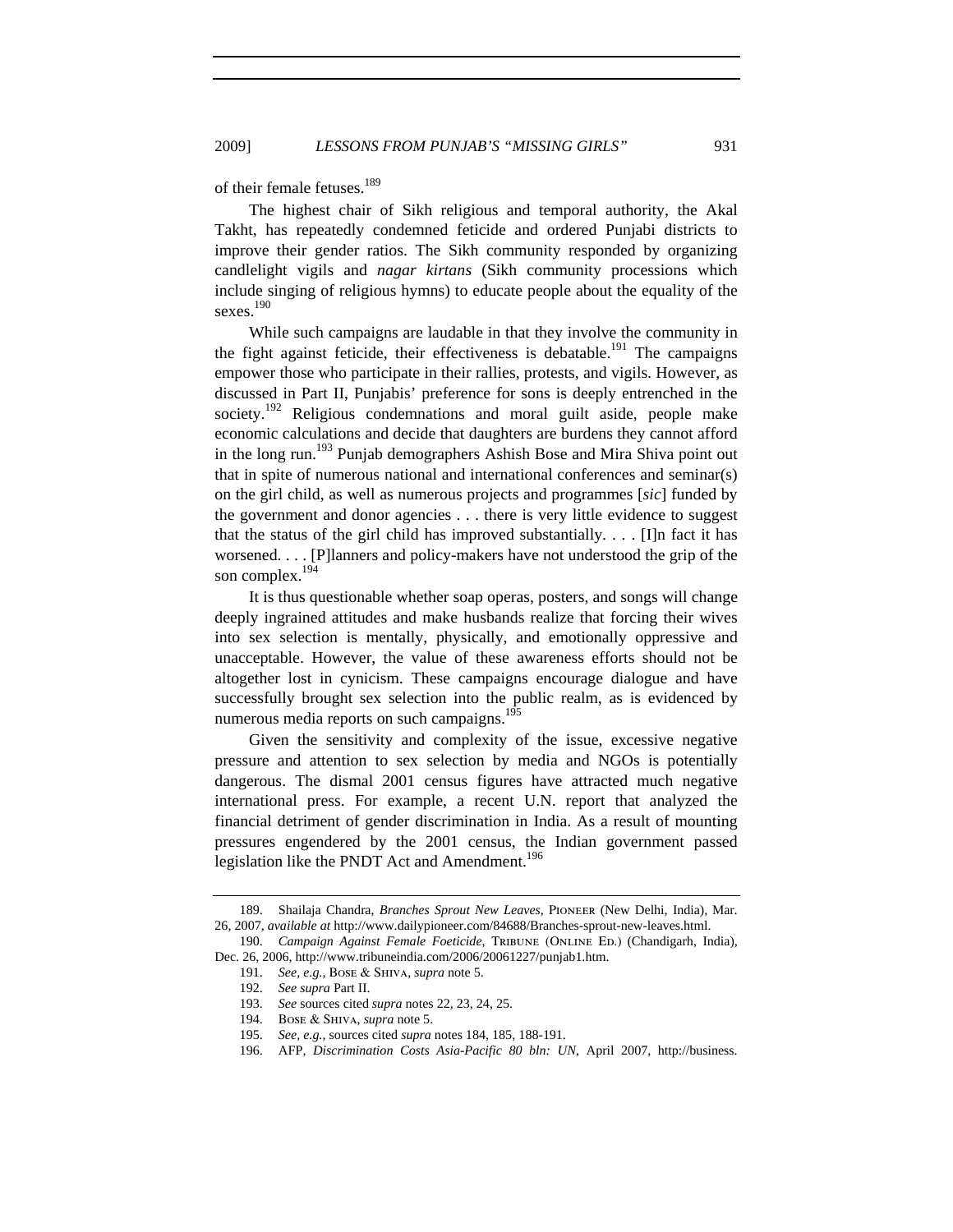Increased action involves stricter enforcement of the law, which carries with it the danger of forcing the practice underground.<sup>197</sup> In many villages 'ultrasound' is synonymous with 'feticide,' and there is a general conspiracy of silence around pregnancies.<sup>198</sup> As women and families begin to feel the pressure of these external campaigns, they might begin to resort to unlicensed providers and resist medical care, endangering the health of the women and their babies. Worse yet, as discussed earlier, in some areas women are returning to the age-old practice of infanticide.<sup>199</sup> Thus, awareness campaigns focusing on the skewed sex ratios do not solve the problem, and in some cases they promote reactions that might hurt the women involved.

## *B. Naming, Blaming, and Shaming*

Nawanshehar, a district in Punjab, is repeatedly cited as a success story in the campaign against sex selection. Local authorities there claim that their efforts raised the sex ratio above 900 girls to 1000 boys in 77 villages.<sup>200</sup> The district's leaders used many tactics to combat sex selection, but they attribute their success to embarrassment techniques implemented by Deputy Commissioner Krishan Kumar, who launched a drive against feticide in his district in 2005. $^{201}$ 

The Nawanshehar approach included public awareness campaigns by NGOs, students, and volunteers. Kumar worked closely with NGOs, uniting various groups under one banner and helping them organize rallies and increase outreach. NGOs were allotted vehicles to drive through villages, playing popular songs on loudspeakers and disseminating information about the value and worth of the female child. They denounced sex selection and warned people that engaging in sex-selective abortions has dire implications for women. Press releases and advertisements were used to encourage cooperation among doctors, journalists, politicians, and common citizens.<sup>202</sup> Also, pictures of Indian female role models, such as the young tennis player Sania Mirza, were posted in some villages in this district to serve as inspiration.<sup>203</sup>

Though the public awareness campaigns in Nawanshehar made headlines, Kumar attributes the district's success to his shaming tactics.<sup>204</sup> Kumar

199. *See* Nibber*, supra* note 169.

204. *Id.*

maktoob.com/News-20070218035750-Discrimination\_costs\_Asia\_Pacific\_80\_bln\_UN.aspx. 197. *See* text, *supra* accompanying note 169.

<sup>198.</sup> Manraj Grewal, *Skewed Sex Ratios in Punjab: A Case Study*, The Indian Express, Feb., 2004, http://www.sikhtimes.com/news\_021504c.html.

<sup>200.</sup> Amrit Dhillon, '*Name and Shame' Tactic Stops Indians Aborting Baby Girls*, Telegraph (U.K.), Feb. 25, 2006, *available at* http://www.telegraph.co.uk/news/main. jhtml?xml=/news/2006/02/26/wabort26.xml.

<sup>201.</sup> *Id.*

<sup>202.</sup> Chandra, s*upra* note 189.

<sup>203.</sup> *Id.*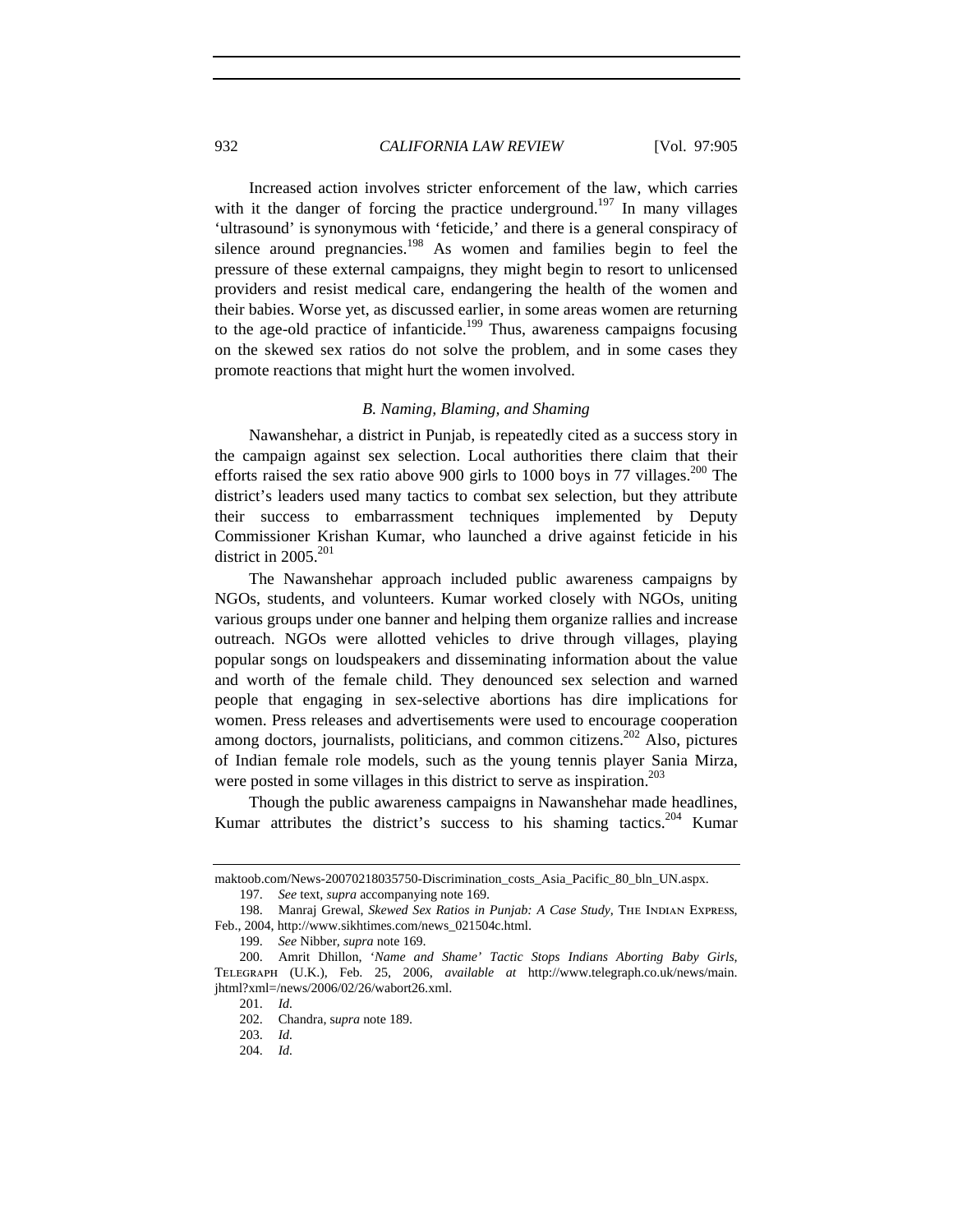galvanized a team of informants that included his staff, NGO workers, village officials, health care workers, and various volunteers, including students. This group tracked pregnancies to ensure that no female feticide occurred in the district.<sup>205</sup> Kumar's staff maintained a database of pregnant women which they used to call families and indirectly 'alert' them that the Deputy Commissioner was aware of the impending pregnancy.<sup>206</sup>

Kumar's office also took steps to ensure that ultrasound clinics complied with the recordkeeping and reporting provisions of the PNDT Act.<sup>207</sup> By keeping an eye on pregnancies and ultrasounds, the office was able to detect when a sex-selective abortion took place. Kumar also set up a 'hotline' telephone number so that villagers could call when they believed a woman was considering an ultrasound or an abortion.<sup>208</sup> Citizens were paid Rs. 5000 (\$100) for providing such information.<sup>209</sup> Kumar's office also employed college students to provide information in return for a monetary reward.<sup>210</sup> Upon receiving information from any of the aforementioned sources, Kumar's staff paid a visit to the woman to verify the information received. In one reported case, officials arranged a "mock funeral" outside the home of a woman who had had a sex-selective abortion, and volunteers chanted prayers for the fetus and shouted "girl-killers."<sup>211</sup> A local child development worker admired this tactic and observed that the offending family, "almost died of shame . . . [a]nd it scared everyone else too."<sup>212</sup>

Government officials have applauded the improvement in sex ratios in Nawanshehar, and other districts have been admonished for not following suit. Almost 250 Nawanshehar ultrasound centers have been investigated and either had their operations suspended or their registration cancelled.<sup>213</sup> Impressed by Nawanshehar's success, the Punjab government awarded the district Rs.  $300,000$  (\$6,000).<sup>214</sup>

Although the strategy employed in Nawanshehar has produced statistically favorable results, a critical evaluation of this strategy is still missing. Because the Nawanshehar strategy does not threaten women's general right to abortion, it seems within the legal bounds of the Medical Termination of Pregnancy Act (1971). Under the Act, abortions are legal up to the twentieth week of pregnancy.<sup>215</sup> Ultrasounds, which are policed in Nawanshehar, do not

211. *Id.*

- 213. *Id*.
- 214. Chandra, s*upra* note 189.

<sup>205.</sup> Dhillon, *supra* note 200.

<sup>206.</sup> *Id.*

<sup>207.</sup> *Id.*

<sup>208.</sup> Chandra, s*upra* note 189.

<sup>209.</sup> *Id.*

<sup>210.</sup> Dhillon, *supra* note 200.

<sup>212.</sup> *Id.*

<sup>215.</sup> Termination of Pregnancy Act, *supra* note 100, at 3(2).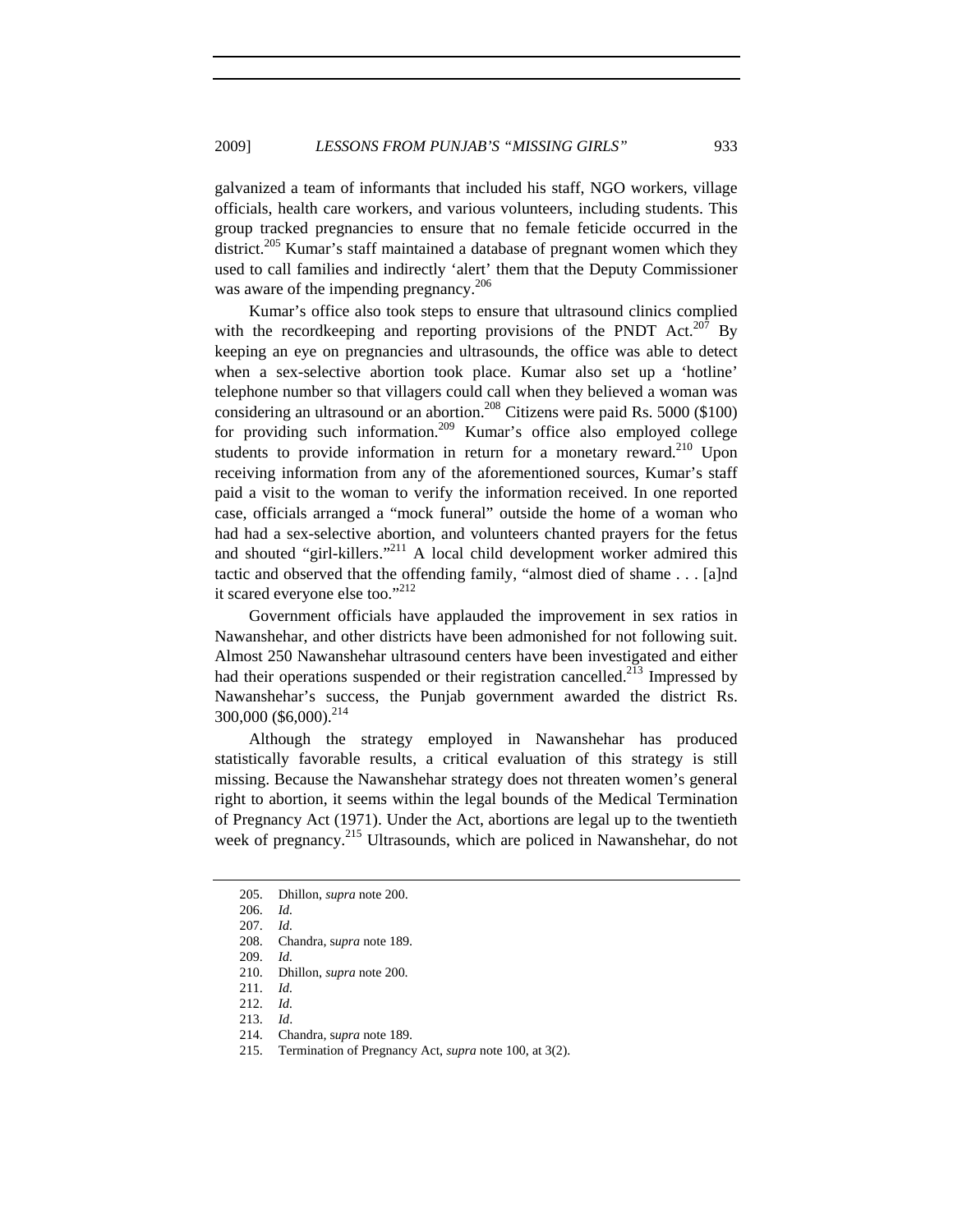determine the sex of the child before at least the twenty-sixth week of pregnancy. This means sex-selective abortions of female children based on ultrasound results would otherwise be illegal because of the timing of the abortion. Despite its legality, the Nawanshehar strategy is potentially harmful to women. As discussed in Part II, women who undergo sex-selective abortions do so under familial and societal pressures. $^{216}$  The shaming techniques used in Nawanshehar penalize the woman, who might be simply acting on her family's behest. They ostracize the woman, adding to her emotional turmoil. The system also involves the invasion of a pregnant woman's privacy for at least a few months. Villagers, including young children, are provided monetary incentives to "report" pregnant women. Further, monetary incentives raise the concern about false reporting and undue harassment. These programs realize success at the expense of women's rights and autonomy. One could question whether the situation in Punjab calls for such desperate measures that completely disregard women's privacy.

Further, the Nawanshehar model is a reactionary flurry of activity promoted by financial incentives. Despite its negative consequences for women's privacy, the model is also likely unsustainable. Preventing sexselective abortions through policing and shaming women and families may be a short-term solution, but it hardly changes the social and political forces in which women are devalued—the very forces that caused sex selection in the first place.

The Nawanshehar efforts exemplify how the PNDT Act can be put into practice with vigor and provide immediate tangible results. However, from a feminist perspective, the efforts also exemplify why the PNDT Act and its enforcement may not be the best route for sustainable change.

#### $\overline{V}$

#### REFRAMING LEGAL POLICY: SEX-SELECTIVE ABORTIONS AND "CHOICE"

This Comment suggests ways to reconcile Western feminist abortion rhetoric with the reality of how abortion is used in Punjab. To this end, this Part first distinguishes this Comment's concept of "global feminism" from the flawed traditional notions of the global feminism. It then proceeds to explain the U.S. feminist approach to abortion and why it is insufficient to address the concerns in the Punjabi context. In doing so, I hope to demonstrate how the feminist approach to abortion as a "choice" can be maintained in the context of sex selection, but only when a global feminist approach is applied.

#### *A. Traditional Notions of Global Feminism*

Global feminism in the 1960s and 1970s reflected an idea that women

<sup>216.</sup> *See* sources cited *supra* notes 22, 23, 24, 25.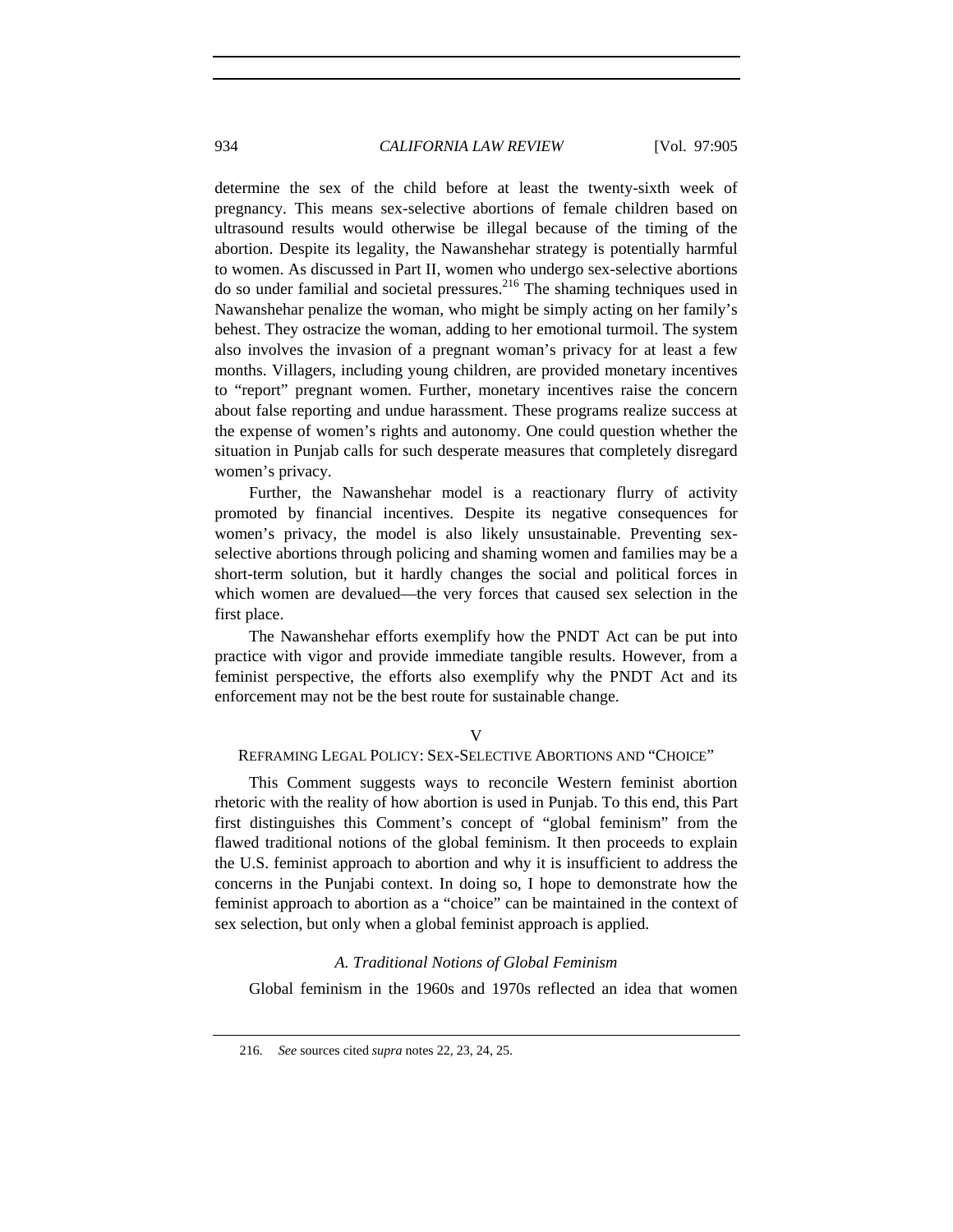around the world share the exact same problems simply by virtue of being women. For example, "[o]ne of the basic tenets of radical feminism $^{217}$  is that any woman in the world has more in common with any other woman regardless of class, race, age, ethnic group, nationality—than any woman has with any man."<sup>218</sup> This language assumed women share a "common oppression."<sup>219</sup> Writing in the late 1980s on the rhetoric of global feminism employed by white bourgeois feminists, Bell Hooks remarked, "Women are enriched when we bond with one another but we cannot develop sustaining ties or political solidarity using the model of Sisterhood created by bourgeois women's liberationists."<sup>220</sup> Similarly, in their book on Transnational Feminism, Inderpal Grewal and Caren Kaplan remarked: "[global feminism] may simply repeat the condescension and paternalism inherited from the past . . . . The internationalizing of women's and gender studies can lead to new forms of cultural imperialism. $1221$  Traditional notions of global feminism applied one single mould to all women, a Western feminist mold, which simplified and diminished the experiences of other women. As explained below, this Comment does not employ the same notions of "global feminism."

## *B. Anti-Essentialist Global Feminism*

Unlike feminism's early missteps, a truly global feminist approach is one that remains sensitive to the contexts in which different women live their lives, yet is still applicable to women living in a range of cultures. It is not essentialist, that is, it resists labeling all women's experiences as essentially similar based solely on the shared experience of being women. It is thus more complicated than the traditional notions of global feminism, as well as more restricted by virtue of having to consider diverse constituencies of women all over the world. As a result, a functioning global feminist approach cannot encompass too many specific details. Rather, it should paint a broad strategy that can apply to women across the world.

This Comment joins other commentators who have re-claimed the terms

<sup>217.</sup> Generally defined as a more militant form of feminism that grew out of the civil rights movement in 1967. Radical feminism opposes the traditional gender roles that allow men to dominate women and believes that women's oppression cuts across boundaries of race, economic class, and culture. *See generally* Alice Echols & Ellen Willis, Daring to Be Bad: Radical Feminism in America, 1967-1975 (1990).

<sup>218.</sup> Sonia Johnson, *Telling the Truth*, 9 Trivia 9, 14 (1986).

<sup>219.</sup> Bell Hooks, *Sisterhood: Political Solidarity Between Women*, 23 Feminist Rev. 125, 127 (1986).

<sup>220.</sup> *Id.* at 128.

<sup>221.</sup> Inderpal Grewal & Caren Kaplan, An Introduction to Women's Studies: Gender in a Transnational World xvii (2d ed. 2005). Grewal and Kaplan argue that global feminism represents a belief that women are similar everywhere due to their subordinate position to men, and thus have a natural alliance. The authors believe that "[u]nder the current circumstances, such an alliance would not only be impossible, it would have to operate under false pretenses."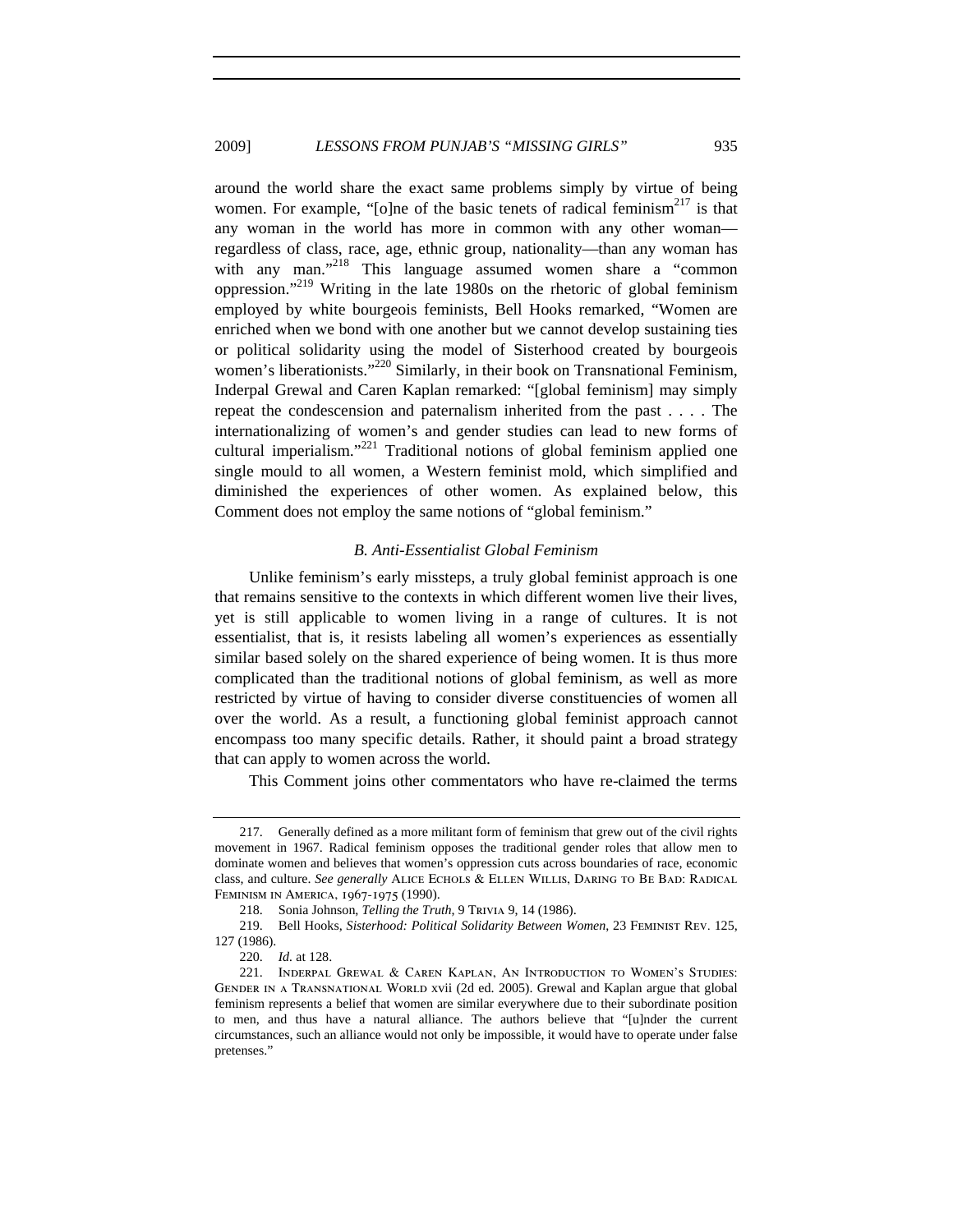"global feminism" and "global sisterhood," insisting that they do not have to stand for essentialist approaches by default.<sup>222</sup> A recent book defines global/transnational feminism "as the broad goal of challenging and changing gender relations that subordinate women to men and that thereby also differentially advantage some women and men relative to others."<sup>223</sup> My choice to employ the term "global feminism" is based on the belief that a broader and more holistic approach to "choice" and abortion is one that applies both to women in the global North and South.

## *C. Global Feminism and "Choice"*

A global feminist approach to abortion is one that promotes a variety of choices for all women. These choices will become possible only after feminist theory embraces various aspects of different women's lives. Such theory will then prompt activities—challenging social norms, influencing public policy, and formulating laws—that empower women. Creating choices for women involves feminist activity in many different spheres of women's lives, depending on the particular communities' situation and needs. In Punjab, it is imperative to address dowry, employment discrimination, and domestic violence in order to make the appropriate choices available to women who are carrying female fetuses. Thus, the global feminist approach calls for a new, revised reality with a menu of options that apply to all women—albeit in different countries and with different restrictions.

Joan Williams has written a compelling and lucid argument for a broader notion of "choice." In her book about the family-versus-professional-life conflict faced by many women, Williams discusses the need to break the constraints of the binary notion of "choice."<sup>224</sup> She describes the two alternatives presented to women as a result of "[d]omesticity's organization of market and family work": women can either (1) perform as ideal workers without family and domestic support that male counterparts with families enjoy, or (2) take "dead-end 'mommy' jobs" or "women's work." Neither alternative permits women to achieve gender equality.<sup>225</sup> Williams explores the

<sup>222.</sup> *See, e.g.*, Peggy Antrobus, The Global Women's Movement: Origins, Issues and Strategies 1 (2004). Peggy Antrobus begins her book by acknowledging that "a book about a global woman's movement is, inevitably, controversial. The adjective 'global' itself appears to minimize cultural and contextual differences . . . and indeed to disregard profound differences among women even within national boundaries." She however goes on to say that she is "amazed to find that its image remains one of a movement associated with white, middle-class women from North America and Europe." She describes how the movement has evolved over the last forty years "from a rich diversity of local movements into an international women's movement and finally into a trans-national or global movement."

<sup>223.</sup> *See, e.g.*, Global Feminism: Transnational Women's Activism, Organizing and Human Rights vii (Myra Marx Ferrree & Aili Mari Tripp eds., 2006).

<sup>224.</sup> Williams, *supra* note 11.

<sup>225.</sup> *Id.* at 39.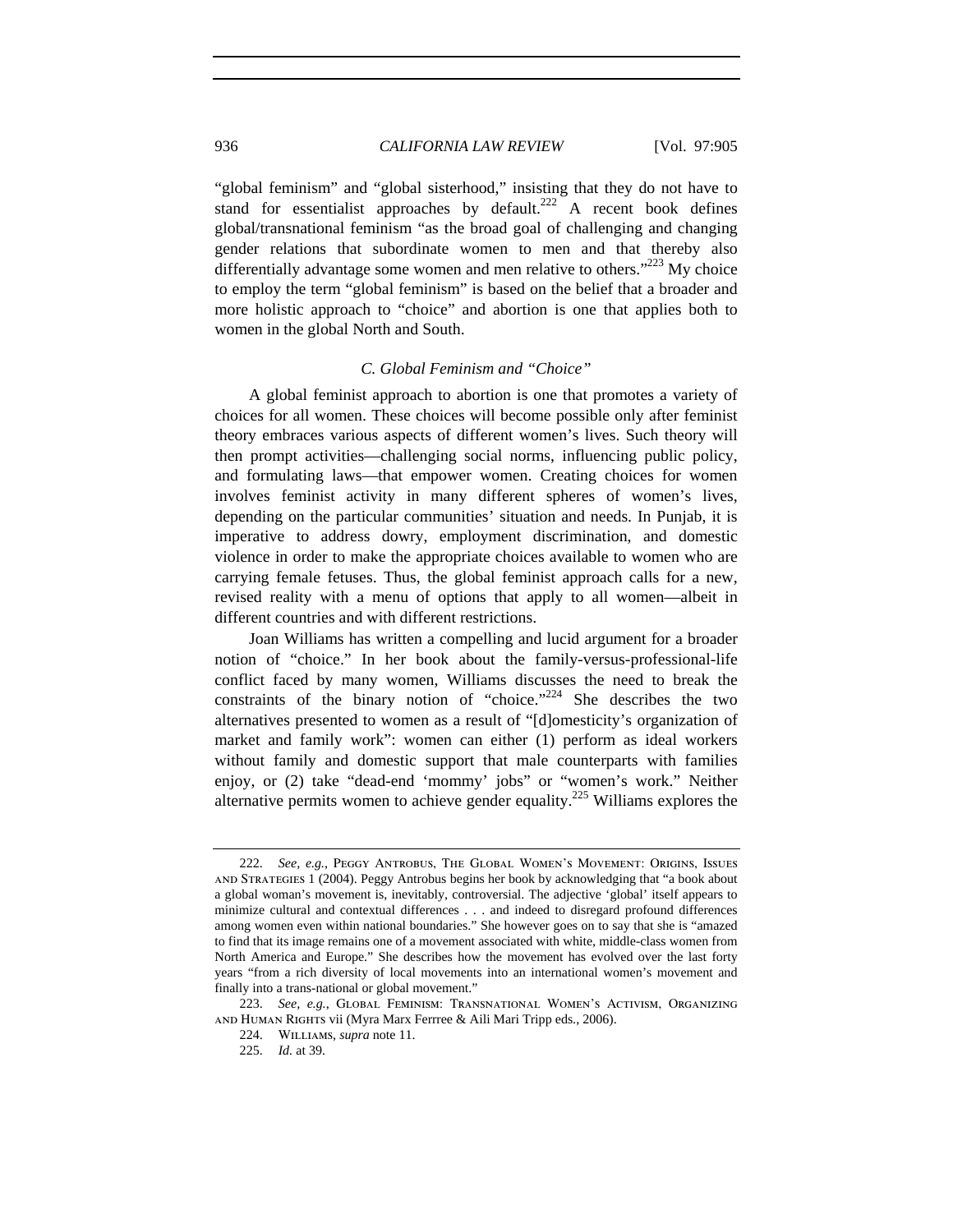possibility of restructuring both "market work and family entitlements" (that is, employment requirements and divisions of labor within the family) to create more options for women.<sup>226</sup> She suggests that more professional fulfillment and enjoyment of family life would be possible for men and women if the market and family structure was questioned, challenged, and reorganized.<sup>227</sup> Only when women have more options can they truly choose family or work or both, depending on their personal preferences.

Williams's approach does not define the list of all practical choices because the essence of global feminism is to leave the construction of choices to individual women rather than lawmakers, policymakers, or larger society. This theory of global feminism calls for structural change—whether it is redefining the work week and hours requirements or redistributing the division of household tasks—for its practical realization.

In the context of sex selection, this means restructuring gender roles. Only when a baby girl and boy have equal worth in Punjabi society, can Punjabi women take in account other factors such as religion, health, family situation, and "choose" whether to have an abortion or not. Then, for some women, aborting the female fetus girls might be the first choice; for others it might be the fifth. But, as explained below, without expanding the array of choices available to the Punjabi woman, a feminist approach that is pro-choice and antisex-selective abortions is not possible.

### *D. U.S. Feminist Approach to Abortion: Limited Global Applicability*

The U.S. feminist approach to abortion has focused on "choice" and the "right to choose" ever since the U.S. Supreme Court recognized women's right to abortion in *Roe v. Wade*. 228 The *Roe* Court defined the first two trimesters of a woman's pregnancy as the time when she is free to consider various factors and decide "whether or not to terminate her pregnancy."<sup>229</sup> The Court's decision provided women the right to be free from government interference during her first two trimesters. Following *Roe*, U.S. feminists have cited it as establishing the positive "right to choose."<sup>230</sup> Pro-choice advocacy organizations have likewise adopted "choice" in their organizational language and mission. For example, NARAL Pro-Choice America, an abortion advocacy group, publicizes itself as "the nation's leading advocate for privacy and a woman's right to choose."<sup>231</sup>

229. *Id.* at 153.

<sup>226.</sup> *Id.* at 41.

<sup>227.</sup> *Id.*

<sup>228.</sup> Roe v. Wade, 410 U.S. 113 (1973).

<sup>230.</sup> *See, e.g.*, Simone Payment, Roe v. Wade: The Right to Choose (2004).

<sup>231.</sup> NARAL Pro-Choice America, Learn About NARAL Pro-Choice America, http://www.naral.org/about-us/learn-about-us (last visited Apr. 2, 2009).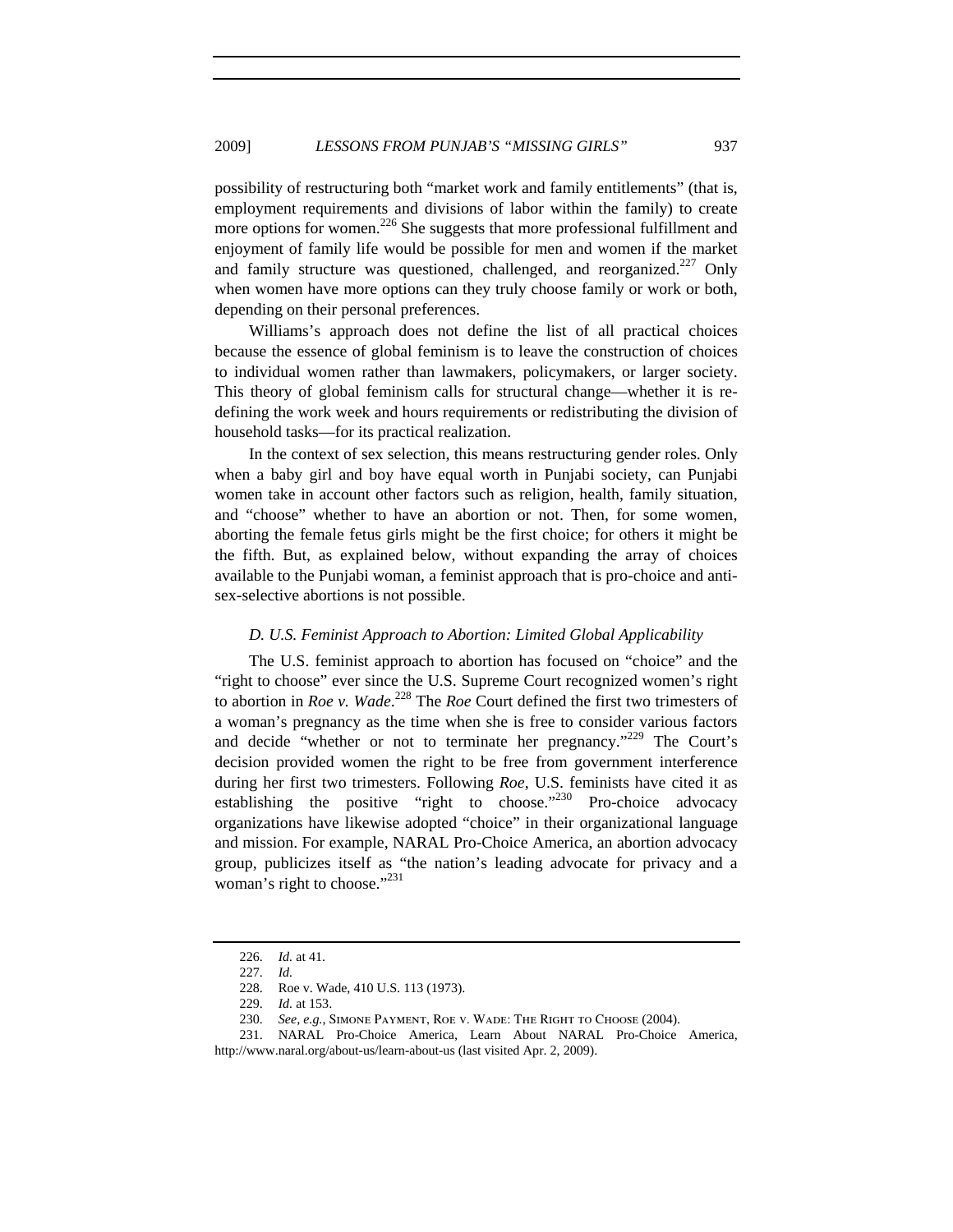The "choice" rhetoric reflects a liberal rights approach.<sup>232</sup> Choice is a quintessential liberal value, representing respect for individual autonomy.233 U.S. Supreme Court decisions on procreation,  $234$  contraception,  $235$  and abortion, $236$  all assume that citizens "have a zone of liberty in which to make intimate decisions."<sup>237</sup> The "choice" approach to abortion aims to empower the individual woman by protecting her decisions.

While the "choice" approach has proven powerful and effective for many women in the United States, it does not fit well with the experiences of women around the world. In one sense, Punjabi women are choosing to give birth only to sons—many studies show women themselves endorse son preference and therefore approve of sex-selective abortions.<sup>238</sup> However, Punjabi women are often harassed by their husbands and in-laws if they do not produce the family's male heir, the sign of security and prosperity.<sup>239</sup> Further, Punjabi women generally have low decision-making capacity in their families<sup> $240$ </sup> and therefore have little autonomy over their bodies. $2^{24}$  Even without explicit threats or pressures, women toe the line of societal expectations by categorizing their actions as efforts to prevent their daughters from suffering the brunt of gender discrimination.<sup>242</sup> Studies indicate that many Punjabi women consider abortion against their religious beliefs, while others fear the negative effects of multiple abortions on their bodies. $243$  Despite these weighty concerns, some women still undergo several abortions at their family's behest.<sup>244</sup> Meanwhile, the Indian government continues with its vigorous family planning campaigns, emphasizing the need for smaller families.<sup>245</sup> Punjabi women thus make their "choice" of whether to selectively abort in the shadow of the societal preference for at least one son coupled with the government's campaigns,

- 236. Planned Parenthood of Se. Pa. v. Casey, 505 U.S. 833 (1992); *Roe*, 410 U.S. 113.
- 237. Cherry, *supra* note 233, at 433.

238. *See, e.g.*, Nandini Oommann & Bela R. Ganatra, *Sex Selection: The Systematic Elimination of Girls*, 10 REPRODUCTIVE HEALTH MATTERS 184, 185 (2002) (questioning whether a choice can be free if it is in response to a society ridden with gender discrimination).

239. Agarwal, *supra* note 62.

240. *Id.*

241. Oomann & Ganatra, *supra* note 238.

242. Manmeet Kaur, *Female Foeticide – A Sociological Perspective*, 39 J. Fam. Welfare 1, 40-43 (1993).

243. *See, e.g.*, *id.*

244. Note that the predominant religion in Punjab, Sikhism, forbids feticide, considers it as an affront to gender equality, and instructs Sikhs to excommunicate those who abort girls. *See*  Shiromani Gurdwara Parbandhak Comm., Sikh Reht Maryada (Code of Conduct), http://www.sgpc.net/sikhism/sikh-dharma-manual.html (last visited Apr. 2, 2009).

245. Family Welfare Website, s*upra* note 61.

<sup>232.</sup> Nivedita Menon, *Abortion and the Law: Questions for Feminism*, 6 Canadian J. Women & L. 103, 105 (1993).

<sup>233.</sup> April L. Cherry, *Choosing Substantive Justice: A Discussion of "Choice," "Rights" and the New Reproductive Technologies*, 11 Wis. Women's L.J. 431 (1997).

<sup>234.</sup> Skinner v. Oklahoma, 316 U.S. 535 (1942).

<sup>235.</sup> Eisenstadt v. Baird, 405 U.S. 438 (1972).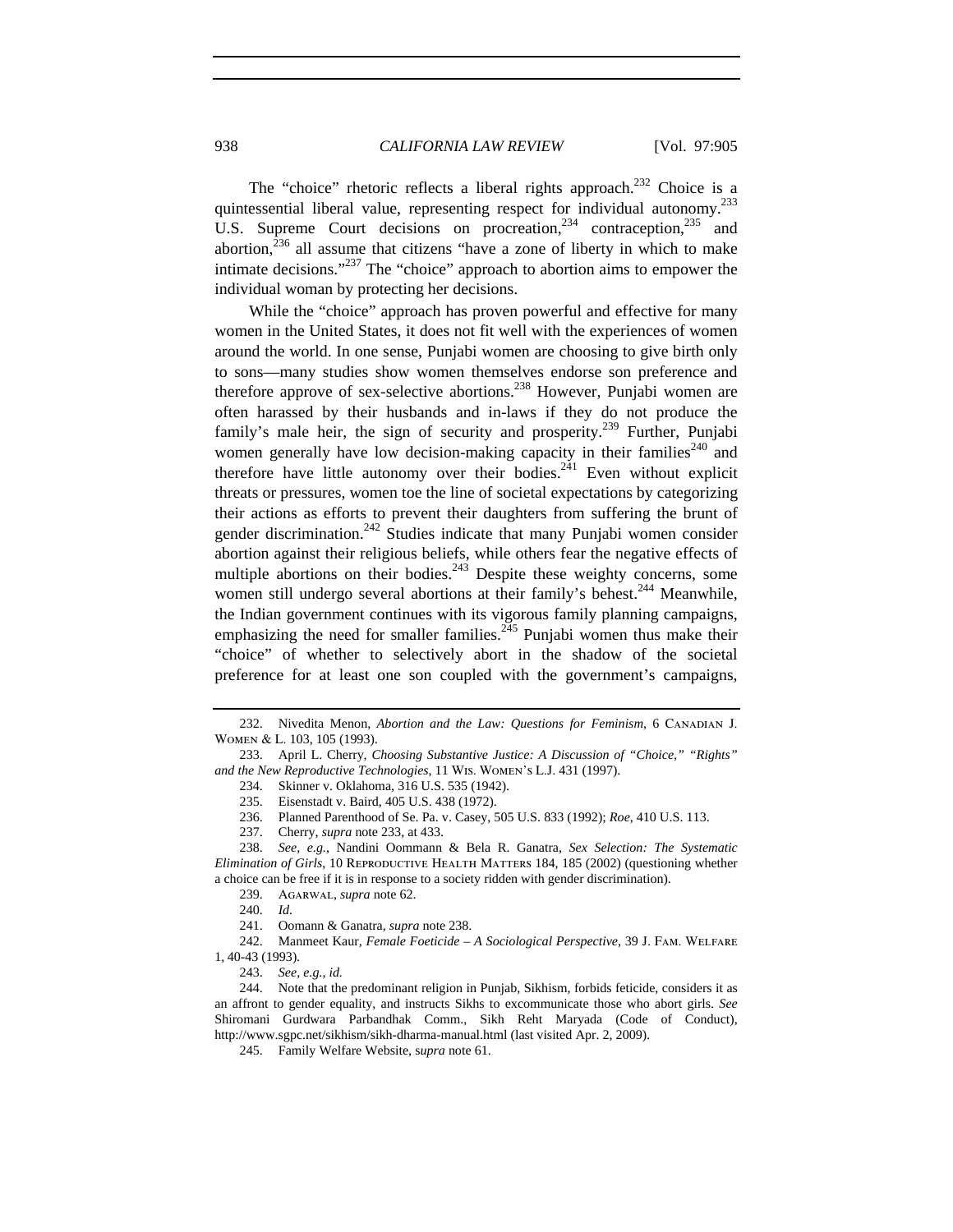which preach the value of a one- or two-child family.

The U.S. "choice" approach affords two possible reactions to the situation in Punjab: (1) support women who choose sex-selective abortion, even if it is motivated by patriarchy, or (2) suggest patronizingly that cultural considerations prevent "third world" women from ever exercising meaningful individual choice. The first is because some feminists are wary of any challenges to the right to an abortion and believe that "society should seek no legal restrictions on reproductive freedom, even on a technology that will be used selectively against females,"<sup>246</sup> they are likely to denounce abortion restrictions in Punjab. Feminists' reluctance to engage with issues such as sex selection—exhibited by the lack of research and activism on this issue by otherwise active feminist organizations—is a result of the fear that the hardwon "right to choose" has enough detractors without feminists themselves questioning its appropriateness.<sup>247</sup>

The second is to insist that the Punjabi women's "choice" to selective abort females is not a real, legitimate "choice." A would-be mother's silence and complicity in the practice of sex-selective abortions should not, it has been argued, be equated with true "choice." However as one Indian feminist, Nivedita Menon, notes, the above position assumes "that in the case of abortion of female foetuses, and only in that case, women function on the incorrect understanding that their bodies have legitimacy only as the bearers of patriarchal values."<sup>248</sup> In other words, the statement that sex-selective abortion is not true "choice" assumes that abortion in other circumstances reflects true "choice." This approach assumes that women who undergo abortions in the United States do not function within the social constraints that "to a greater or lesser extent, create all of us."<sup>249</sup> This is not only judgmental, but also misleading.

The difficulty of applying "choice" to sex-selective abortions provides ammunition to anti-abortion activists in the United States. Anti-abortion activists argue that sex selection is yet another ugly aspect of abortion. For example, one anti-abortion commentator has argued that "sex selection abortion is illustrative of the fact that abortion in general is destructive to women. What was once hailed as the choice that would free all women has come to shackle the future of women as a gender."<sup>250</sup> These commentators focus on the individualist nature of the "choice" rhetoric and blame it for sex selection—if there were no abortion, there would be no sex-selective abortion.

<sup>246.</sup> *See, e.g.*, *Tabitha M. Powledge, Toward a Moral Policy for Sex Choice*, Sex SELECTION OF CHILDREN 201, 207 (Neil G. Bennett ed., 1983).

<sup>247.</sup> *See* Cherry, *supra* note 233, at 435-36.

<sup>248.</sup> Menon, *supra* note 232, at 114.

<sup>249.</sup> Williams, *supra* note 11, at 38.

<sup>250.</sup> Lynne Marie Kohm, *Sex Selection Abortion and the Boomerang Effect of a Woman's Right to Choose: A Paradox of the Skeptics*, 4 Wm. & Mary J. Women & L. 91, 96 (1997).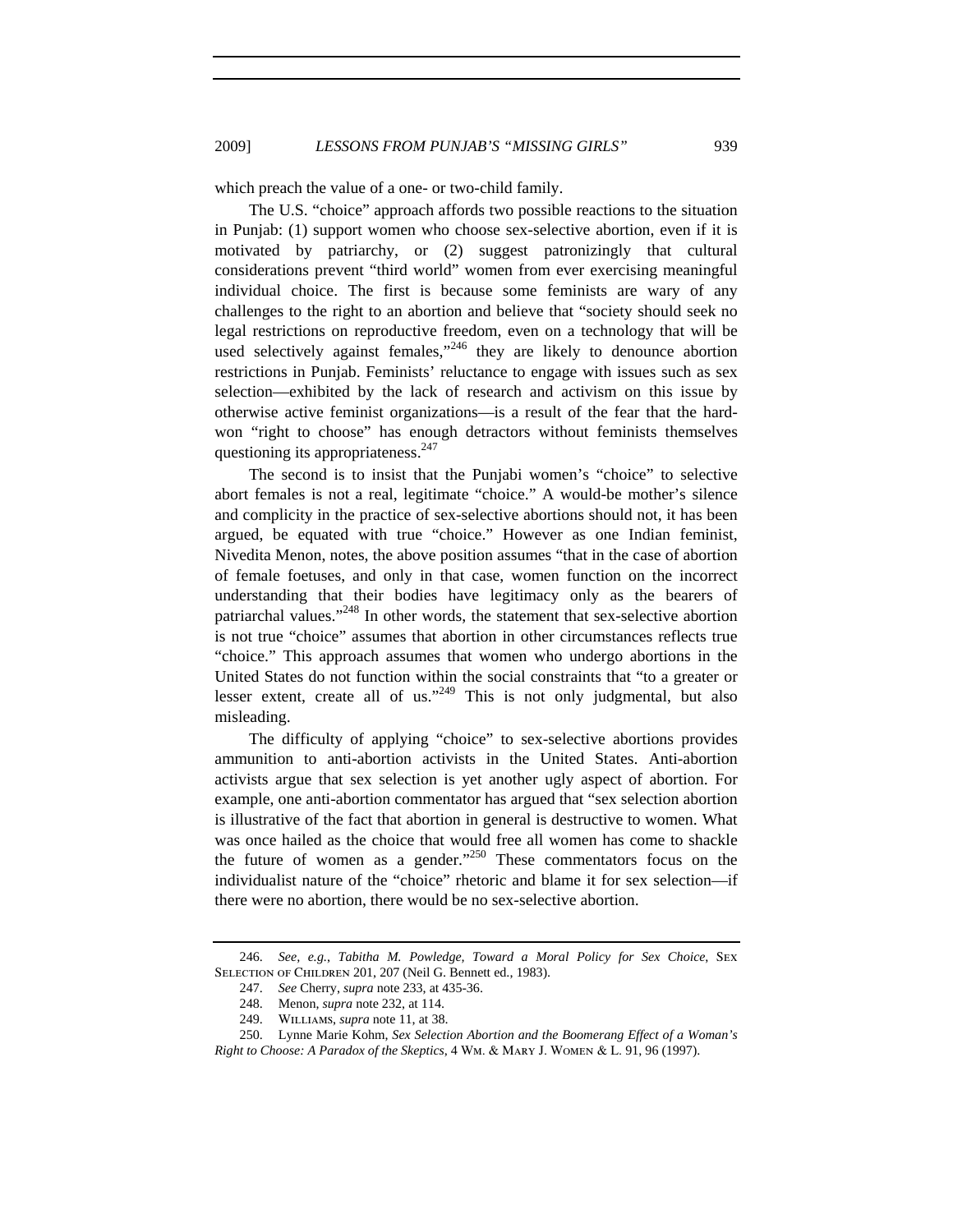This simplistic argument—presuming that people indulge in the practice only because abortions are accessible and legal—is easily dismantled in the context of sex-selective abortions in Punjab. For example, as discussed previously, the unavailability or unlawfulness of abortions in Punjab has not curbed people's desire for and success in aborting female fetuses.<sup>251</sup> However, anti-abortion arguments are briefly acknowledged here to help the reader understand why some U.S. feminists might not wish to delve into the issue of sex selection. If they support the choice to abort a fetus, but oppose the choice to abort based on sex of the fetus, they run the risk of being accused of perpetuating double standards. Moreover, they subject their deeply held notion of "choice" to further damning critique.

However, critiques of the "choice" approach to feminism are not limited to anti-abortion groups in the United States—they are also voiced by proabortion feminists. Pro-abortion feminists in the "reproductive justice" movement in the United States perceive the narrow notion of individual "choice" as exclusionary and even incompatible with the reality of many women's lives. This movement seeks to expand the concept of "choice" for women, especially women of color. Reproductive justice advocates describe this concept as "the complete physical, mental, spiritual, political, social, and economic well-being of women and girls, based on the full achievement and protection of women's human rights." $252$  This movement addresses the reproductive issues faced by women who are likely not a part of the mainstream, including poor women, women of color, lesbians, incarcerated women, immigrant women, and women with disabilities. It critiques the individual reproductive "choice" approach for its underlying assumptions of "the individual woman's economic suitability and even to her eugenic suitability as a mother of future citizens."<sup>253</sup> Similarly, Professor April Cherry states that "the 'right to choose' means very little when women are powerless."254 The reproductive justice movement makes the point that this right fails to make abortion a real "choice" for many women who face racial, economic, physical, and social constraints on their everyday lives. This movement and the important questions it raises within the U.S. suggest that broadening the question of "choice" would be helpful for United States as well as global feminism.

The global feminist approach suggested in this Comment stems from the belief that the practical and philosophical difficulties that result from viewing

<sup>251.</sup> *See supra* Part III.

<sup>252.</sup> Loretta Ross, SisterSong Women of Color Reproductive Health Collective, *What is Reproductive Justice?*, *in* Reproductive Justice Briefing Book 4 (n.d.), *available at*  http://www.protectchoice.org/downloads/Reproductive%20Justice%20Briefing%20Book.pdf.

<sup>253.</sup> Rickie Solinger, *The Incompatibility of Neo-Liberal "Choice" and Reproductive Justice*, *in* Reproductive Justice Briefing Book, *supra* note 252, at 78.

<sup>254.</sup> Cherry, *supra* note 233, at 440.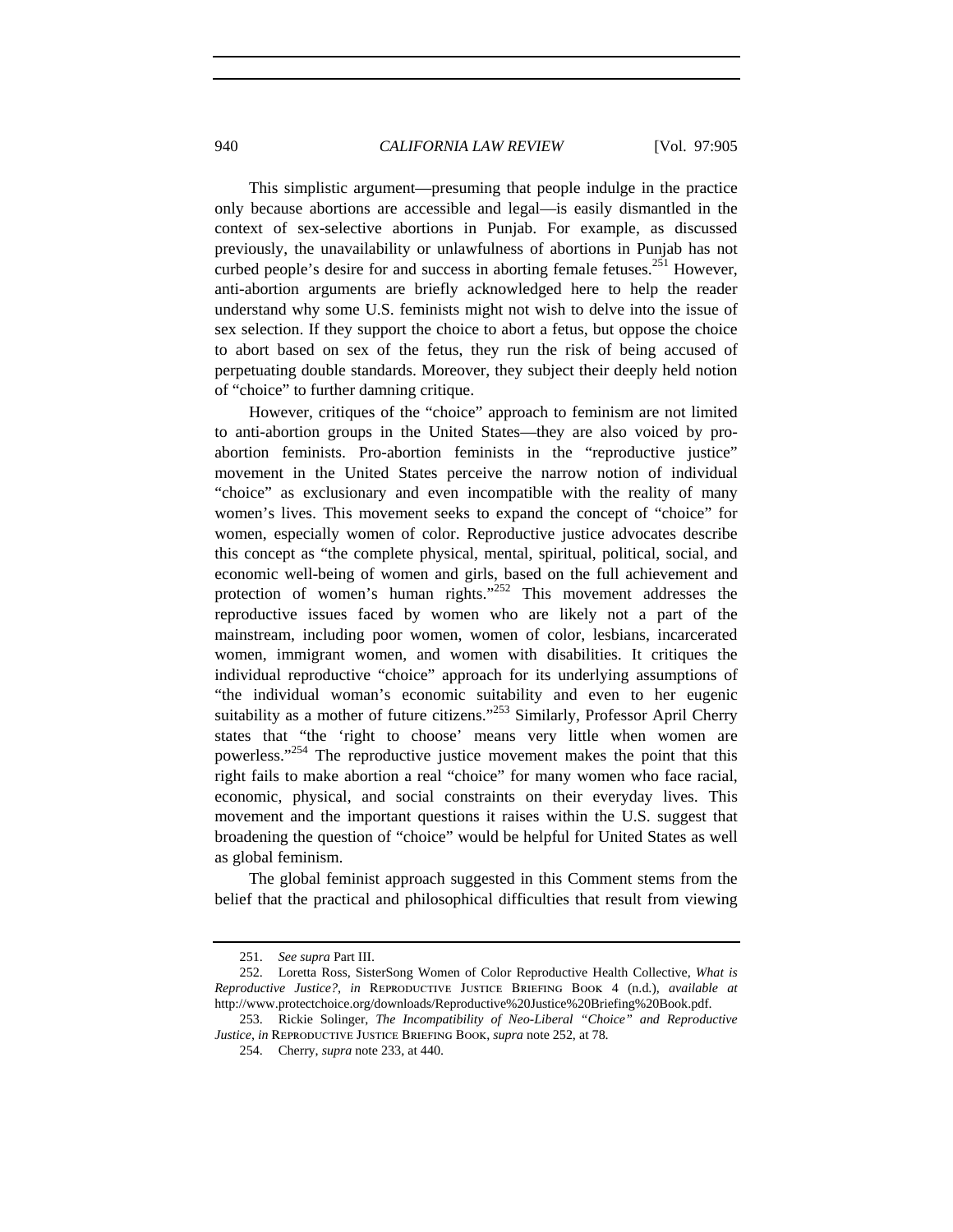abortion within a rights-based frame of reference can be overcome only by accepting that rights are discursively constituted.<sup>255</sup> Menon explains that "rights" alter significantly if they are displaced from one discourse to another."<sup>256</sup> This discursive approach forces the realization that the right to abortion in India, backed by family planning efforts, is very different from the roots of the right to abortion in the United States. Further, the exercise of this right in sexselective abortions is less an expression of a woman's individual "choice" for what is best for herself and more her response to the pressures created by son preference. Thus, when studied in the context of Punjabi society and governmental agendas, the idea of a woman's "choice" is no longer clear-cut or obvious. But does this mean that the "choice" rhetoric and rationale simply fail to apply to Punjabi women? If so, it would be hard to frame a feminist argument for abortion in India. The "choice" paradigm can be maintained provided we move beyond binary notions of "choice."

#### **CONCLUSION**

This Comment has suggested that the law by itself is not the solution to sex-selective abortions, if indeed it is a solution at all. Additional feminist activity needs to be encouraged alongside the current activism against sex selection—activism that displays several limitations. Punjab's warped sex ratios are a symptom of gender inequality. Improving these numbers cannot be the end goal, at least not from a global feminist perspective. Nor is it likely possible or desirable to improve these numbers without examining their underlying causes. A solution is to reconceptualize "choice" and create a space for people in civil society, where multiple "choices" can be created, discussed, and evaluated. This requires gradual change rather than top-heavy legislation or advocacy.

Acts of resistance by Punjabi women themselves provide the seeds for such change. For example, recently a Punjabi woman refused, on her wedding day, to marry a man whose family demanded Rs. 5,000,000 (approximately \$125,000) as dowry. The bride, Amitoz Kaur, was a doctor from Punjab who had met Gurpreet Singh, from Philadelphia, Pennsylvania, on the Internet. The wedding was to take place in Patiala, Punjab, in October 2007. The day before the ceremony, the groom's parents called Amitoz's father and asked for dowry money. They told Amitoz's father that the groom was highly qualified, earned a hefty salary in the United States, and that a demand of Rs. 5,000,000 before the marriage ceremony was reasonable. Amitoz's father said he was unable to arrange this amount, but the groom's parents insisted. Amitoz's father, mother, and brother then arranged for Rs. 525,000 (approximately \$13,000) to be paid to the groom's family. The next day, the marriage parties reached the venue.

<sup>255.</sup> Menon, *supra* note 232, at 117.

<sup>256.</sup> *Id.* at 115.